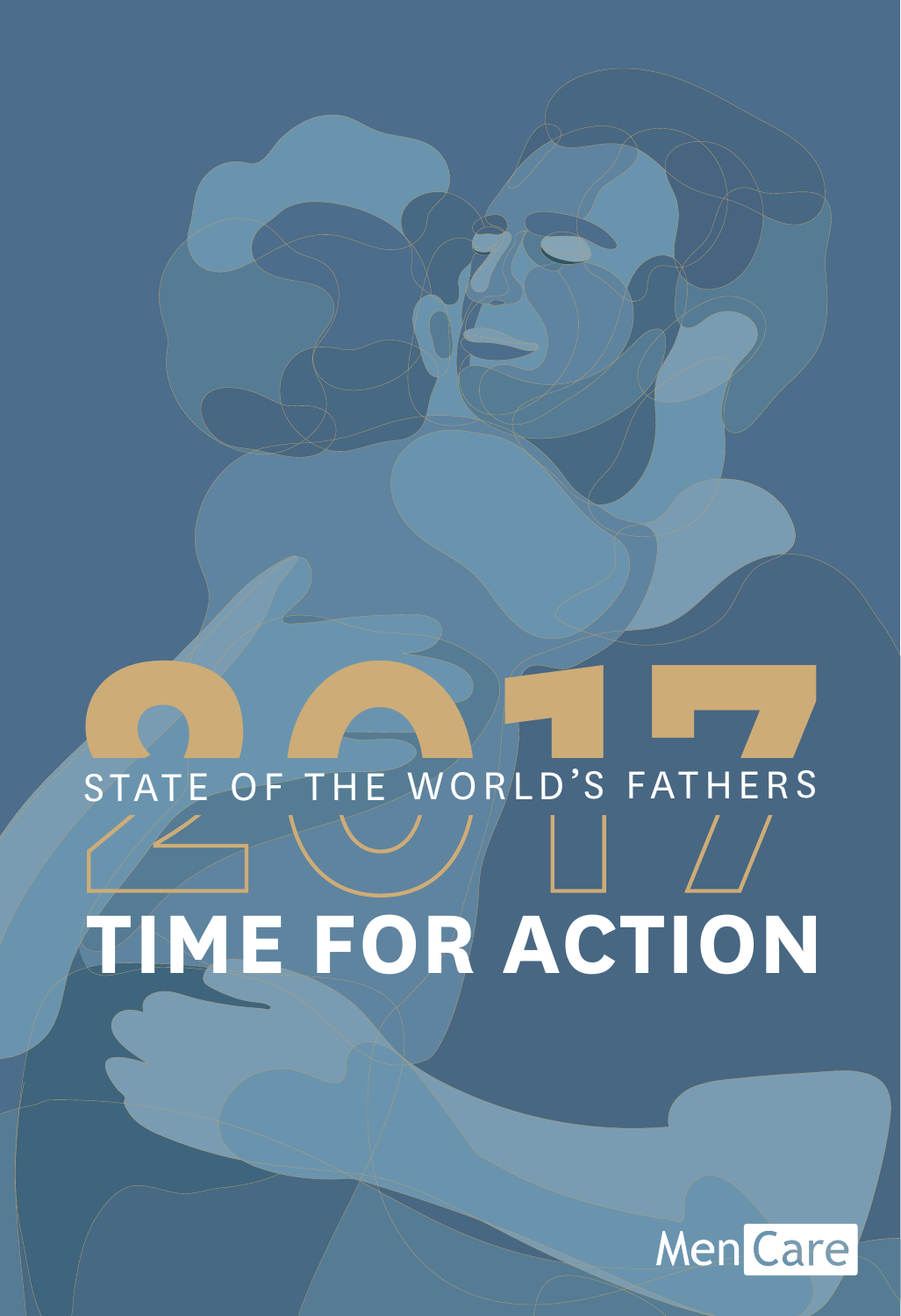#### **State of the World's Fathers: Time for Action** A MenCare Advocacy Publication

View the report at: sowf.men-care.org

**About MenCare:** MenCare is a global campaign to promote men's and boys' involvement as equitable, nonviolent caregivers. With activities in more than 40 countries, MenCare partners carry out joint advocacy initiatives, research, and programming to engage men in positive parenting, in equitable caregiving, in violence prevention, and in maternal, newborn, and child health. The campaign is co-coordinated by Promundo and Sonke Gender Justice, with Save the Children and MenEngage Alliance serving as Steering Committee members. For more information about the campaign and its partners, visit MenCare at: men-care.org

The views expressed in this publication are those of the authors and do not necessarily represent the official views of any of its affiliated organizations.

**About State of the World's Fathers:** *State of the World's Fathers: Time for Action* is the second *State of the World's Fathers* report, following the firstever edition published in 2015. The 2017 report was produced by Promundo on behalf of MenCare. It joins a growing set of related country- and region-focused reports on men's involvement as caregivers around the world. The 2015 *State of the World's Fathers* report, available in multiple languages, and regional and country reports in the same series, are available at: sowf.men-care.org

**Suggested citation:** Heilman B, Levtov R, van der Gaag N, Hassink A, and Barker G (2017). *State of the World's Fathers: Time for Action.* Washington, DC: Promundo, Sonke Gender Justice, Save the Children, and MenEngage Alliance.

© Promundo, Sonke Gender Justice, Save the Children, and MenEngage Alliance, 2017.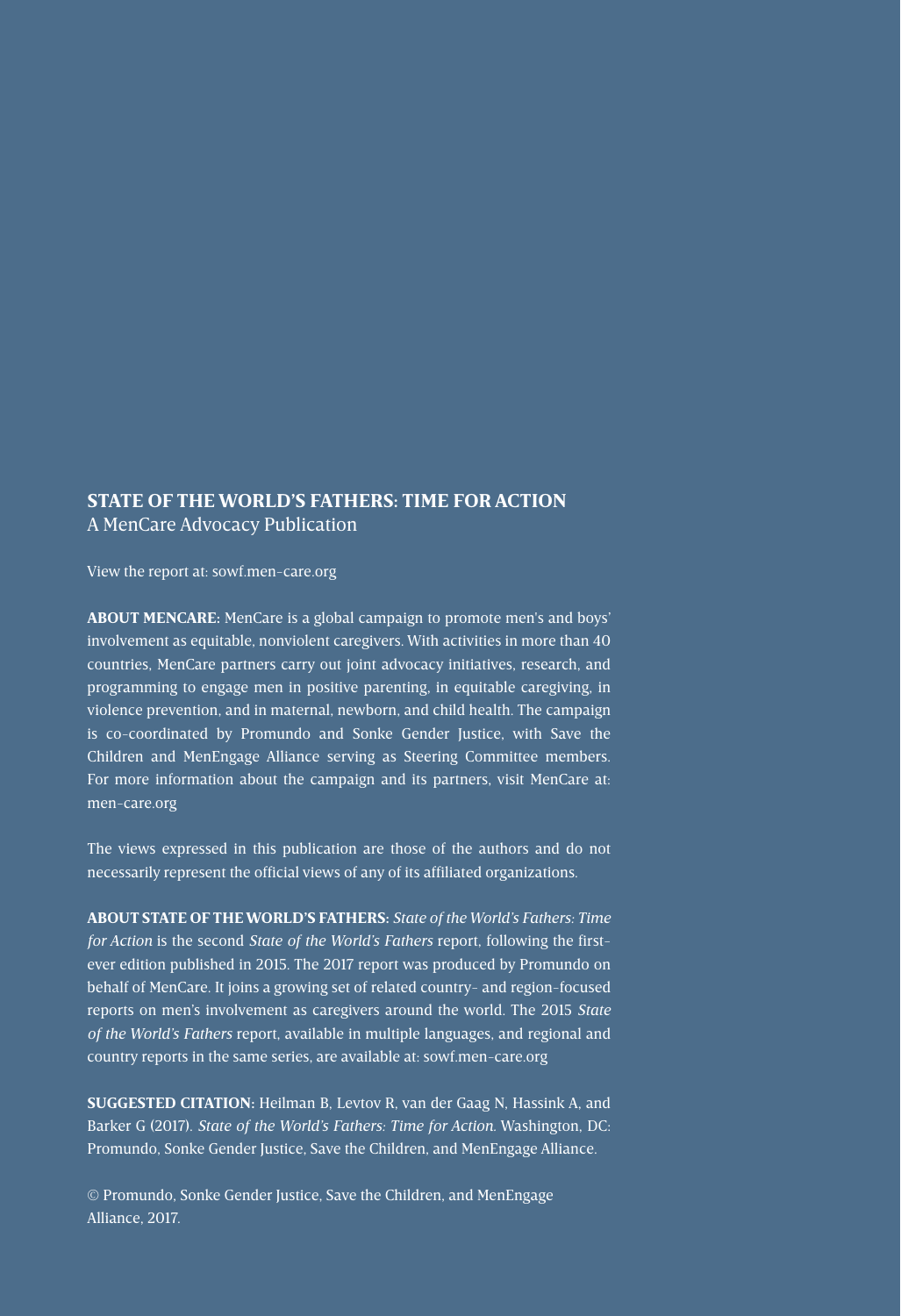

## **Time for Action** STATE OF THE WORLD'S FATHERS

2017







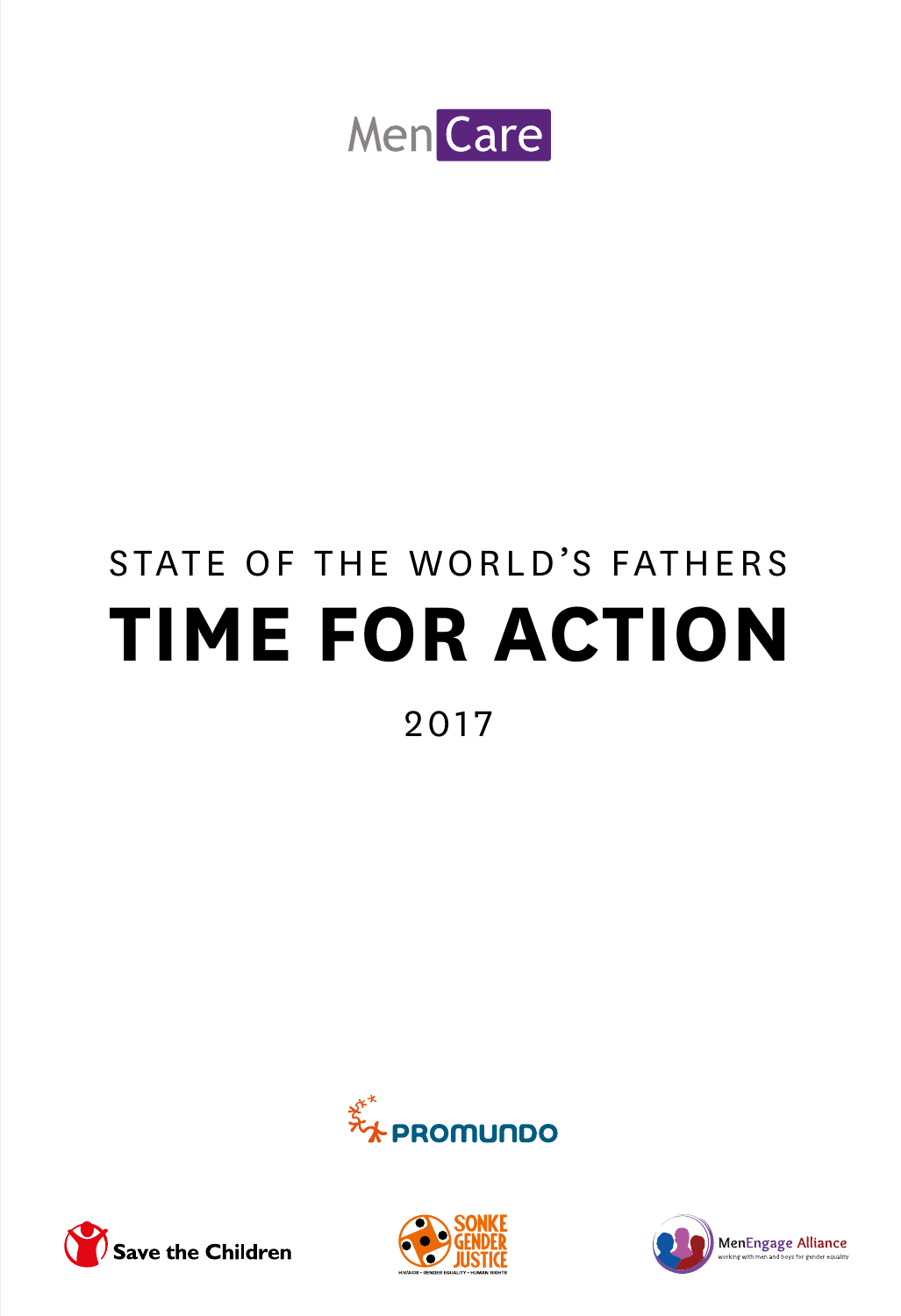#### STATE OF THE WORLD'S FATHERS: TIME FOR ACTION

## **Foreword**



*Gudlaugur Thor Thordarsson Minister for Foreign Affairs, Iceland* 

Nothing can prepare you for meeting your children for the first time: you are overwhelmed by a feeling of responsibility for their happiness and well-being, and you are determined to do your absolute best in this new role. The influence your parents have had on you, both good and bad, dawns on you: their successes, which should be replicated and their mistakes, which should be avoided.

When we in Iceland put in place a paternity leave policy in 2000, through which new fathers are allotted three non-transferable months of leave (alongside three non-transferable months offered to mothers, and a remaining three to split), it was nothing less than a broad-sweeping effort to address gender inequality in Iceland.

This policy, in many ways, served to level the playing field at work and at home: eliminating the penalty women often face at work when they take maternity leave, and getting men to shoulder the responsibility of child-rearing at home.

The effects have been massive. It has changed norms and behavior in a meaningful way, enabling and encouraging men to fully participate in their children's lives. We see the positive impact of this not only for newborns, but also as children grow older.

It has become increasingly clear that positive father-child relationships bring benefits for all involved: for women and children, and we also see that involved fatherhood makes men themselves happier and healthier.

By taking on a larger share of care work and domestic work, involved fathers are promoting gender equality through their actions. That is what *State of the World's Fathers: Time for Action*  is all about: how to make gender equality a reality, through actionable, concrete steps.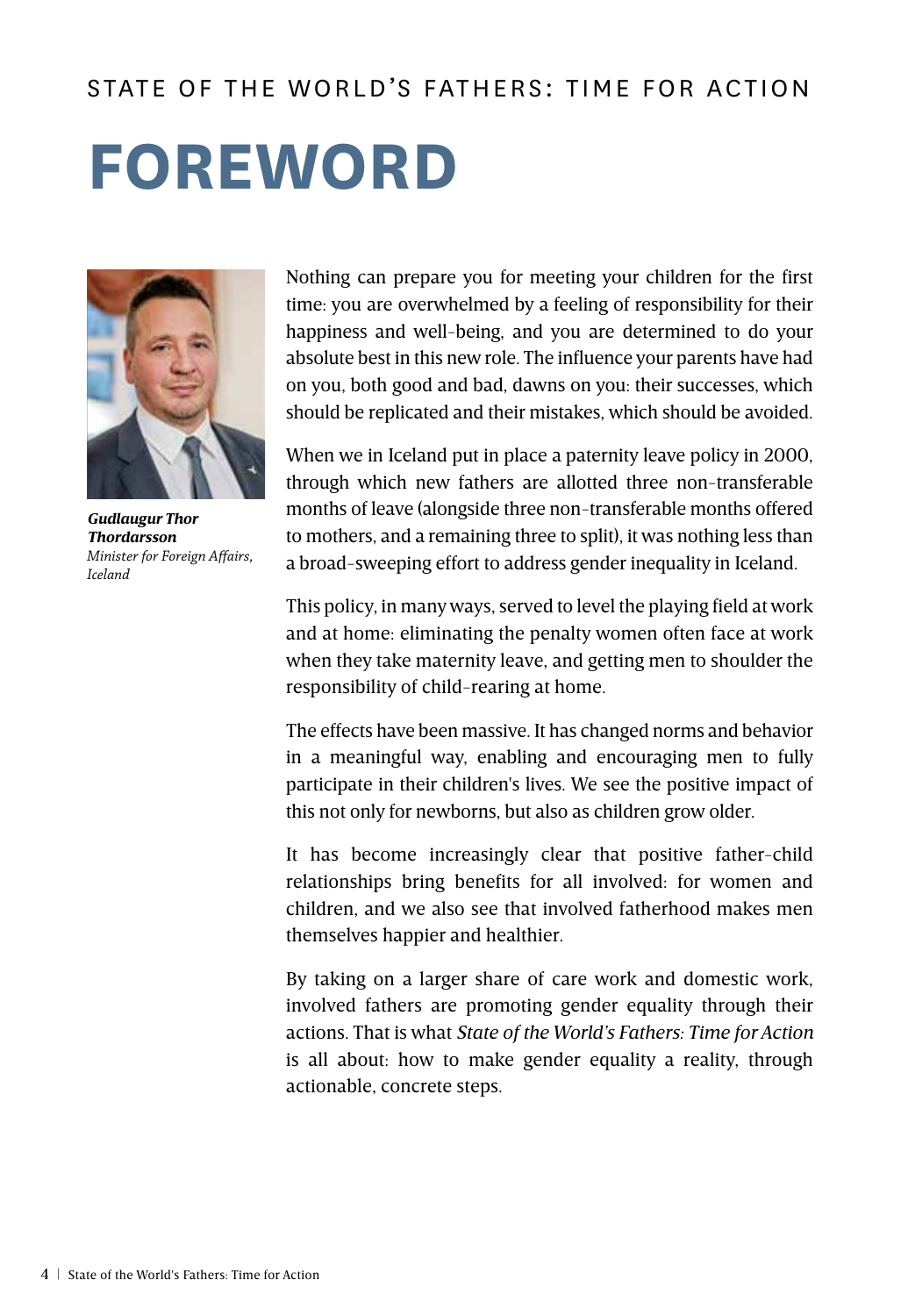The generations before us could not be seen pushing a stroller – it wasn't "manly" enough. Those same men were told not to cry, to "man up" and to be strong, but we cannot live our lives following some predefined version of masculinity.

These social norms, the ideas about what it means to be a man, affect boys and men throughout their lifetimes: men are less likely to see a doctor than women are; they are less likely to talk about their feelings, and more likely to commit suicide.

Some ideas of manhood are outright dangerous, leading men to use violence against other men, against women, and against children. Global estimates indicate that one in three women experiences physical or sexual violence in her lifetime, mostly perpetrated by men, and the majority of cases by an intimate partner.

These are some of the reasons that we, as the Government of Iceland, have developed the Barbershop concept: a series of events targeted at getting those individuals in decision-making and leadership positions to reflect personally on their power, privilege, and role in advancing gender equality. It's also why we are champions of HeforShe, UN Women's global campaign to create a bold, visible force for gender equality. And most importantly, it's why as a country, we have taken the gender equality agenda so seriously in policy and practice.

This is why research like you have in your hands today, *State of the World's Fathers: Time for Action*, is so important. It builds the evidence base for what we know to be true in Iceland and in many other countries around the world: that when fathers have the opportunity and the support to do so, they can contribute in a meaningful way to their children's lives and to a more genderequal world.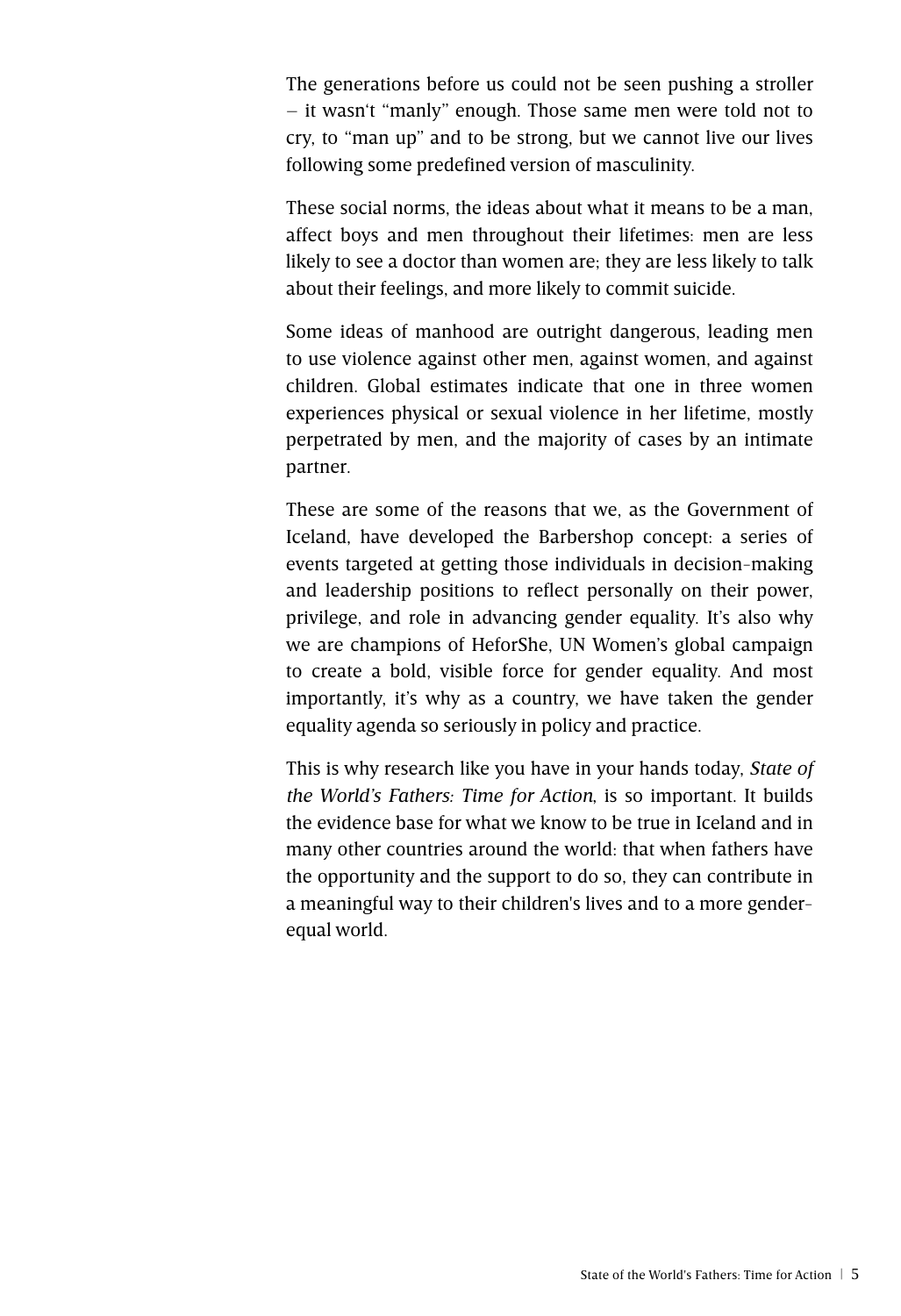## **REPORT TEAM**

#### **REPORT AUTHORS**

This report was written by Brian Heilman (Promundo), Ruti Levtov (Promundo), Nikki van der Gaag (Oxfam GB), Alexa Hassink (Promundo), and Gary Barker (Promundo), with contributions from Wessel van den Berg (Sonke Gender Justice).

#### **MENCARE STEERING COMMITTEE**

This report benefitted greatly from the thoughtful feedback and comments provided by MenCare Steering Committee members:

- • Tomas Agnemo (Save the Children Sweden)
- • Joni van de Sand (MenEngage Global Alliance)
- Wessel van den Berg (Sonke Gender Justice)

#### **PRODUCTION, COORDINATION, AND DISSEMINATION**

The production of this report was coordinated by Promundo, including Nina Ford, Annaick Miller, and Alexa Hassink, with additional assistance from Michelle Gaspari.

**Editing:** Katherine Lewis

#### **Design and Layout:** Blossoming.it

*The views expressed in this publication are those of the authors and do not necessarily represent the official views of any of its affiliated organizations.*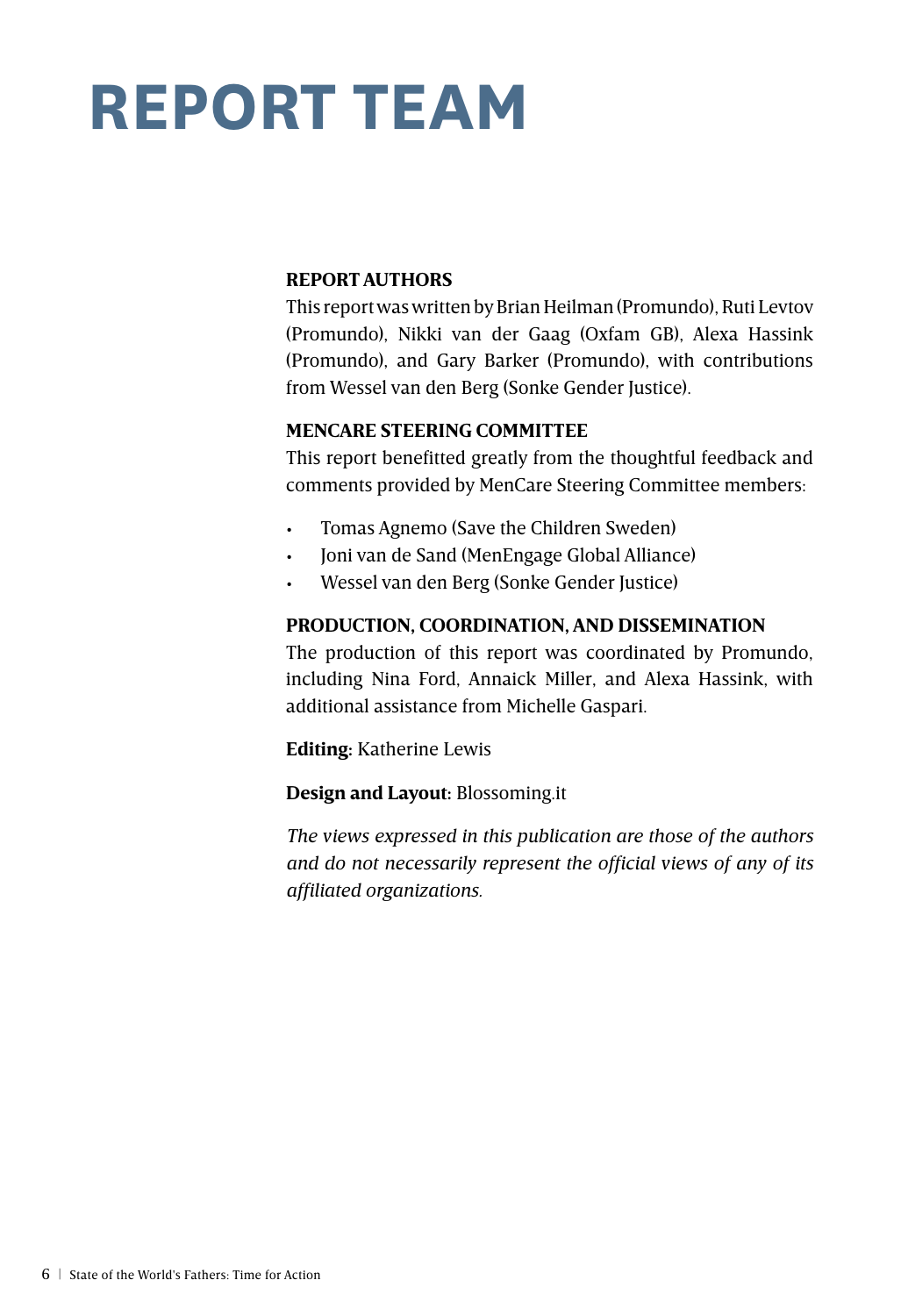## **ACKNOWLEDGMENTS**

The authors thank the following individuals for their contributions to messages included in this report:

- Priya Alvarez,  $PLENT International$  Platform for Equal, Non-Transferable and Fully Paid Parental Leave
- Laxman Belbase, MenEngage Global Alliance
- Valerie Bichelmeir, Make Mothers Matter
- Debbie Budlender
- Adrienne Burgess, Fatherhood Institute
- • Diane Elson, University of Essex
- Catherine Githae, MenEngage Kenya Network
- Margaret Greene, GreeneWorks
- Shruthi Jayaram, Dalberg Global Development Advisors
- Harald Kedde, Rutgers
- Jeroen Lorist, Rutgers
- Peter Moss, University College London
- Zahrah Nesbitt-Ahmed, Institute of Development Studies
- Maria Pazos, PLENT International Platform for Equal, Non-Transferable and Fully Paid Parental Leave
- • Rachel Ploem, Rutgers
- Markus Theunert, männer.ch/masculinities.ch
- • Vidar Vetterfalk, MÄN (Män för Jämställdhet)

*State of the World's Fathers: Time for Action* was generously supported by the Bernard van Leer Foundation, the Oak Foundation, and the Permanent Mission of Iceland to the United **Nations** 

Finally, special thanks to MenCare and MenEngage partners around the world whose tireless work inspired this report.

#### **This report draws heavily from the following publications:**

Alexa Hassink, Gary Barker, and Ruti Levtov on behalf of MenCare (2016). *The MenCare Parental Leave Platform: 10 Ways to Leave Gender Inequality Behind and Give Our Children the Care They Need.*

Ruti Levtov on behalf of Promundo (2016). *Background Paper for the UN Secretary-General's High-Level Panel on Women's Economic Empowerment.*

Nikki van der Gaag along with Promundo staff (unpublished). *The MenCare Unpaid Care Platform: Eight Steps Toward Achieving Equality Between Women and Men in Unpaid Care.*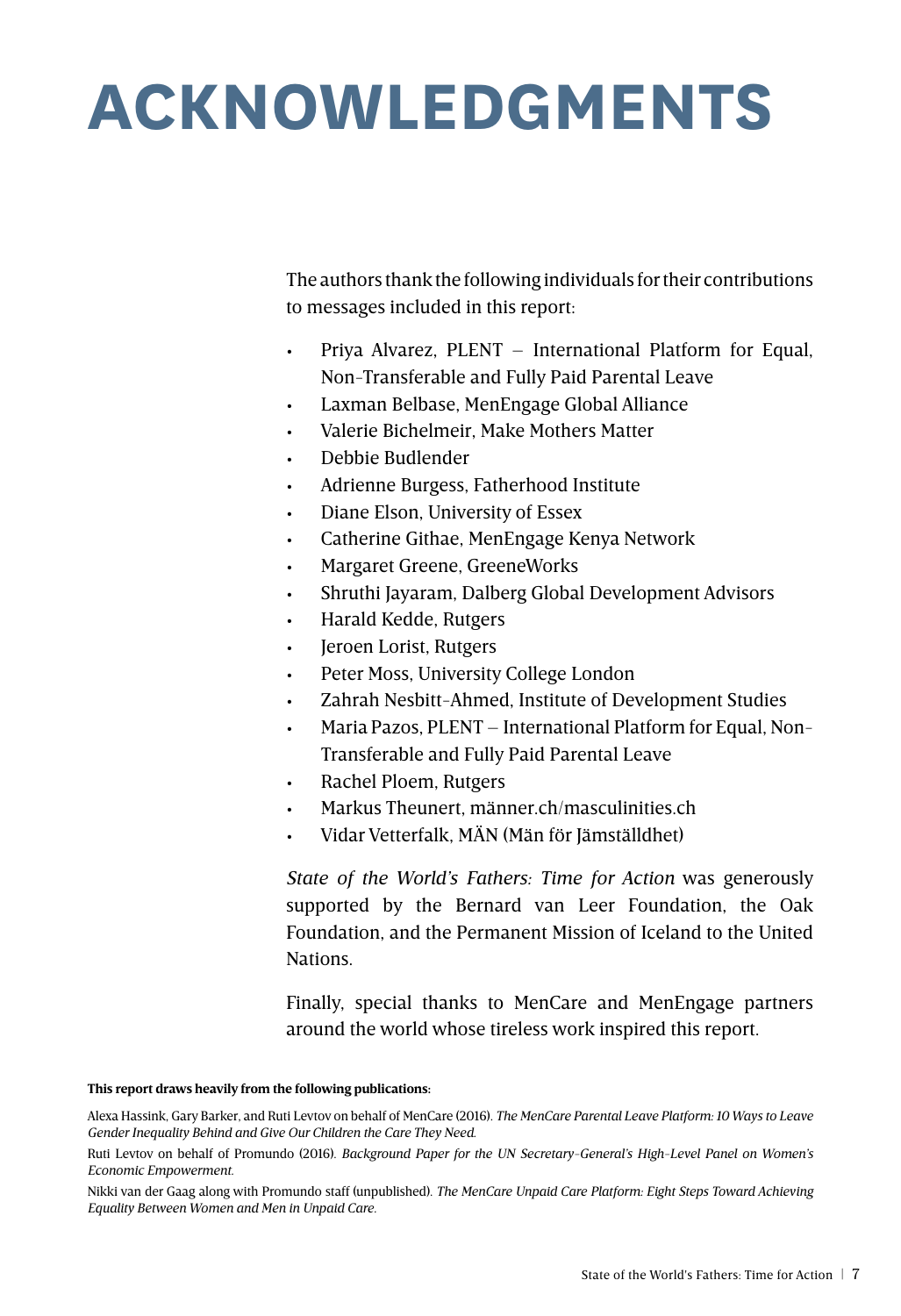## **Table of Contents**

| <b>EXECUTIVE SUMMARY</b>                                              | 12 |
|-----------------------------------------------------------------------|----|
| <b>CHAPTER 1:</b><br>The Case for Equal Care Between Men and Women    | 16 |
| <b>PRIORITIES FOR ACTION</b>                                          | 28 |
| <b>POLICY FOCUS:</b><br>Poverty Alleviation and Subsidized Childcare  | 31 |
| <b>CHAPTER 2:</b><br><b>Encouraging Equal Care</b>                    | 34 |
| <b>PRIORITIES FOR ACTION</b>                                          | 41 |
| <b>POLICY FOCUS:</b><br>Father-Inclusive Parent Training              | 47 |
| <b>CHAPTER 3:</b><br>The Need for Paid, Equal, Non-Transferable Leave | 50 |
| <b>PRIORITIES FOR ACTION</b>                                          | 60 |
| <b>CONCLUSIONS</b>                                                    | 62 |
| <b>ACTION PLAN</b>                                                    | 63 |
| <b>REFERENCES</b>                                                     | 64 |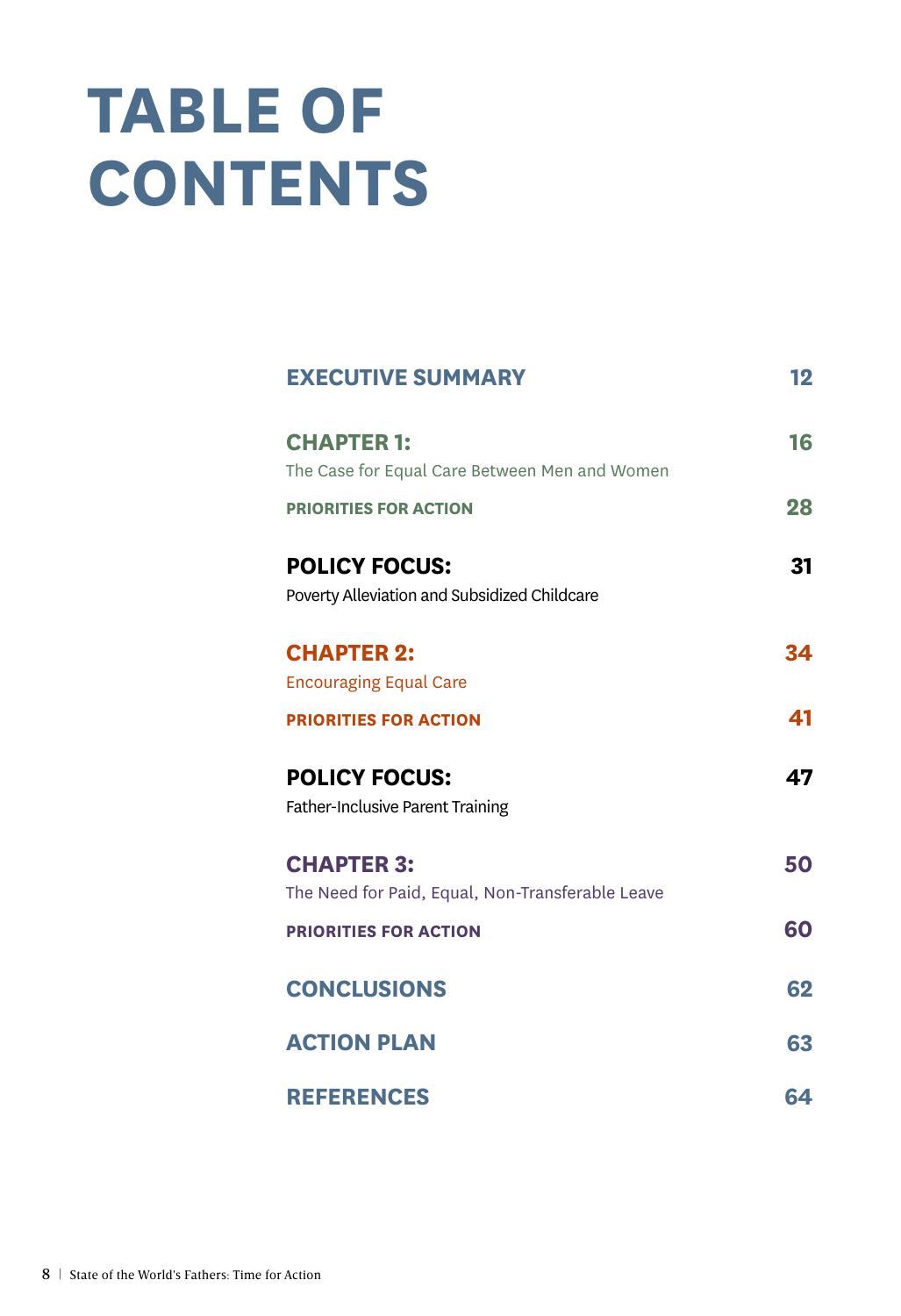## **List of Tables and Figures**

#### **Tables**

| <b>Table 1:</b> Tasks and Occupations Prohibited to Women | 38 |
|-----------------------------------------------------------|----|
| Table 2: Parental Leave and Paternity Leave Summary for   | 54 |
| Top 12 Low-Unemployment and Top 15 Highly                 |    |
| Competitive OECD Countries                                |    |

#### **Figures**

| <b>Figure 1:</b> Unpaid Work by Women                                                                                         | 19 |
|-------------------------------------------------------------------------------------------------------------------------------|----|
| <b>Figure 2:</b> Female-to-Male Ratio of Time Spent on Unpaid Work                                                            | 19 |
| <b>Figure 3:</b> Daily Work by Women and Men                                                                                  | 20 |
| <b>Figure 4:</b> Female-to-Male Ratio of Time Spent on Unpaid Work,<br>by National Income Level                               | 21 |
| <b>Figure 5:</b> Availability of Family Cash Benefits, by National<br>Income Level                                            | 32 |
| <b>Figure 6:</b> Proportion of Women Wage-Earners, Based on<br>Government Childcare Support                                   | 33 |
| <b>Figure 7:</b> Female-to-Male Ratio of Time Spent Unpaid Work, by<br>Country's Length of Paid Maternity and Paternity Leave | 53 |
| <b>Figure 8:</b> Leave Policies Offered Around the World                                                                      | 55 |
| <b>Figure 9:</b> Who Pays for Maternity Leave?                                                                                | 58 |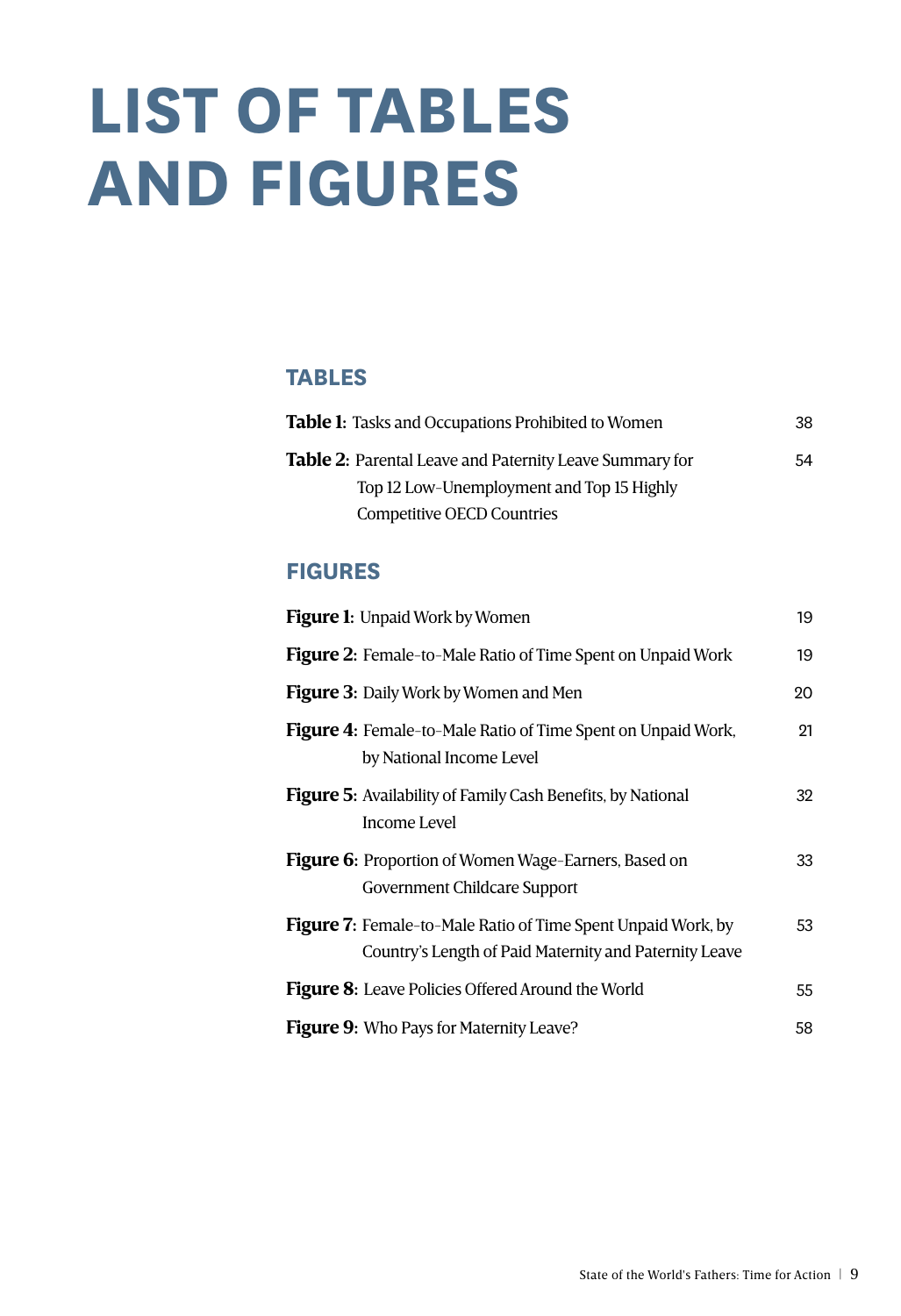## **Acronyms**

| <b>CCT</b>     | Conditional cash transfer                                 |
|----------------|-----------------------------------------------------------|
| <b>CSW</b>     | Commission on the Status of Women                         |
| <b>DAWN</b>    | Development Alternatives with Women<br>for a New Era      |
| <b>GDP</b>     | Gross domestic product                                    |
| <b>GEMS</b>    | Gender Equity Movement in Schools                         |
| <b>HEAL</b>    | Health, education, administration, and literacy           |
| <b>HHSA</b>    | Household Satellite Account                               |
| <b>NGO</b>     | Nongovernmental organization                              |
| <b>ICRW</b>    | International Center for Research on Women                |
| <b>ILO</b>     | International Labour Organization                         |
| <b>IMAGES</b>  | International Men and Gender Equality Survey              |
| <b>OECD</b>    | Organisation for Economic Co-operation and<br>Development |
| <b>RWAMREC</b> | Rwanda Men's Resource Center                              |
| <b>SDG</b>     | Sustainable Development Goal                              |
| <b>STEM</b>    | Science, technology, engineering, and math                |
| UNDP           | United Nations Development Programme                      |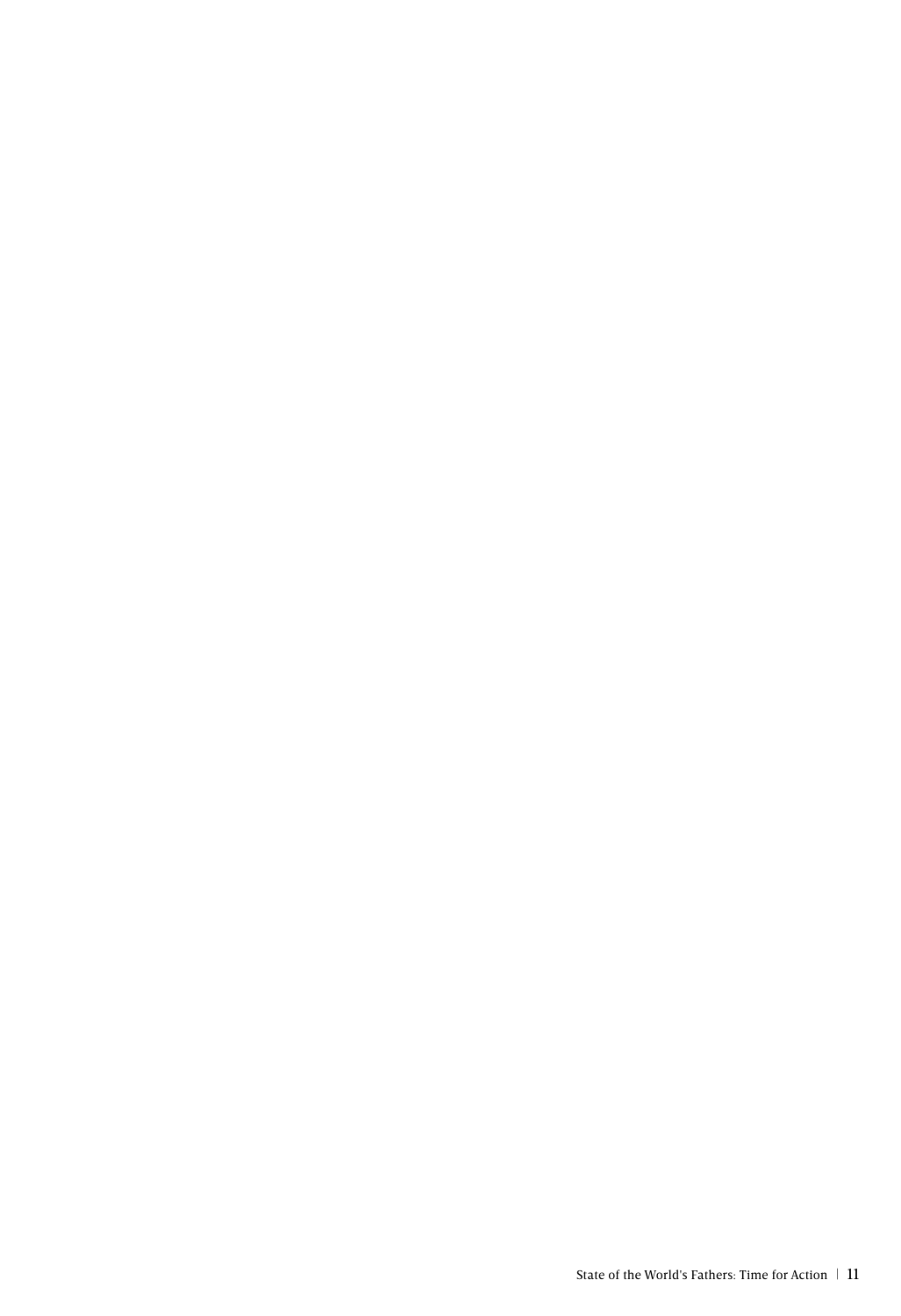#### STATE OF THE WORLD'S FATHERS: TIME FOR ACTION

## **Executive Summary**

**Caregiving and unpaid care work are at the heart of any discussion of the state of the world's fathers, and at the heart of gender inequality.** For all the attention paid to unpaid care work, however, in no country in the world do men's contributions to unpaid care work equal women's.

**At the same time, looking back to the first** *State of the World's Fathers* **report released in 2015, there are examples from around the world affirming that** *change is possible.* **Many men want to be more involved in the lives of their children.** Even in countries where men's involvement in care work is limited, recent research found that half or more of the men surveyed said that they spent too little time with their children due to their  $job.^1$ In the United States, one survey found that 46 percent of fathers said they were not spending enough time with their children, compared with 23 percent of mothers.<sup>2</sup> Recent data released in *State of America's Fathers* showed that the majority of men and women alike, across all age categories, disagreed with the outdated notion that "it is best if men work and women take care of the home and children."3

**This report affirms that change – from the individual to the policy level – is happening.** Significant obstacles notwithstanding, evidence, experience, and insight affirm that radical, transformational change in the division of unpaid care is achievable at a global level. Social norms, policies, and practices can be changed to encourage men and boys to do more unpaid care. In interviews carried out around the world with dozens of men who had taken on traditionally female-dominated caregiving roles, researchers found that unexpected life circumstances – situations that presented no alternative but to adopt a radical new way of being – had provided the impetus for the men's transformed attitudes and new household or professional roles.4 These men rose to a tremendous life challenge and emerged thriving in unexpected and more gender-equitable ways. Their experiences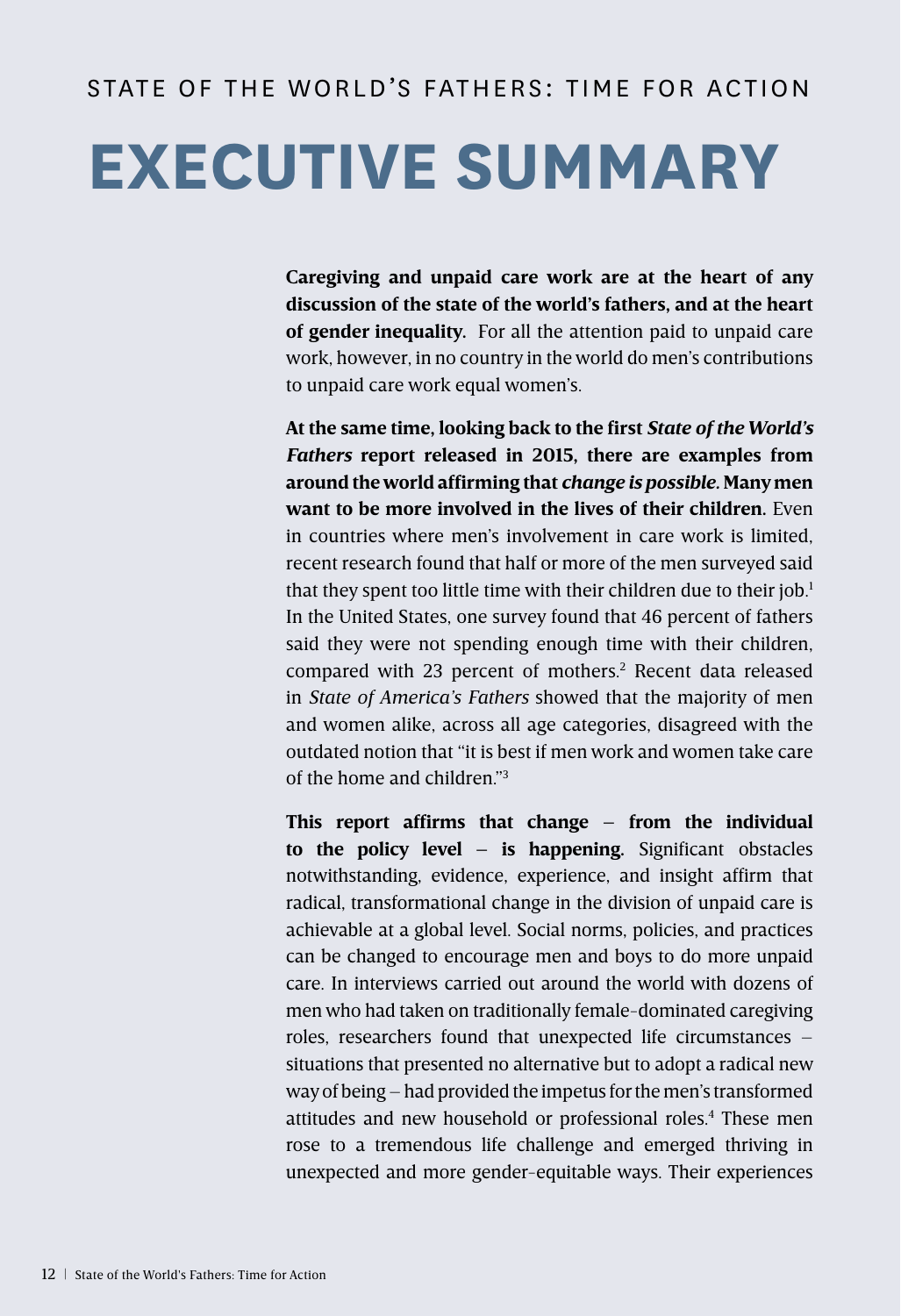show that men and boys can be influenced to do their share of the care work; their stories do not come from an idealized, impossible world. The *State of the World's Fathers* 2017 report, accordingly, urges mothers and fathers, caregivers of all kinds, communities of all sizes, and countries of all income levels to follow their lead.

#### **The priority areas for action of** *State of the World's Fathers*  **2017 include:**

- **• All individuals, regardless of gender, must be encouraged to see themselves as both caregivers** *and* **financial providers – and be supported in both of these roles.**  Achieving equality in unpaid care is not simply a matter of convincing individual men to step up, although this is one important element. The unequal distribution of care work is rooted in history and in how boys and girls are raised, and is perpetuated at the systemic level. Who undertakes the care work, and whether men and boys contribute their share, is determined by multiple overlapping factors. Three major factors continue to impede more equitable caregiving: (1) *social norms* and gender socialization that reinforce the idea that caregiving is "women's work"; (2) *economic and workplace realities* and norms that drive household decision-making and maintain a traditional division of labor at home and at work; and (3) *laws and policies* that reinforce the idea that caregiving is women's work.
- **• Paid leave, equally shared between mothers and fathers (or in other co-caregiver arrangements), is essential to achieving an equitable distribution of caregiving.** The foremost policy recommendation that this report offers for the realization of gender-equal caregiving is that governments (and failing that, employers, corporations, and others in the private sector) provide paid, non-transferable, job-protected parental leave for mothers and fathers, in accordance with the best standards of such policies. Leave should be guaranteed for all caregivers, of all genders, in equal duration, adequately paid, and non-transferable. Anything less reinforces gender inequality, perpetuates women's lesser participation in the paid labor force, impedes women's career advancement relative to men's, and reduces men's opportunity to be caregivers. Parental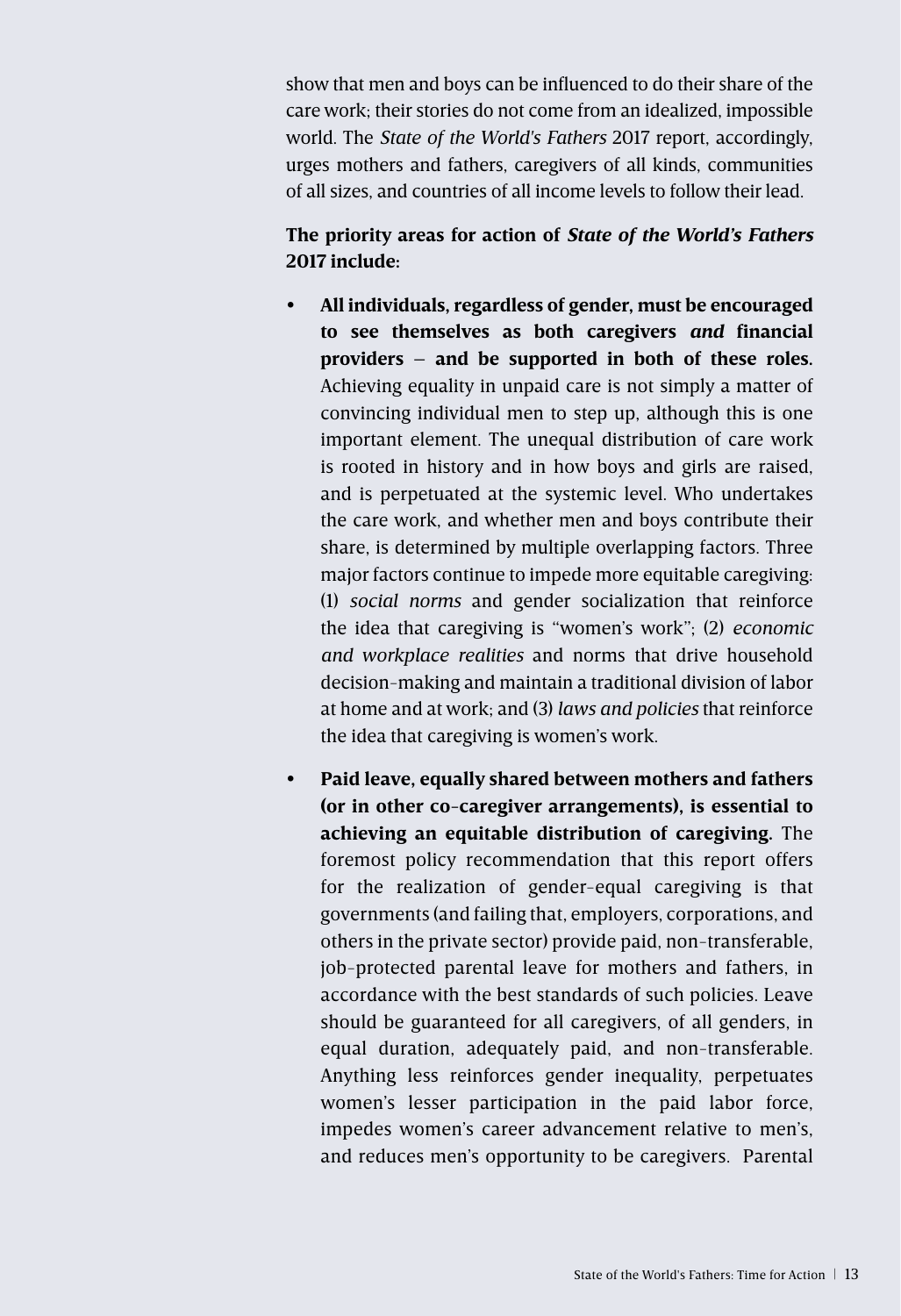leave – when it is paid, equal, and non-transferable – is one of the few policies for which data show success in shifting norms around men's caregiving and promoting equality, particularly when it is embedded within broader strategies to reduce and redistribute care work.

- **• The goal of full equality in unpaid care work will be constrained as long as families face extreme economic hardship, or lack access to necessary income supports and subsidized childcare**. High-quality care for children and other family members is fundamental. The drive for more equality in caregiving is directly linked to calls for fair wages, for improved working conditions, for job training, for decent work, and for other effective povertyalleviation efforts, especially on the part of the state. Economic justice and equality form the essential bedrock of a high-functioning society, and they are integral to the kinds of equal caregiving situations called for in this report. At the same time, even well-meaning poverty-alleviation strategies, such as cash transfers or welfare payments, can perpetuate the idea that caregiving is inherently a female role by offering funds only to single mothers, or only to mothers. Recent studies have affirmed that cash transfer programs can help children equally as well, regardless of the gender of the parent who receives the transfer.
- **• Effective parent training that includes men can achieve multiple powerful objectives.** New research demonstrates that engaging men in parent-training initiatives not only reduces multiple forms of violence, but also increases fathers' involvement in childcare and expands overall gender equality in participating families.<sup>5</sup> Although such parent-training programs targeting or including fathers have been shown to be effective, the reach of these programs is very limited. It is time to think bigger. It is time to move beyond one-off programs engaging a few hundred or a few thousand parents and fathers at a time. Child and family health and well-being demand that best-practice family supports, including parent training that engages fathers, be widely available. Beyond the health sector, adult literacy programs, home visitation programs for new mothers, and refugee and immigrant services may afford further opportunities to reach and engage fathers.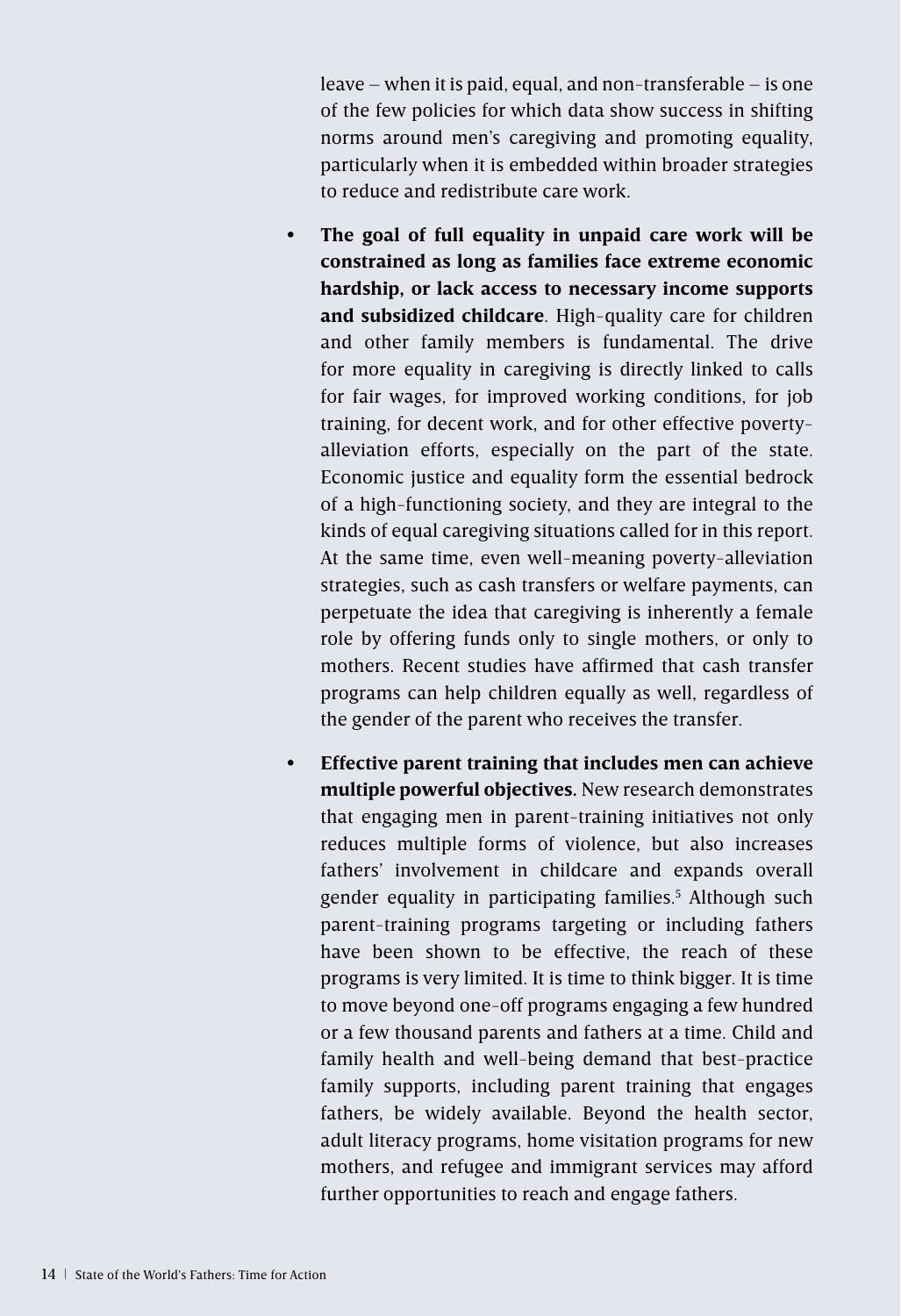**Above all, it is** *time for action.* It is time to think bigger, to commit to bold action, and to set ambitious goals. *State of the World's Fathers: Time for Action* calls on every country to set a national goal of men and boys doing half of the unpaid care work, and for a global goal of men and boys doing fully 50 percent of the unpaid care work. International organizations and commissions, women's rights advocates, and women themselves have spoken out for decades on the harmful effects of the unjust distribution of unpaid care work. It is estimated that at the current rate of global progress, it will take 75 years to achieve equality in this work. It is clear that change is moving too slowly. The time for action is now.

#### **Action Plan**

| <b>ACTION 1.1:</b> | At the international level, set goals, strategies, indicators, and budget<br>commitments around the achievement of true equality between men and women<br>in unpaid care work.                          |
|--------------------|---------------------------------------------------------------------------------------------------------------------------------------------------------------------------------------------------------|
| <b>ACTION 1.2:</b> | Systematically measure men's and women's time use, including time spent on<br>unpaid care work.                                                                                                         |
|                    | <b>ACTION 1.3:</b> At the national level, create and implement broad action plans to promote men<br>and boys' equal sharing of unpaid care work.                                                        |
|                    | ACTION 1.4: Build these strategies and action plans into public systems and institutions<br>(such as the health sector) that can enable and promote men and boys' equal<br>participation in caregiving. |
| <b>ACTION 2.1:</b> | Teach all children to see the value of care work from an early age, and to see<br>that care work is the responsibility of all, regardless of their gender.                                              |
|                    | ACTION 2.2: Provide training in which fathers recognize and challenge traditional attitudes,<br>learn about gender-equitable parenting, and build skills involved in unpaid care<br>work.               |
|                    | ACTION 2.3: Recruit more men into caregiving and other health, education, administration,<br>and literacy (HEAL) professions.                                                                           |
|                    | ACTION 2.4: Train health sector and other social services staff to engage men as equal<br>caregiving partners.                                                                                          |
|                    | <b>ACTION 2.5:</b> Use income-support and social-security programs to promote men's greater<br>involvement in unpaid care work.                                                                         |
|                    | ACTION 2.6: Implement policies and practices that support individuals' unpaid care work as<br>well as their paid work.                                                                                  |
| <b>ACTION 3.1:</b> | Offer equal, paid, non-transferable parental leave for all parents.                                                                                                                                     |

State of the World's Fathers: Time for Action | 15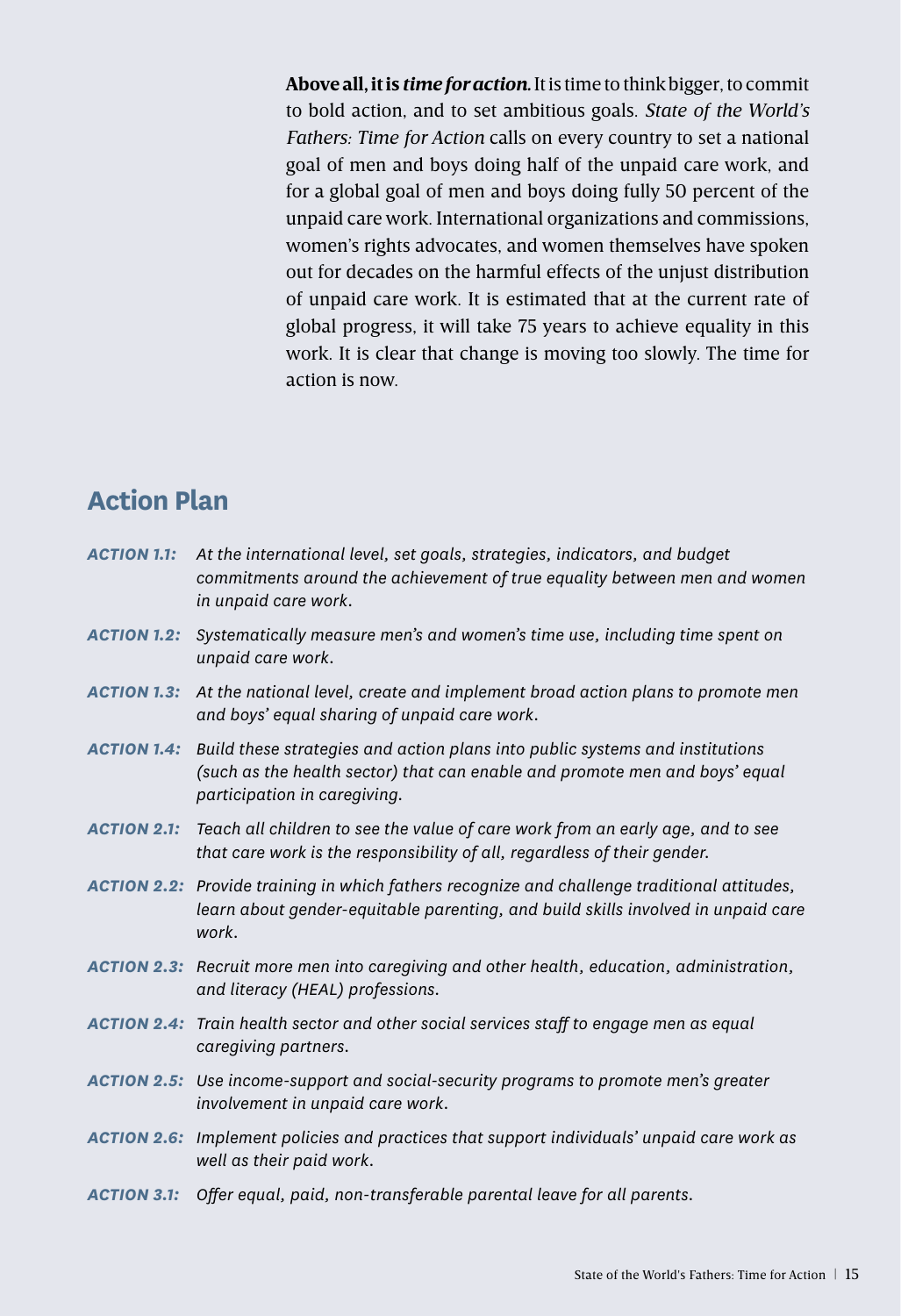

 $\vec{\varphi}$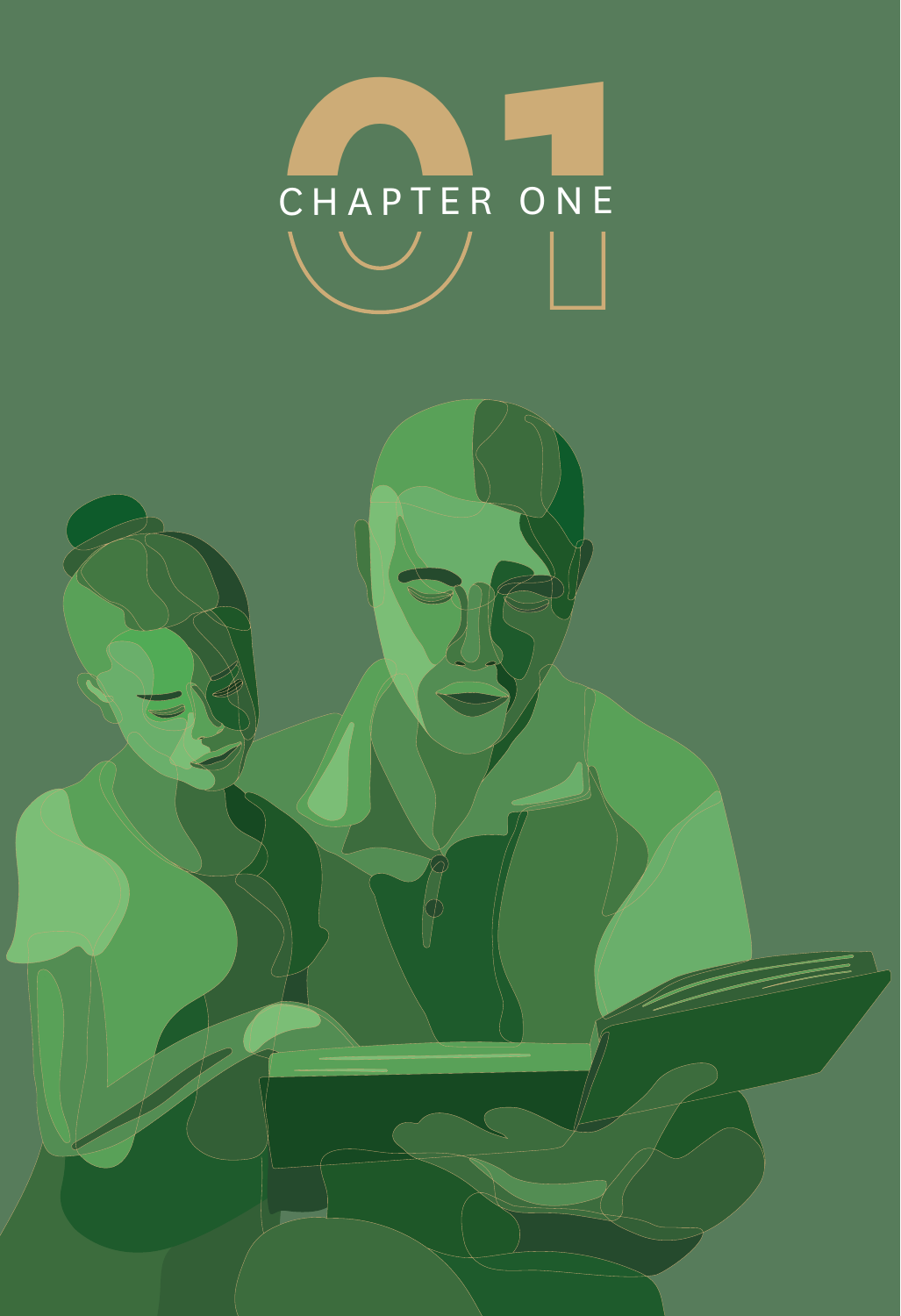## **The Case for Equal Care Between Men and Women**

aregiving and unpaid care work<sup>\*</sup> are at the heart of any discussion of the state of the world's fathers, and at the heart of gender inequality. For all the attention paid to unpaid care work, however, in no country in **the heart of any discussion of the state of the world's fathers, and at the heart of gender inequality.** For all the attention the world do men's contributions to unpaid care work equal women's.

**The evidence is clearer than ever that equal care is key to thriving families and societies – and that it is time for action.** The inaugural *State of the World's Fathers* report made the case for the importance of men's equal participation as parents, highlighting the extensive and growing evidence of the benefits of their involvement. In 2015, the central story of the report was "where we are" and "what we know" in terms of engaging fathers and men in the equitable, nonviolent care of children and other loved ones. In 2017, the story focuses on the actions that are needed to make progress.

\*The UN Special Rapporteur on extreme poverty and human rights defined unpaid care work as including "domestic work (meal preparation, cleaning, washing clothes, water and fuel collection) and direct care of persons (including children, older persons, persons with disabilities, as well as able-bodied adults) carried out in homes and communities."

Source: Sepúlveda C. M. (2013). *Report of the special rapporteur on extreme poverty and human rights: Unpaid care work and women's human rights*. New York: United Nations.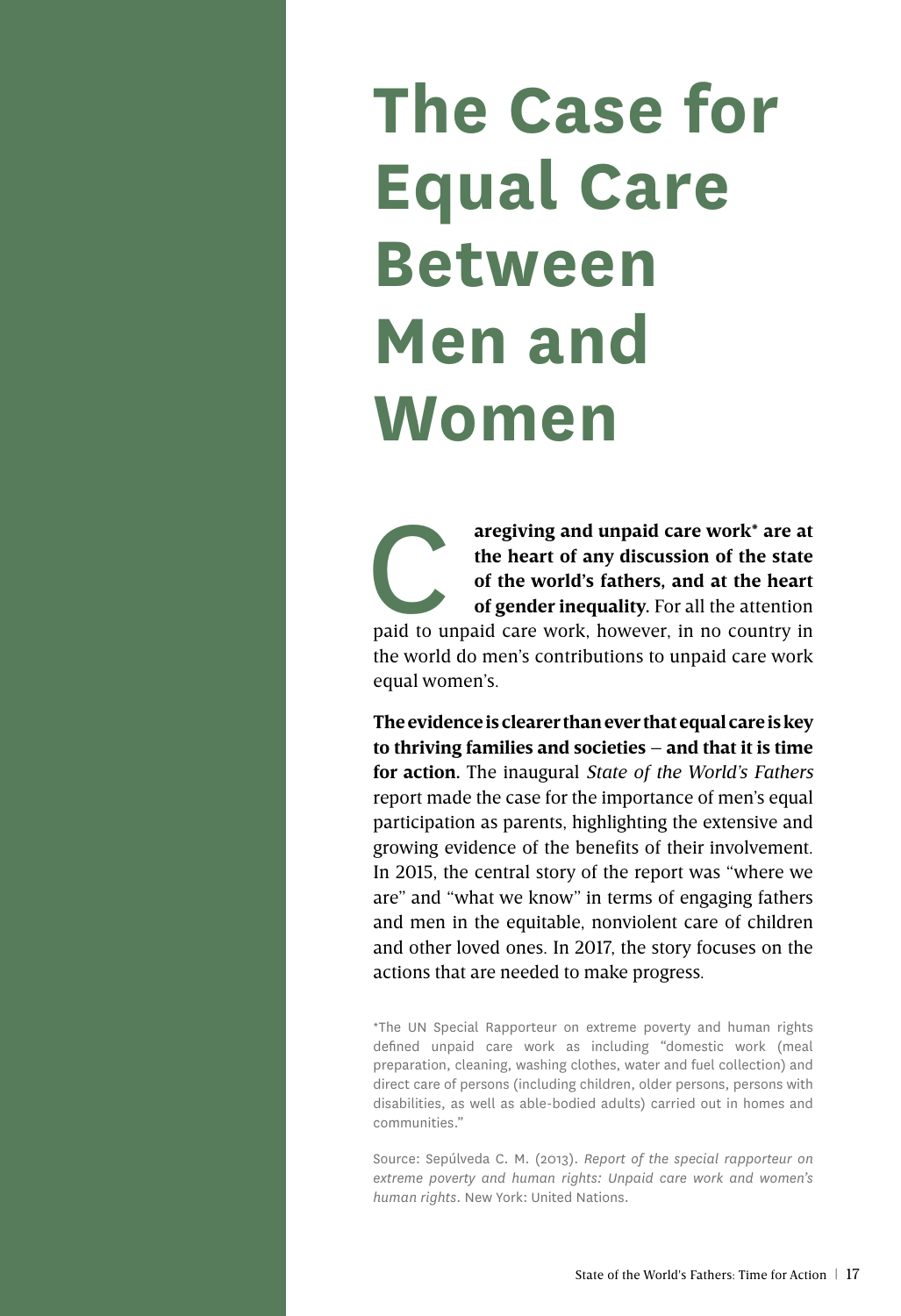#### **About** *State of the World's Fathers*

The first-ever *State of the World's Fathers* report, released in 2015, presented a comprehensive global overview of trends related to equal caregiving, among other linked dynamics. Its synthesis of various global data sources on related topics – unpaid care work, sexual and reproductive health and rights, maternal health, men's violence against women, and child development, among many others – attracted significant media and policy attention and was followed by the release

of multiple national and regional reports. These reports, among other landmark publications on gender, caregiving, and family well-being, have presented overwhelming evidence of the need to *prioritize equal division of care work* among global health and development objectives. In the intervening years, many countries around the world have made policy changes toward these goals – even as others have seen notable setbacks – which this year's report will explore.

#### **Updates and New Insights**

**Globally, on average, the time women spend daily in caring for the home and children is still about three times what men spend, but varies dramatically across settings.6** Women consistently do more unpaid care work – including caring for others and domestic work – than men do, and even where men are contributing more than they used to, the gaps between women's and men's contributions persist.7

**While inequality in care work exists across the globe, there is evidence, primarily from high-income countries, that gaps in unpaid care work are narrowing with men's increasing participation in childcare.** A study of trends in men's participation over almost 40 years (and across 20 countries) found an average increase of 6 hours per week in employed, married men's contribution to housework and childcare. Still, men's contribution did not exceed 37 percent of women's in any of the included countries.<sup>8</sup>

As seen in Figures 1 and 2, comparisons of women's daily time spent in unpaid work, and the female-to-male ratio of this work, show some commonalities across regions in the number of hours women spend on unpaid work, but vast differences in the gender inequality of unpaid care. South Asia and the Middle East and North Africa show the most disproportionate contributions from women to unpaid work. For example, in South Asia, women do 6.5 times more unpaid work than men do.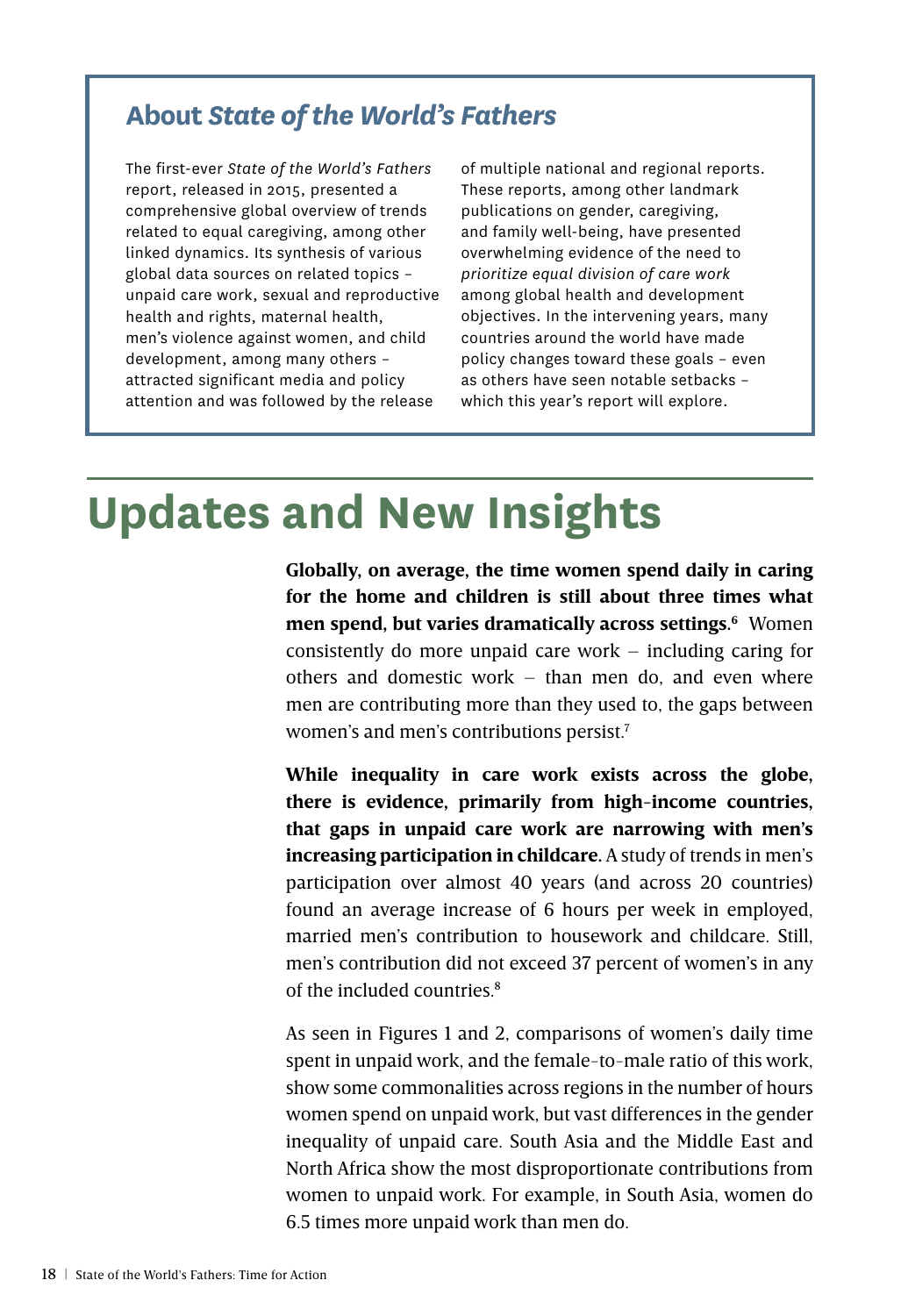#### Unpaid Work by Women

Hours of unpaid work performed by women per day in various regions of the world\*



#### **Figure 2:**

#### Female-to-Male Ratio of Time Spent on Unpaid Work

Ratio of women's daily unpaid work to men's daily unpaid work, by region

(How to interpret: In South Asia, for instance, women's daily average time spent on unpaid work is 6.5 *times* that of men.)



\*Methodological Note: Regional averages are simple averages across the countries, not population weighted. Data for all countries include time spent on unpaid and paid work by all men and women, not just participating men and women (e.g., not just mothers for childcare). UN Women's data is harmonized by country to the extent feasible, but country-level data are not strictly comparable due to factors such as age groups and methodology of data collection (e.g., surveys vs. time diaries).

Notes: 75 countries included: South Asia (3), Middle East and North Africa (7), Sub-Saharan Africa (12), East Asia and the Pacific (5), Latin America (13), Central and Eastern Europe and Central Asia (16), and Developed Countries (19).

Source: Data analysis by Dalberg Global Development Advisors. Data sources: UN Women's *Progress of the World's Women 2015-2016;* national surveys from 1998 to 2013.

> **Is the time men spend earning money for their families a form of caregiving? Once the time spent on paid work, which also provides necessary family benefits, is accounted for, is everyone contributing equally?** As shown in Figure 3, the answer is "no": in all regions, women spend more time than men do on paid and unpaid work *combined*. A separate analysis of time-use data found that on average, globally, women spend 45 minutes more than men on paid and unpaid work per day, resulting in almost 6 extra weeks of work per year, and 5.5 extra years of work over 5 decades, according to data from 65 countries. $9$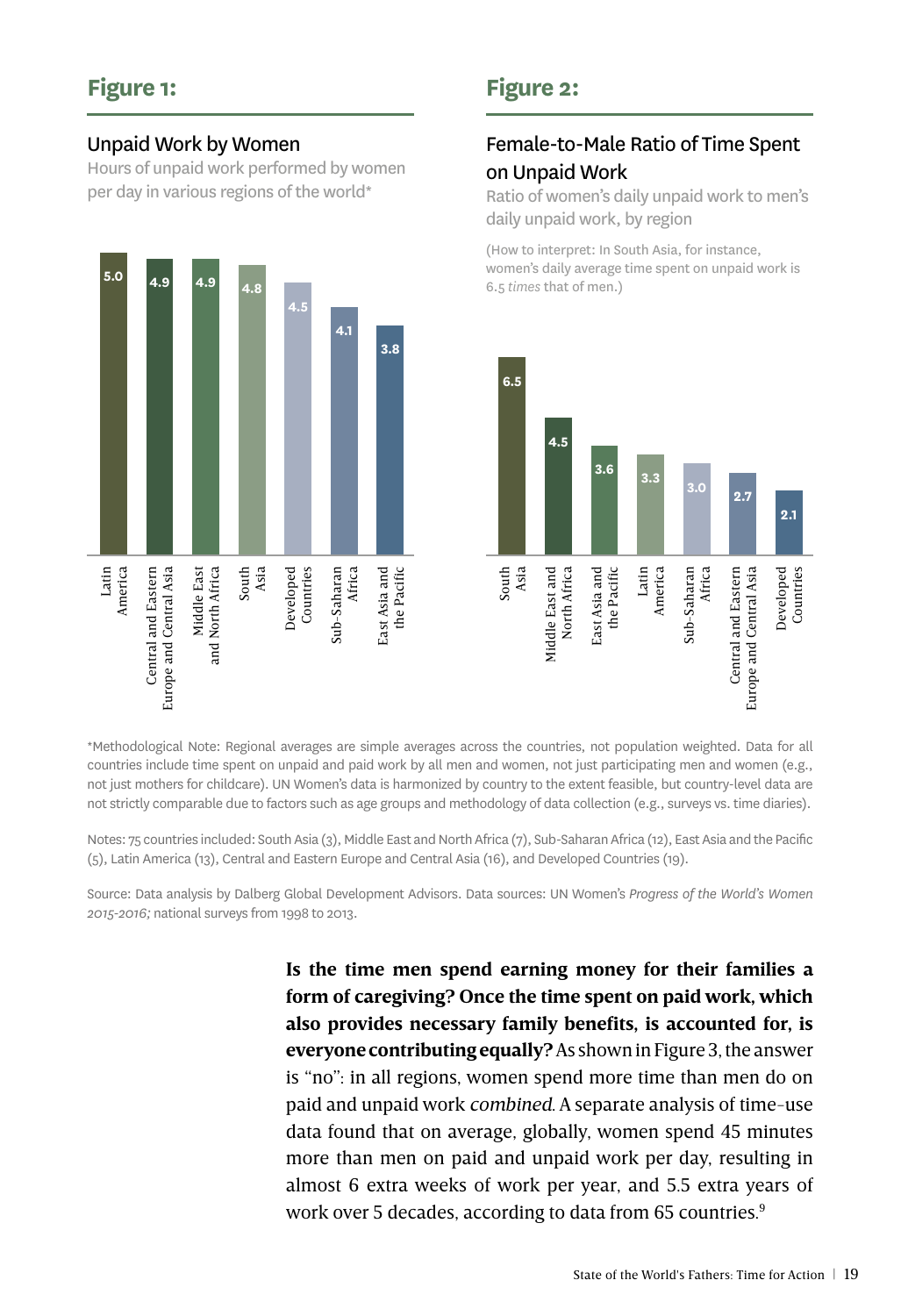#### Daily Work by Women and Men

Total hours of work – combining both paid and unpaid work – per day, by region



Notes: 75 countries included: South Asia (3), Middle East and North Africa (7), Sub-Saharan Africa (12), East Asia and the Pacific (5), Latin America (13), Central and Eastern Europe and Central Asia (16), and Developed Countries (19). Total hours may not add up perfectly due to rounding.

Source: Data analysis by Dalberg Global Development Advisors. Data sources: UN Women's *Progress of the World's Women 2015-2016;* national surveys from 1998 to 2013.

> **Even if men and women did spend an equal sum of time on combined paid and unpaid care work, the unequal distribution of the two types of work would still be deeply problematic.**  Society values paid work – this is expressed in literal remuneration as well as in status and respect  $-$  and devalues unpaid care, which also restricts women's and girls' access to social contact, play, civic and community involvement, education, and financial resources, including employer-based benefits, social security, and pensions.<sup>10,11</sup>

> **Women still hold far fewer positions of power and earn less than men do.** Although it is not the only factor, the time and energy women spend on unpaid care holds them back in their paid jobs and professional trajectories. At the current rate of progress, the International Labour Organization (ILO) estimates that it will be 75 years before women and men achieve equal pay for equal work.<sup>12</sup> Reaching equal representation in government, business, and other spheres of power could take even longer. For families, for individuals, and for communities, 75 years is too long to wait for women's equality.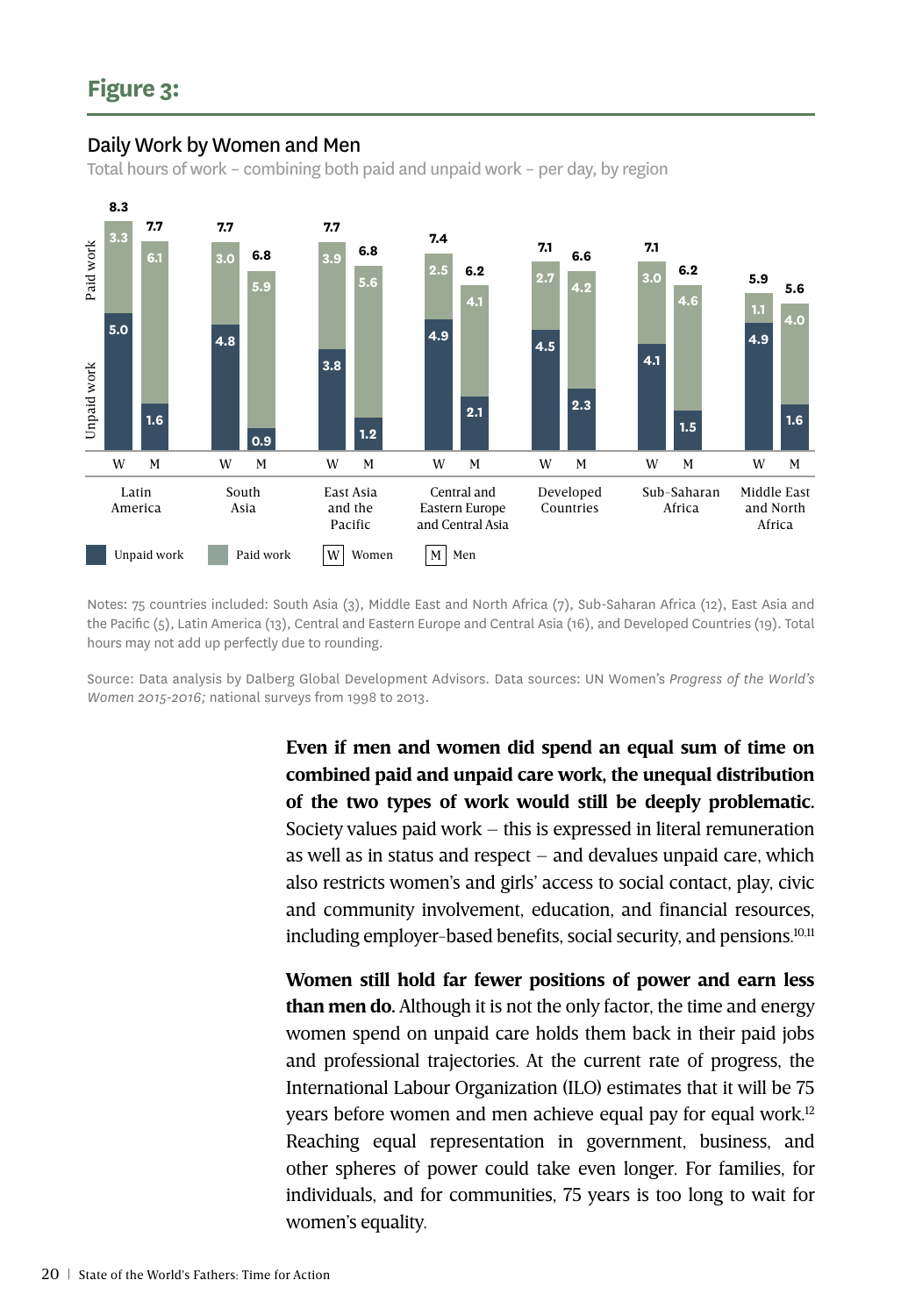**In addition to shouldering the lion's share of childcare, women step into caregiving roles for ill or elderly family members far more often than do men.** A recent study in the United States found that daughters spend more than twice the hours caring for elderly parents that sons do.<sup>13</sup> One survey in South Africa found that women make up over two-thirds of primary caregivers for people living with HIV and AIDS.<sup>14</sup> A recent 32-country analysis of women's unpaid contributions to the health sector estimated the annual value of these contributions between 1.9 percent of global gross domestic product (GDP) in high-income countries and 2.9 percent in lowincome countries. The authors asserted, "Since these contributions of women are mostly unrecognized and unaccounted for, they can be considered hidden subsidy to health care that has never been paid for through private or public spending and that should be valued."15

**Poverty exacerbates gender inequalities in unpaid care.** A recent analysis of data from around the world found that the ratio of women's time spent on unpaid work to men's is much greater in low- and lower-middle-income countries than it is in highincome countries (see Figure 4). Additionally, it is often the poorest women who spend the most time on unpaid care, or whom are most affected by its impact.16

#### **Figure 4:**

#### Female-to-Male Ratio of Time Spent on Unpaid Work, by National Income Level

Ratio of women's daily unpaid work to men's daily unpaid work, by economic status of country (How to interpret: In high income countries, for instance, women's daily average time spent on unpaid work is 2.2 *times* that of men.)



Notes: Includes 24 low- and lower-middle-income, 20 upper-middle-income, and 30 high-income countries, using World Bank income level classification.

Source: Data analysis by Dalberg Global Development Advisors. Data sources: UN Women's *Progress of the World's Women 2015-2016;* national surveys from 1998 to 2013.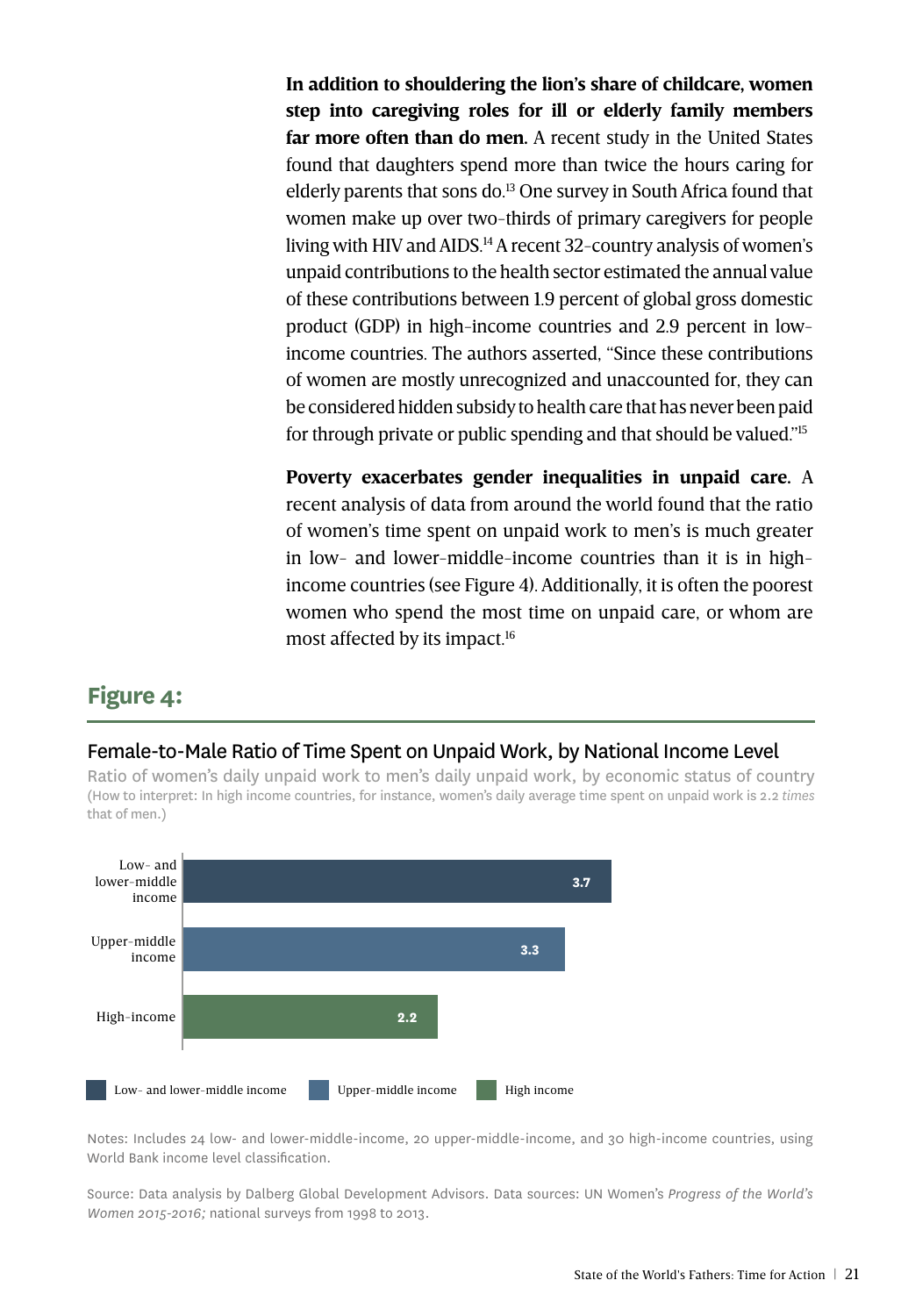## **Change Is Possible**

**At the same time, looking back to the first** *State of the World's Fathers* **report, there are examples from around the world affirming that** *change is possible.* **Many men want to be more involved in the lives of their children.** Even in countries where men's involvement in care work is limited, such as in the Middle East and North Africa, a recent four-country study found that half or more of the men surveyed said that they spent too little time with their children due to their job.17 In the United States, one survey found that 46 percent of fathers said they were not spending enough time with their children, compared with 23 percent of mothers.<sup>18</sup> Recent data released in *State of America's Fathers* showed that the majority of men and women alike, across all age categories, disagreed with the outdated notion that "it is best if men work and women take care of the home and children."<sup>19</sup>

**Significant obstacles notwithstanding, evidence, experience, and insight affirm that radical, transformational change in the division of unpaid care is achievable at a global level. Social norms, policies, and practices can be changed to encourage men and boys to do more unpaid care.** The two years that have elapsed since the inaugural *State of the World's Fathers* report have seen a global political climate that is experiencing conservative backlash, impeding and reversing recent gender justice and social justice gains.20,21 (In many other countries around the world, populations are already all too familiar with such political forces.) These political movements seek to restrict sexual and reproductive rights and weaken government supports for society's most disadvantaged. Their rise demands a push beyond talking; it demands bold, radical action for an ethic of care.

**This report affirms that change – from the individual to the policy level – is happening.** As powerful evidence of the former: in interviews carried out around the world with dozens of men who had taken on traditionally female-dominated caregiving roles, researchers found that unexpected life circumstances – situations that presented no alternative but to adopt a radical new way of being – had provided the impetus for the men's transformed attitudes and new household or professional roles.<sup>22</sup> These men rose to a tremendous life challenge and emerged thriving in unexpected and more gender-equitable ways. Their experiences show that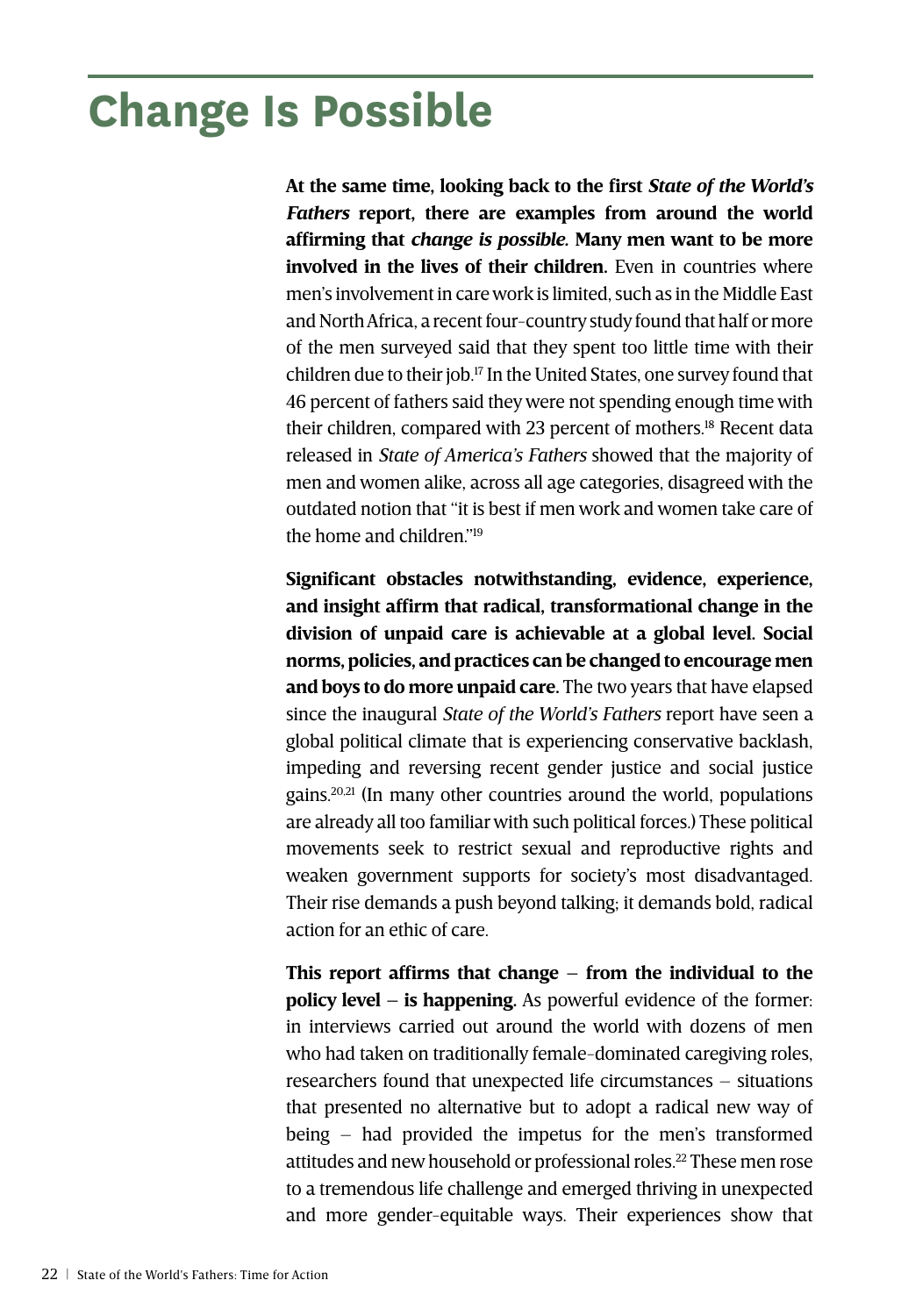At the current rate of progress, the International Labour Organization estimates that it will be

## **75 years**

before women and men achieve equal pay for equal work.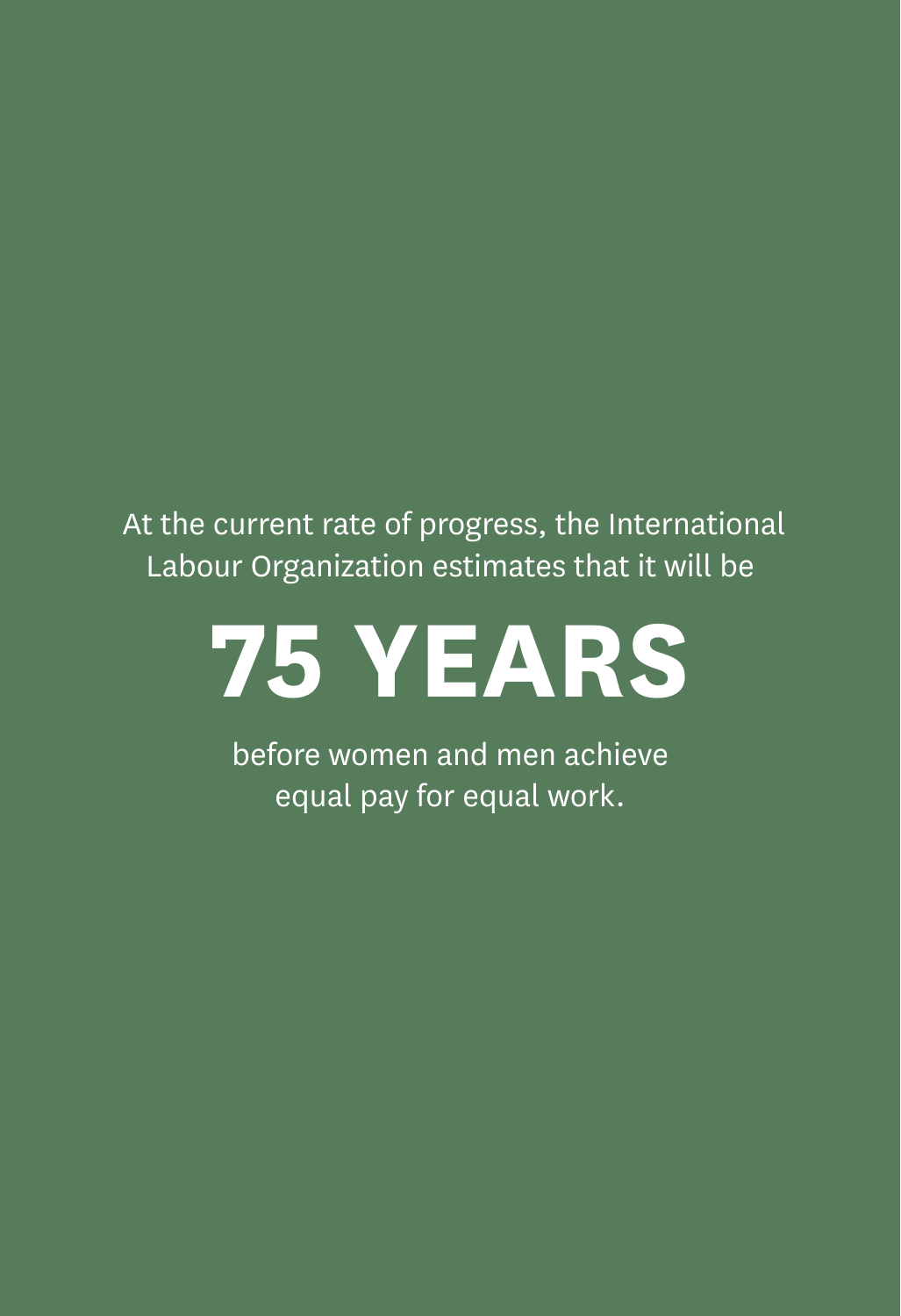**Setting a bold, measurable goal – men and boys doing fully 50% of unpaid care work – is the next step.**

men and boys can be influenced to do their share of the care work; their stories do not come from an idealized, impossible world. The *State of the World's Fathers* 2017 report, accordingly, urges mothers and fathers, caregivers of all kinds, communities of all sizes, and countries of all income levels to follow their lead.

**This report is not alone in its goal of widespread caregiving transformation; in the two years since the release of the inaugural** *State of the World's Fathers* **report, inequality in unpaid care work has gained significant attention.** This is evident, most notably, in the Agenda 2030 and Sustainable Development Goals (SDGs) processes. (See "New International Commitments.") These international commitments and declarations are encouraging, particularly the Commission on the Status of Women (CSW), which, in 2016 and 2017, has called specifically for equal sharing of domestic and childcare work. While these international policy milestones are laudable, they are not perfect. For example, early in the SDG development process, members of the Development Alternatives with Women for a New Era (DAWN) Executive Committee offered the following critique:

*"There is a reference to women's 'unpaid work' but without recognizing the unequal and unfair burden that women carry in sustaining care and well-being (para 153). This is further exacerbated in times of economic and ecological crisis when women's unpaid labour acts as a stabilizer and their burden increases. For example, reference to the root causes of excessive food price volatility, including its structural causes, is not linked to the risks and burdens that are disproportionately borne by women (para 116). Development is not sustainable if care and social reproduction are not recognized as intrinsically linked with the productive economy and reflected in macroeconomic policy-making." 23*

**Setting a bold, measurable goal – men and boys doing fully 50 percent of unpaid care work – is the next step.** While many development goals and objectives are given specific targets, men's equitable contribution to caregiving has yet to be approached with such specificity. This target does not mean that, at an individual level, each person needs to contribute identical work. Rather, the goal is equality at the national and global levels, with broad patterns of unpaid care no longer determined by gender. It is time to build on strong new commitments with a bold, specific target: fully gender-equal caregiving.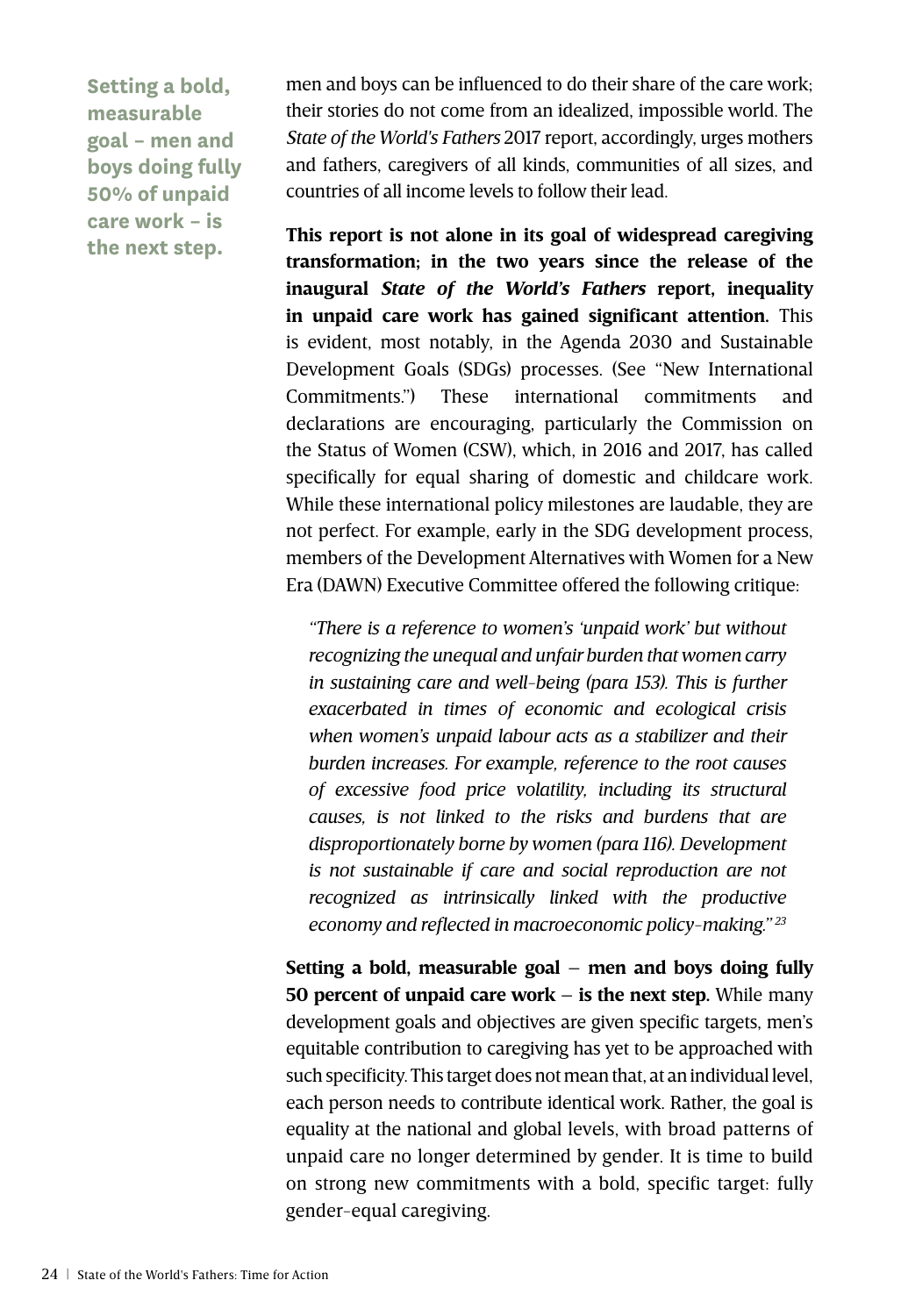#### **New International Commitments**

Since 2015, there have been several policy milestones related to unpaid care work at the international level. They include:

#### **2015**

UN Women's *Progress of the World's Women 2015–2016* report includes a section on unpaid care as a barrier to gender equality, noting that: "Recognizing the economic value of [unpaid care and domestic] work, reducing its drudgery and redistributing it more equally between women and men, and between households and society, is critical for the achievement of substantive equality."24 Similarly, the United Nations Development Programme (UNDP)'s *Human Development Report 2015* recognizes the importance of unpaid care work and declares that steps are needed along four policy axes: reducing and sharing the load of unpaid care work, expanding opportunities for women in paid work, improving outcomes in paid work, and changing norms.<sup>25</sup>

The United Nations sets Sustainable Development Goal 5, Target 5.4, on unpaid care: "Recognize and value unpaid care and domestic work through the provision of public services, infrastructure and social protection policies, and the promotion of shared responsibility within the household and the family as nationally appropriate."26

#### **2016**

Paragraph 11 of the *Commission on the Status of Women Agreed Conclusions* "recognizes that achievement of the 2030 Agenda requires the full integration of women into the formal

economy, including through their effective participation and equal opportunities for leadership at all levels of decision-making in political, economic, and public life, and through changing the current gender-based division of labour to ensure that unpaid care and domestic work is equally shared and recognized, reduced, and redistributed."27

#### **2017**

In 2017, the *CSW Agreed Conclusions* went further still, calling upon states to:

*"Strengthen laws and regulatory frameworks that promote the reconciliation and sharing of work and family responsibilities for women and men, including by designing, implementing, and promoting family responsive legislation, policies, and services, such as parental and other leave schemes, increased flexibility in working arrangements, support for breastfeeding mothers, development of infrastructure and technology, and the provision of services, including affordable, accessible, and quality childcare and care facilities for children and other dependents, and promoting men's equitable responsibilities with respect to household work as fathers and caregivers, which creates an enabling environment for women's economic empowerment in the changing world of work."28*

The document goes on to call for the fuller engagement of men and boys "as strategic partners and allies in achieving gender equality and the empowerment of all women and girls."29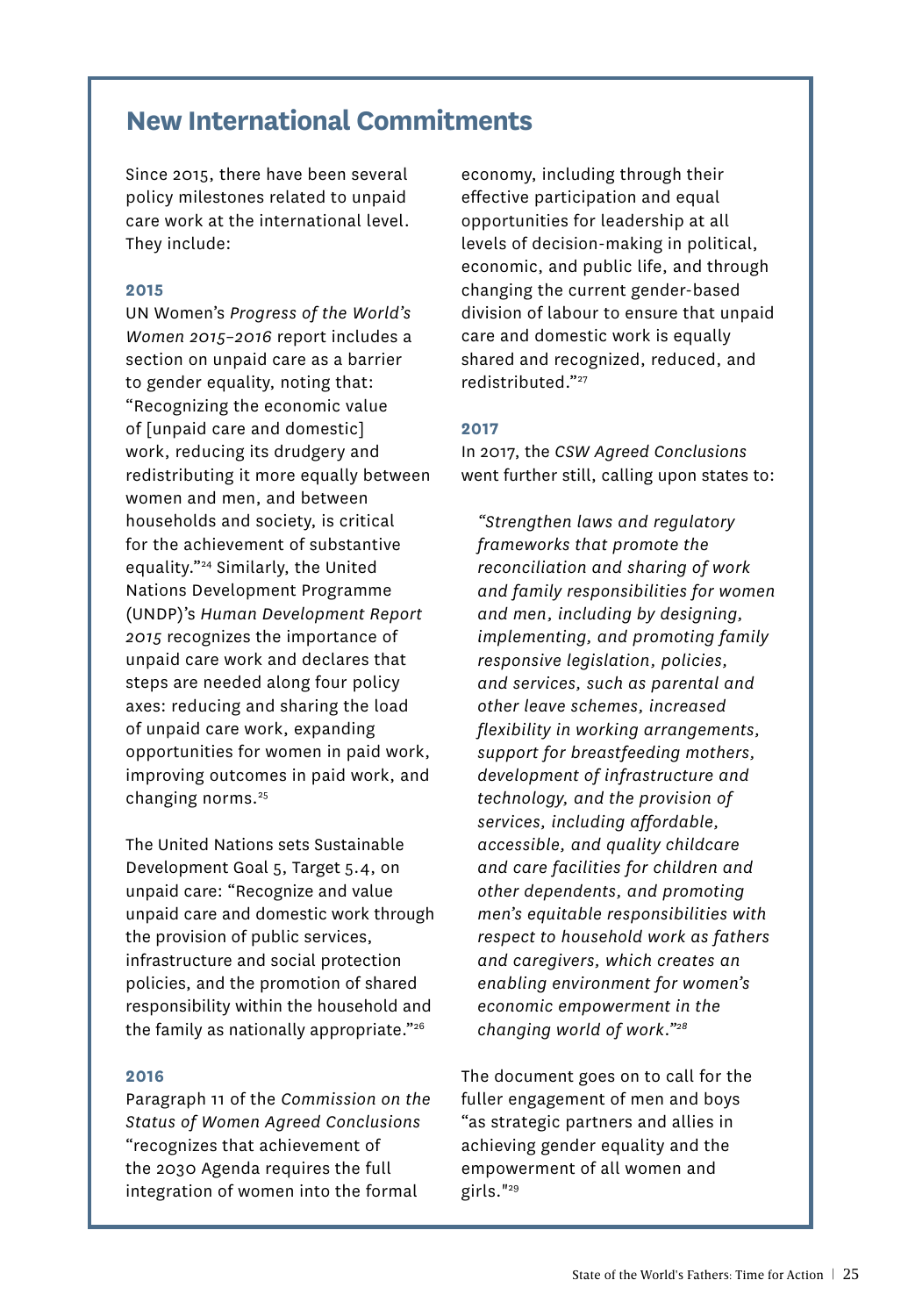## **Equality in Unpaid Care Brings Widespread Benefits**

**Care is not something that should be completely eliminated or outsourced; it is the daily sustenance of an individual's body, home, and loved ones. However, unpaid care work** *does* **need to be more evenly distributed.** Encouraging adults and children to embrace equality in unpaid care – and creating an enabling and supportive environment for them to do so – benefits all. Among other abundant evidence of this, it is clear that when men participate more equally in unpaid care…

**…women benefit**. Prior research has shown that equality in carework distribution is linked with improvements in women's health, including sexual and reproductive health and rights, maternal health, and physical and mental health.<sup>30</sup> It also supports the development of relationships that are more grounded in equality.<sup>31</sup> Globally, men taking equal responsibility for unpaid work would enable women to play an equal role in the paid workforce and grant them additional time to pursue their interests. These and other factors would, in turn, boost women's economic, social, and political empowerment and independence. While much attention has been paid to the ways in which economies would grow if women participated in paid work to the extent that men do, it is essential to recognize that unpaid care work is not, itself, the problem. It is the unequal division of unpaid care work that is the problem.

**…children benefit.** Children benefit from having more than one actively involved caregiver. Fathers who are involved in their children's lives from the start are more likely to continue to be involved as their children grow up, enhancing their physical, cognitive, emotional, and social development. Importantly, seeing men take on chores at home and seeing women participate in paid work contributes to boys' acceptance of gender equality and to girls' sense of autonomy and empowerment, creating a positive cycle of caregiving and equality.32

**…men themselves benefit.** Men's participation in unpaid care work enables them to share the pleasures of child-rearing and to build more meaningful relationships with their communities, their friends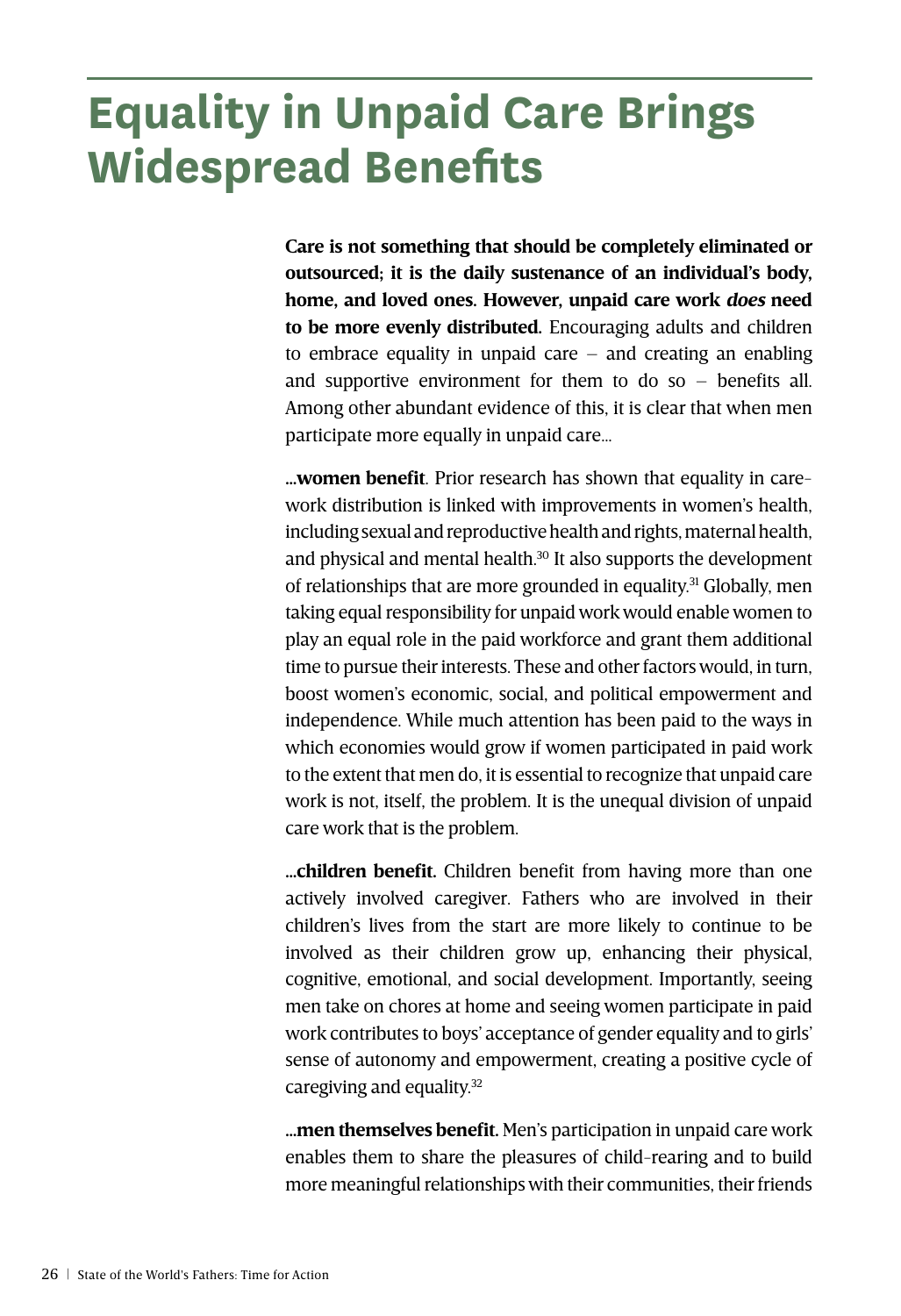and peers, their partners, their children, their own parents, and other caregivers. It also provides an opportunity for men to break free of narrow and restrictive constructs of manhood, and it can have positive effects on their mental and physical health.<sup>33</sup> While not all of this hands-on care work may be immediately enjoyable, gender equality's long-term benefits for men are clear.

**…societies benefit.** Society benefits from having more genderequitable options, in which women and men share unpaid and paid work based upon their individual and relational preferences, and not on predetermined gender roles. Additionally, when unpaid care work is more equally distributed, women's participation in the labor market can increase. One study estimates that if women worldwide were able to play an equal role in labor markets, it would add as much as \$28 trillion to global GDP by 2025, which could contribute to alleviating poverty and improving people's well-being.<sup>34</sup> Society benefits, as well, when decision-makers represent a wider variety of life experiences, and there is a strong business case for companies to empower women at work and build a more diverse workforce.<sup>35</sup>

#### **To create sustainable change:**

All individuals, regardless of gender, must be encouraged to **see themselves as both caregivers** *and* **financial providers – and be supported in both of these roles.** Chapter 2, "Encouraging Equal Care," calls for specific actions at the social, workplace, and legislative levels that would allow everyone, regardless of gender, to thrive as both caregivers and financial providers.

Paid leave, equally shared between mothers and fathers **(or in other co-caregiver arrangements), is essential to achieving an equitable distribution of caregiving.** Chapter 3, "The Need for Equal and Paid Leave," looks at the one specific policy already shown to be effective in making progress toward the goal of equal unpaid care work: paid parental leave.

Two supplementary sections, appearing between the main content chapters, briefly identify specific policy and program areas that are well-suited to the support of caregivers: (1) access to income support, including poverty alleviation and affordable, high-quality childcare; and (2) universally available father-centered parent training.

**Unpaid care provides an opportunity for men to break free of narrow and restrictive constructs of manhood.**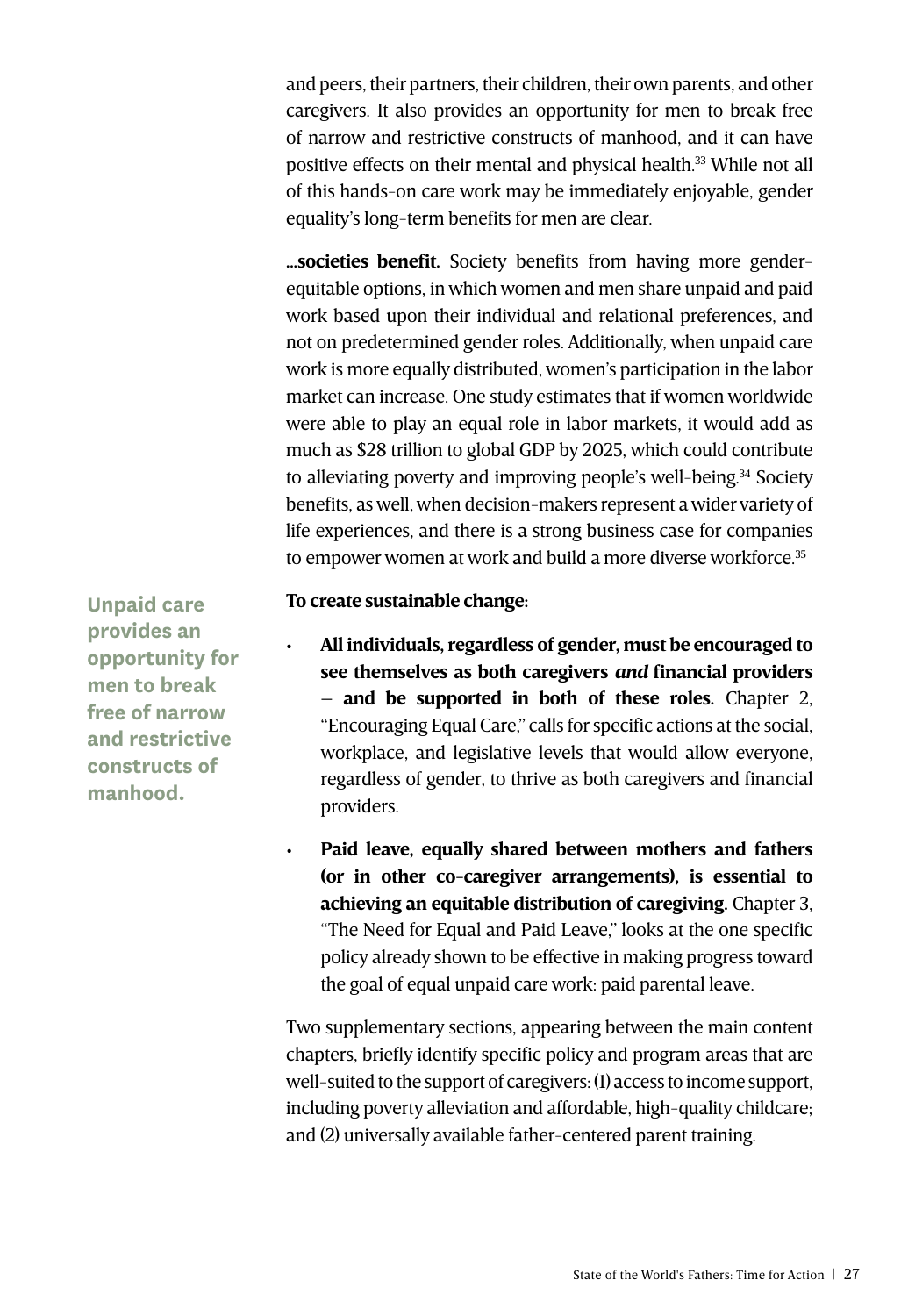### **Priorities For Action**

#### **ACTION 1.1:**

**At the international level, set goals, strategies, indicators, and budget commitments around the achievement of true equality between men and women in unpaid care work.36**

The United Nations SDG targeting unpaid care is the latest in a series of international agreements and conventions that recognize women's shouldering of a disproportionately heavy share of unpaid care work as a key obstacle to achieving gender equality (see "New International Commitments"). However, few of these agreements and conventions call, specifically, for equal distribution of the care work between women and men. New commitments toward the equal sharing of care work are an encouraging step, but they need to be resourced, implemented, and monitored thoroughly.

We need nothing less than a goal  $-$  globally and nationally  $-$  for men and boys to carry out half of the unpaid care work. Establishing a high-level, global agenda that sets targets for equality in unpaid care work can help transform social norms, define national agendas, and end the gender divide in care work. These goals should be *institutional as well as individual*; paired with indicators and implementation strategies, at the national level, that map out pathways for progress in both policy and practice; and accompanied by sufficient financial and human resources to ensure that these strategies are implemented and that progress is measured.

**New** 

**commitments toward the equal sharing of care work need to be resourced, implemented, and monitored thoroughly.**

#### **ACTION 1.2:**

#### **Systematically measure men's and women's time use, including time spent on unpaid care work.**

It is important to gather and analyze data on men's and women's involvement as caregivers – for children, elders, and family members with disabilities or health needs – and to measure the impact of programs and policies that aim to increase men's time spent on childcare, caregiving, and domestic work. Time-use  $data^{37}$  is vital to understand the ways in which the double burden of unpaid care and paid work plays out across socially, economically, and geographically diverse settings and situations, including who performs which aspects of caregiving and how this is negotiated.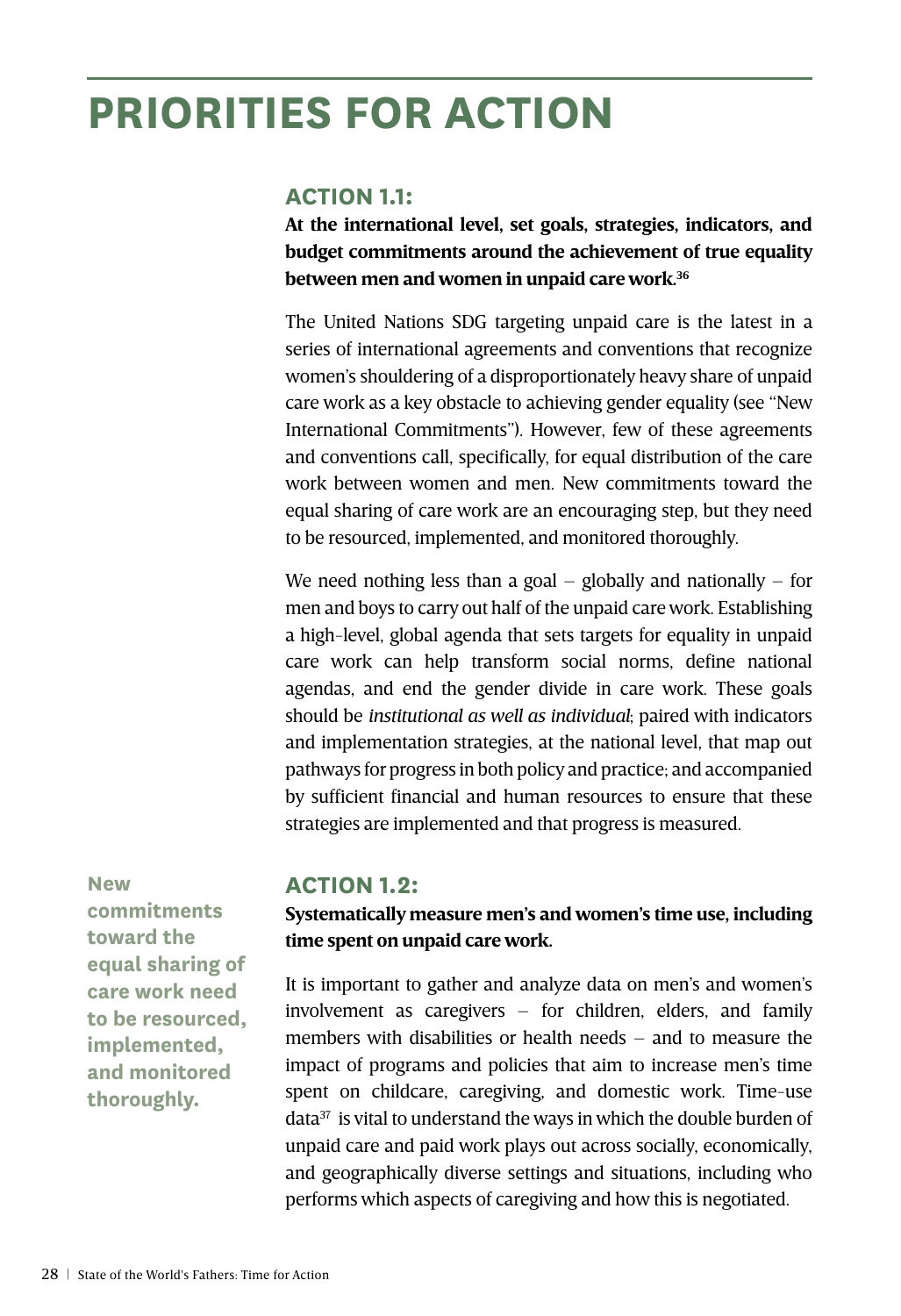#### *Actions underway:*

- Switzerland is one of the few countries that have been conducting Time-Use Surveys (TUS) on a regular basis since 1997. These have been used, in Switzerland's Household Satellite Account (HHSA), to estimate the monetary value of the unpaid work produced by households and show its relation to the country's GDP.
- The Organisation for Economic Co-operation and Development (OECD) calls for countries to gather two indicators: the femaleto-male ratio of average time devoted to household chores (unpaid care); and the female-to-male ratio of total workload (both paid and unpaid work).<sup>38</sup>

#### **ACTION 1.3:**

#### **At the national level, create and implement broad action plans to promote men and boys' equal sharing of unpaid care work.**

Governments must work to reduce the burden of unpaid care through the provision of public services, infrastructure (such as childcare centers), and social-protection policies, and at the same time adopt specific strategies to encourage men and boys' equal sharing of unpaid (and paid) care work. Action plans on fatherhood and caregiving should span multiple sectors, including gender equality, children's rights, health, education, economic development, violence prevention and response, and labor rights. At the national level, within new and existing policies and plans across these fields, governments should include concrete actions that promote men's equitable caregiving. These actions must be accompanied by clear indicators to enable measurement of progress and to make visible the need for men and boys to do a fair share of the care work, and they must be supported by adequate funding.

#### *Actions underway:*

As of 2010, Kenya's constitution sets forth the shared responsibility of both parents to care for their children; this has opened the door for national advocacy to call for more public services that support care provision. The Kenya Women's National Charter, for example, has demanded that government take legislative and policy measures to recognize, quantify, and place equal economic value on women's work at home.<sup>39</sup>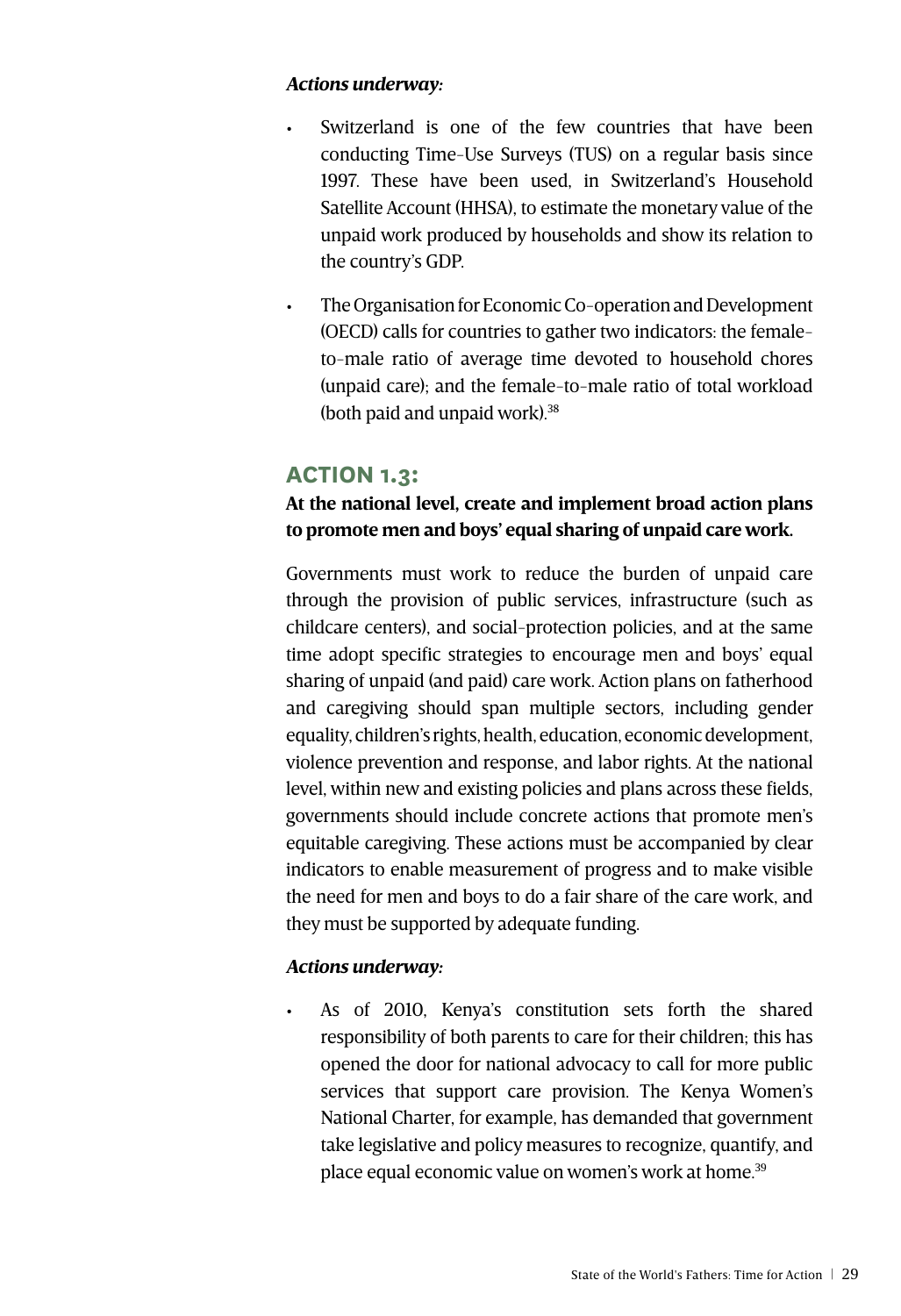In 2005, Spain reformed its civil marriage code. Under the new code, partners are viewed as "equal in rights and duties," and spouses must "share domestic responsibilities and the care and attendance of parents and descendants and other dependents in their charge."40

#### **ACTION 1.4:**

**Build these strategies and action plans into public systems and institutions (such as the health sector) that can enable and promote men and boys' equal participation in caregiving.** 

What does this look like in practice? This means that health systems, for example, must establish clear protocols to involve men in prenatal care visits and collect routine data on men's participation. It requires working with decision-makers and service providers at all levels to transform their own attitudes and practices – for example, via pre-service training, continuing education, and professional development. This is necessary to ensure that these institutions are able to play a role in challenging, rather than perpetuating, inequitable norms around men's caregiving.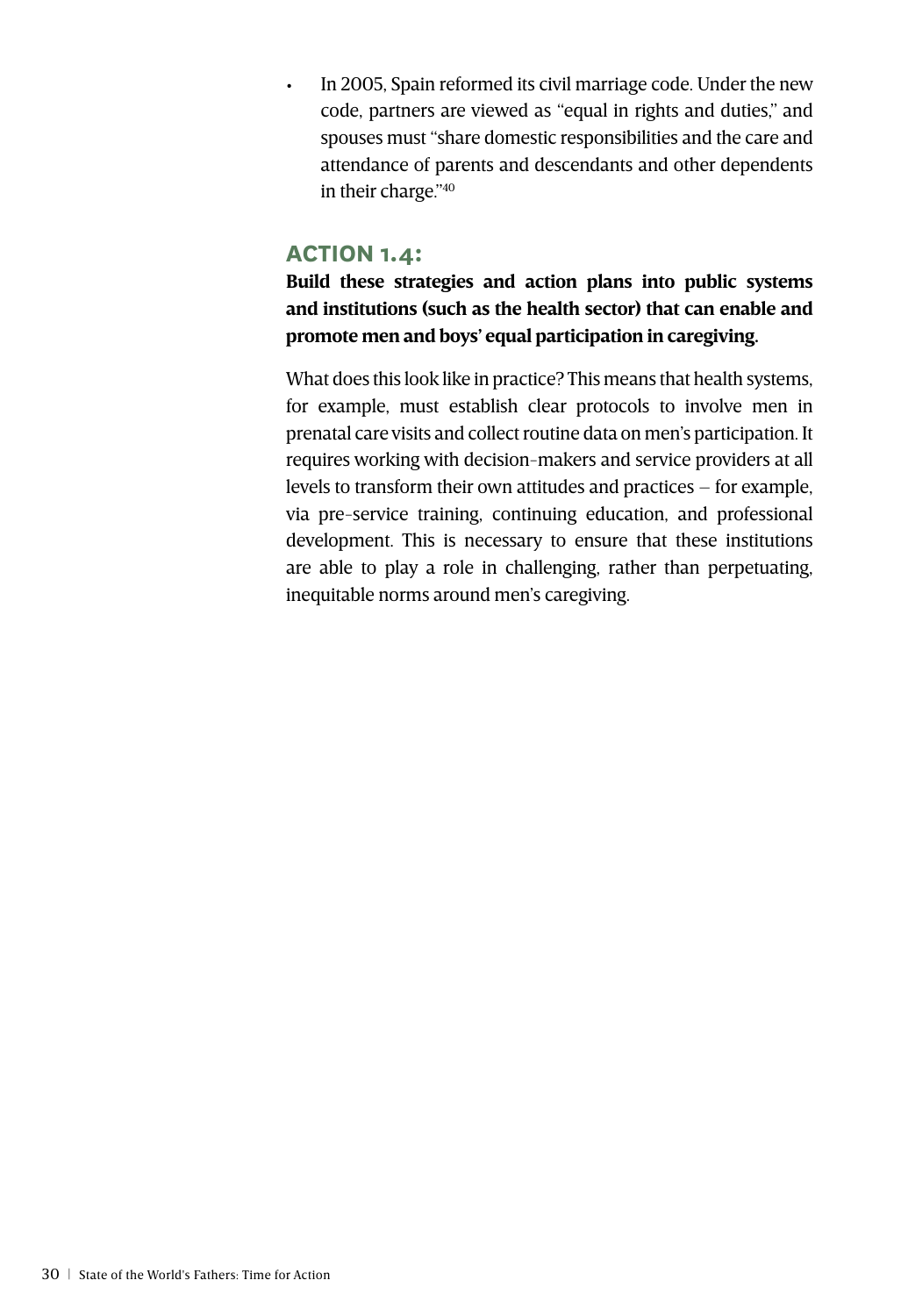# **POLICY**

## **Poverty Alleviation and Subsidized Childcare**

**The goal of getting men to do half the unpaid care work – and supporting women in their care activities – will be constrained as long as families face extreme economic hardship, or lack access to necessary income supports and subsidized childcare.** High-quality care for children and other family members is fundamental. The drive for more equality in caregiving is directly linked to calls for fair wages, for improved working conditions, for job training, for decent work, and for other effective poverty-alleviation efforts, especially on the part of the state. Economic justice and equality form the essential bedrock of a high-functioning society, and they are integral to the kinds of equal caregiving situations called for in this report. At the same time, even well-meaning povertyalleviation strategies, such as cash transfers or welfare payments, can perpetuate the idea that caregiving is inherently a female role by offering funds only to single mothers, or only to mothers.<sup>41</sup> Recent studies have affirmed that cash transfer programs can help children equally as well, regardless of the gender of the parent who receives the transfer.<sup>42,43</sup>

**Updated data on access to basic family financial support or cash transfers show that, in the poorest countries in the world, 50 to 60 percent of families have no access to income support.** According to recent data from the World Policy Analysis Center, access to a financial safety-net for the poorest families looks very different around the world, particularly based on the overall income level of a country. As Figure 5 demonstrates, in some cases, lower-income countries are more likely than middle-income countries to provide family financial supports. The highest-income countries are the most likely to offer some form of such support to families, even though, at the same time, more than 20 percent of high-income countries fail to do so.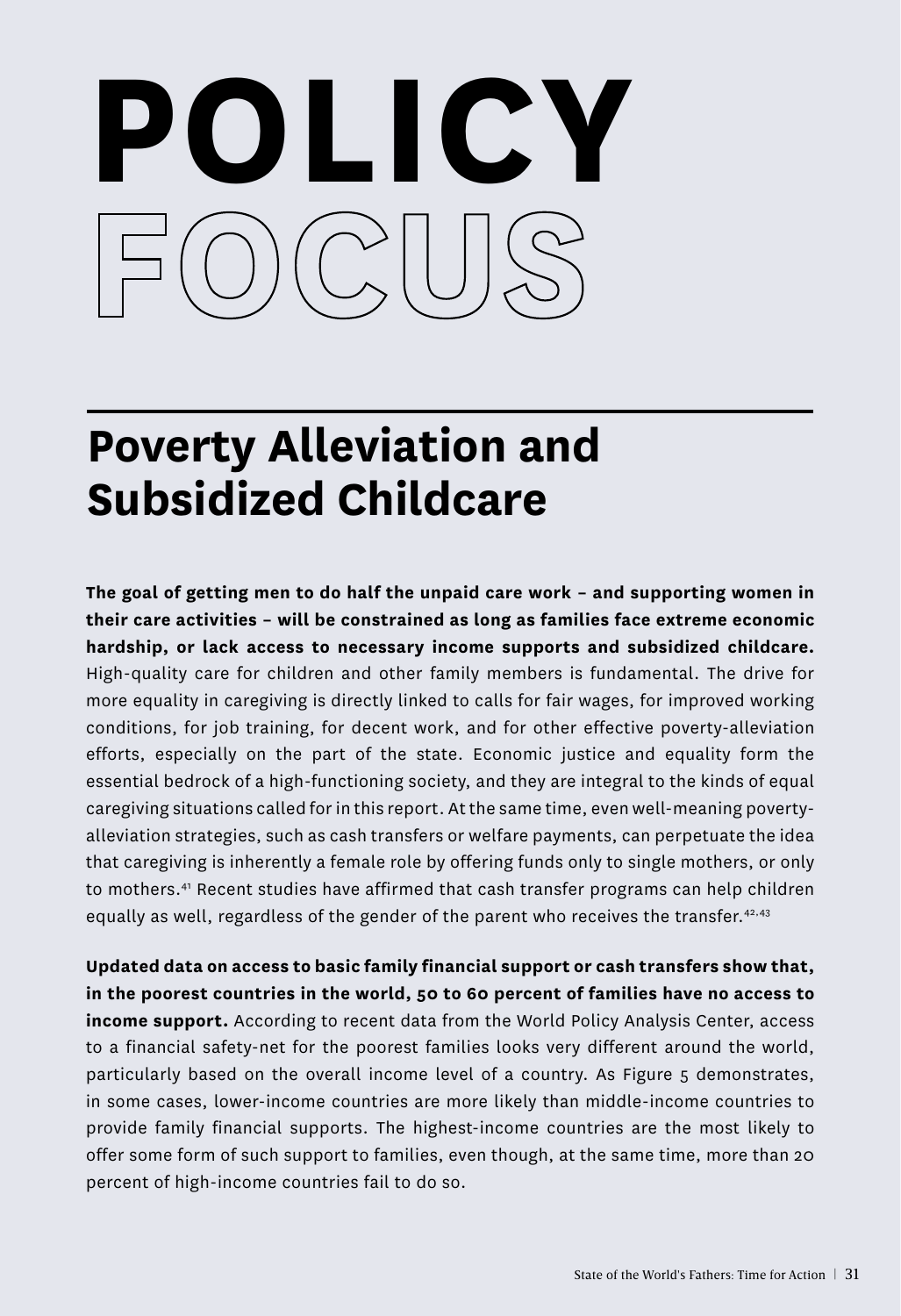#### Availability of Family Cash Benefits, by National Income Level

Proportion of countries in each income category offering various forms of family cash benefits



Notes: "Cash benefits" refers to direct financial assistance provided to households by the government, not to other types of assistance such as food stamps or tax.\* "Provided only in certain circumstances" includes cases where benefits are available only to specific groups of people, such as single parents or orphans, or as benefits to fund specific aspects of life, such as housing allowances, birth grants, and school allowances. "Provided subject only to a means test" includes benefits that are only available to families with incomes below a certain level. "Provided without a means test" includes benefits that are available to families without considering their income."44

\*The World Policy Analysis Center notes that these data on family benefits include only cash benefits, as there was no reliable global data source for this information.

Source: World Policy Analysis Center<sup>45</sup>

**There are no comprehensive data on the extent to which, around the world, parents have access to high-quality, affordable childcare.** Data from the World Bank's *Women, Business and the Law 2016* report show that 100 out of the 139 included economies provide some form of public childcare.46 Of the 39 economies where no public childcare provision is made, 27 are low or middle income.47 Additionally, recent data from the World Policy Analysis Center demonstrate how uncommon it is for governments to provide cash benefits - whether universally or based on family need - specifically for childcare.<sup>48</sup> According to these data, only around 10 percent of countries in the Americas, in East Asia and the Pacific, and in the Middle East and North Africa provide such benefits; countries in South Asia and Sub-Saharan Africa are even less likely to offer them. Financial benefits for childcare are offered most commonly in Europe and Central Asia. To be sure, government financial support is not the only avenue for the improvement of access to this care. This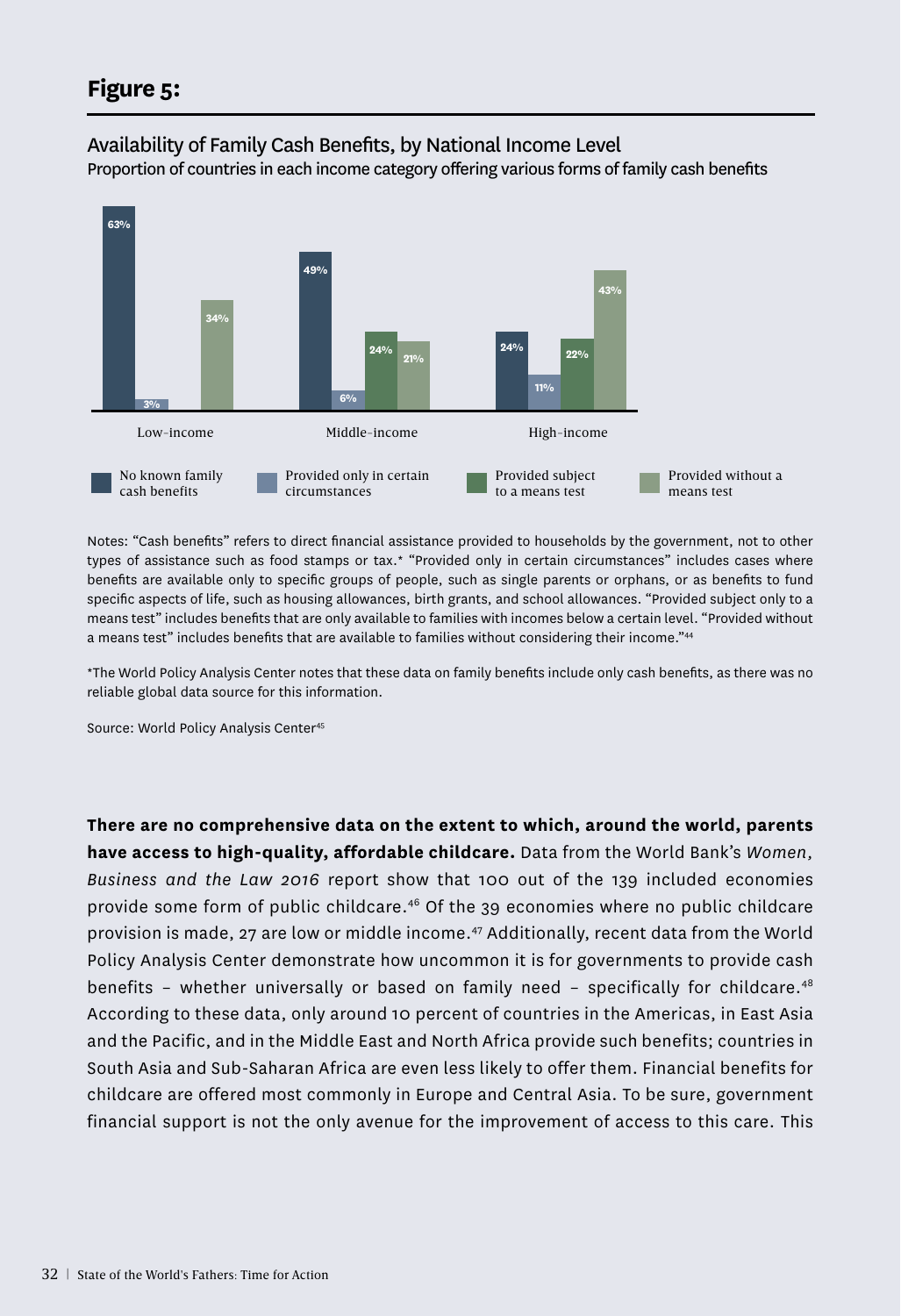glimpse of data, however, reveals just how little governments worldwide are doing to support childcare as an economic and social priority. Meanwhile, good data on access to high-quality, affordable childcare – whether or not it is provided directly by the state – remain difficult to obtain.

**Public assistance for childcare has a very real impact on women's labor force participation.** The aforementioned *Women, Business and the Law 2016* report reveals the extent to which mothers' ability to work outside the home depends on the availability and cost of care for young children. As Figure 6 demonstrates, the percentage of women who earn a wage in countries where the government provides childcare support is more than double the percentage in countries without such support. This finding helps to illuminate the inextricable connection between childcare and families' economic advancement, and it shows that well-designed government programs to support high-quality childcare can drive labor-force expansion and increase women's economic empowerment and opportunity – and, in so doing, improve children's health and well-being.<sup>49</sup>

#### **Figure 6:**

Proportion of Women Wage-Earners, Based on Government Childcare Support Proportion of women aged 15 and above receiving wages in the last year, based on childcare availability



Source: World Bank, Women, Business and the Law (2016)<sup>50</sup>

**Where is the policy support for childcare? Politicians – particularly male politicians – are still reluctant to champion these issues.** Traditionally, policies related to childcare have been seen as the realm or interest of women. However, it may be that as men take on a greater share of the care work, they too will become stronger allies and advocates for government-supported childcare.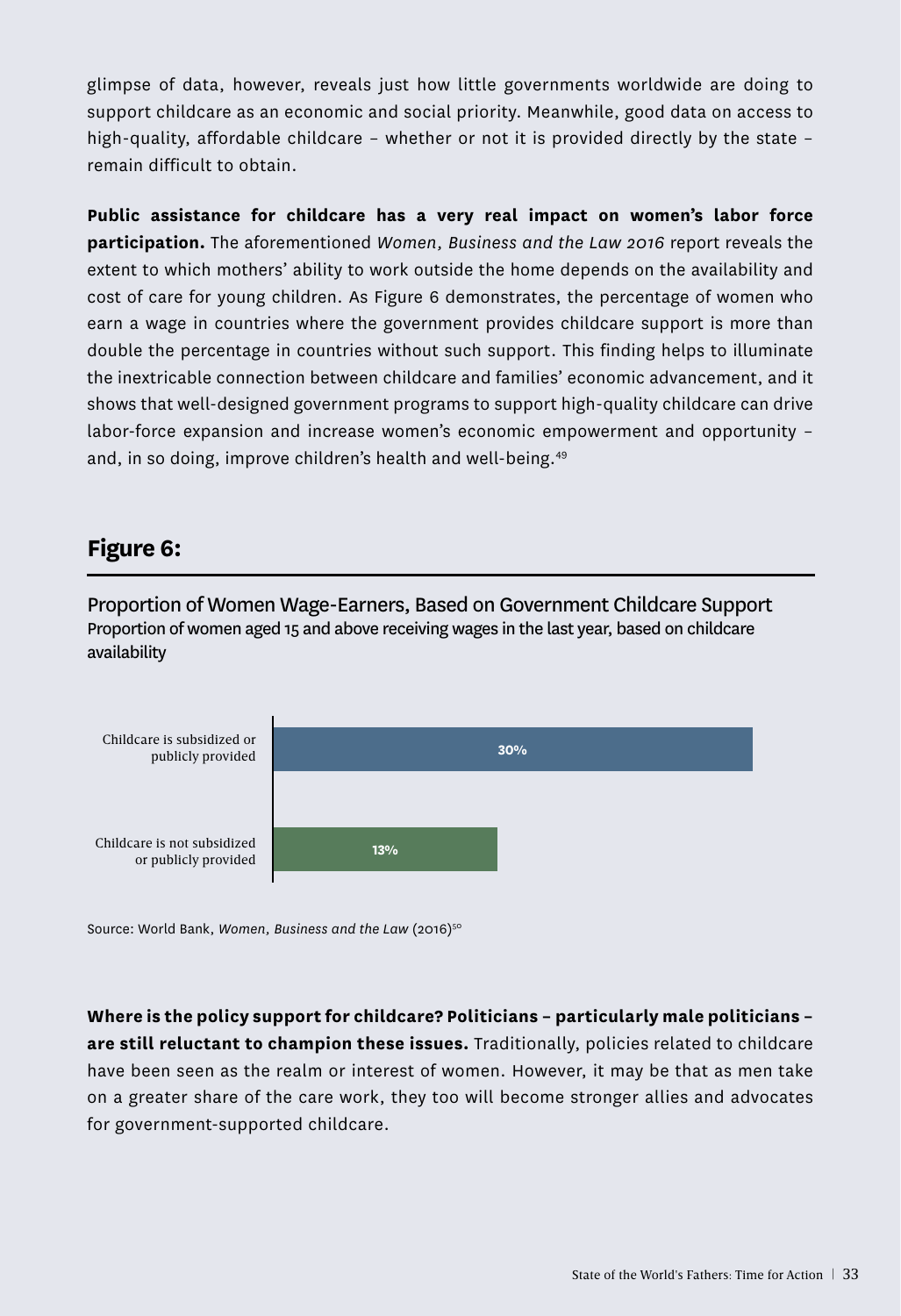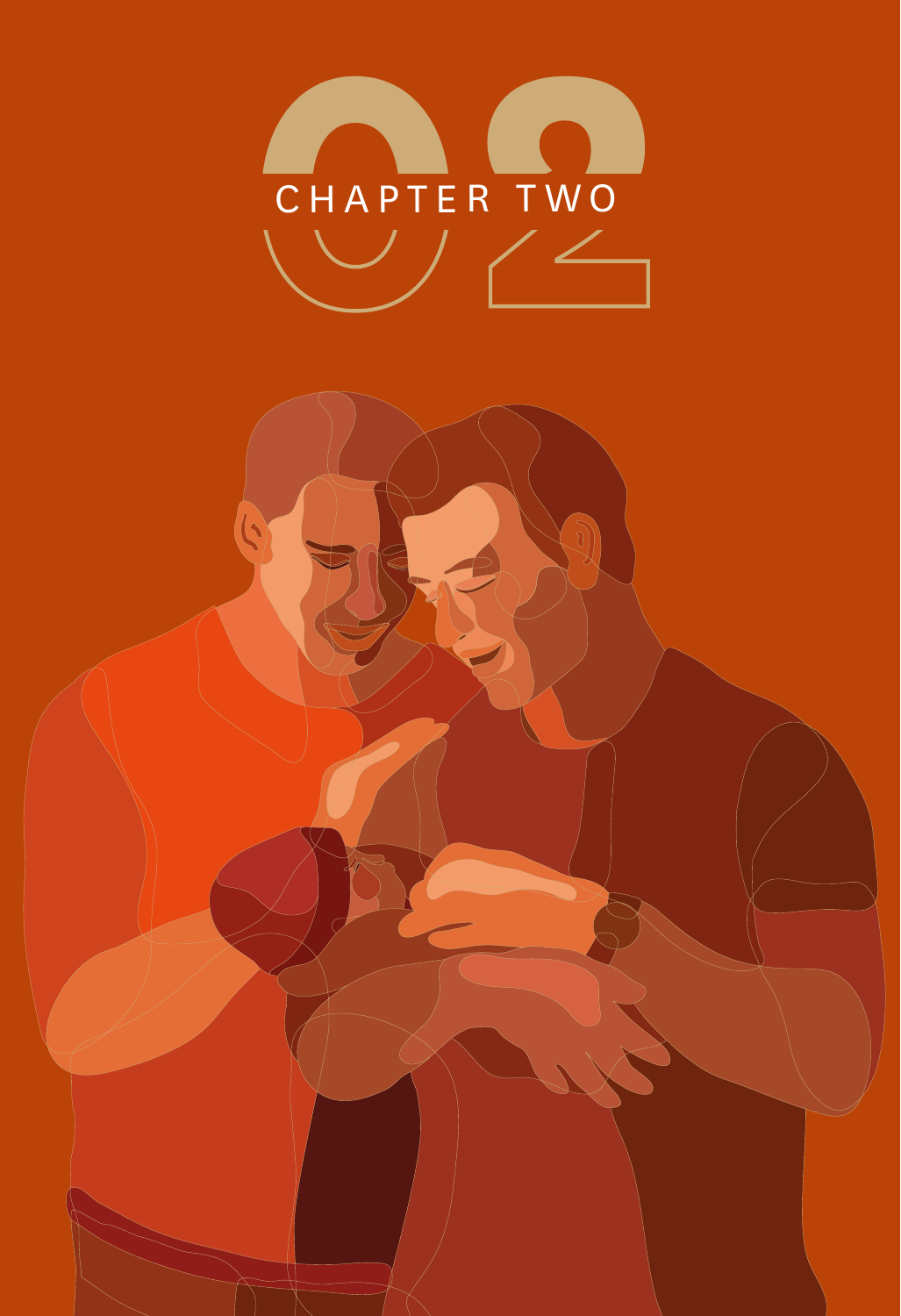## **Encouraging Equal Care**

**chieving equality in unpaid care is**<br>
not simply a matter of convincing<br>
individual men to step up, although this<br>
is one important element. The unequal<br>
distribution of care work is rooted in history and in **not simply a matter of convincing individual men to step up, although this is one important element.** The unequal how boys and girls are raised, and is perpetuated at the systemic level. Who undertakes the care work, and whether men and boys contribute their share, is largely determined by policies, structural influences, social barriers, and cultural norms.

**This chapter identifies three major impediments to progress toward more equitable caregiving:** (1) *social norms* and gender socialization that reinforce the idea that caregiving is "women's work"; (2) *economic and workplace realities* and norms that drive household decision-making and maintain a traditional division of labor at home and at work; and (3) *laws and policies*  that reinforce the idea that caregiving is women's work.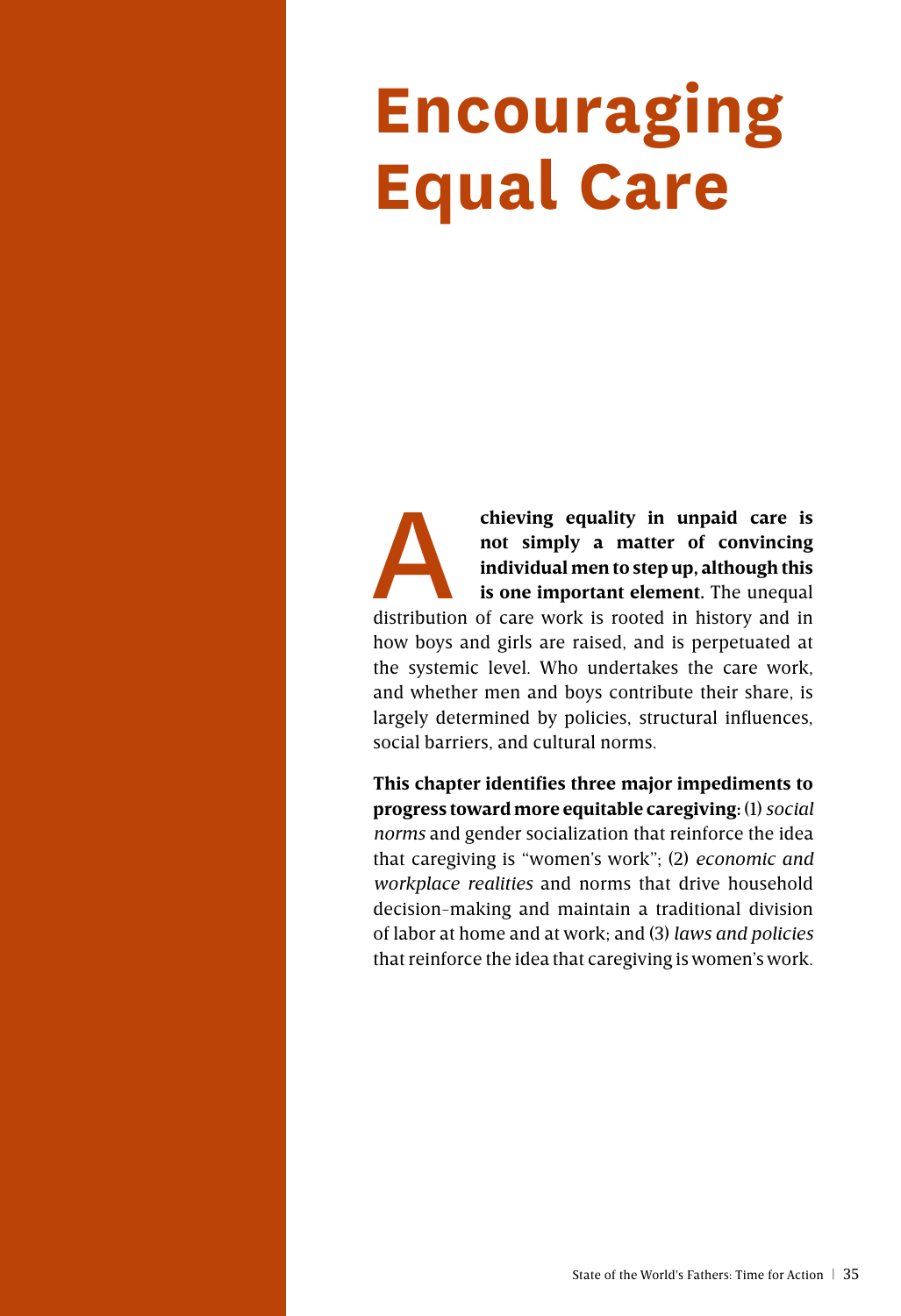## **BARRIER 1: Rigid Social Norms**

**Social and cultural norms around gender roles – expectations of typical and appropriate ways of being – continue to affect care patterns.** In many countries, men are expected to work outside the home and be providers and breadwinners, while women are expected to provide care and run the household. A 20-country World Bank study noted that "income generation for the family was the first and most-likely mentioned definition of a man's role in the family and of a good husband," with domestic responsibilities overwhelmingly seen as the proper domain of a "good wife."51 At the same time, the 2010–2014 World Values Survey conducted in 59 countries found that, on average, 45 percent of men and 35 percent of women agreed with the statement, "When jobs are scarce, men should have more rights to a job than women."52 These attitudes are reflected in practice: in a study of OECD countries, a 10 percent increase in the proportion of people who agree with the above statement is associated with 5 to 9 percent lower rates of women's employment.53

**Children often internalize the idea that caregiving is women's work.** Too many believe that only women and girls know how to care. However, these ideas and norms can change. International Men and Gender Equality Survey (IMAGES) data sets show that, in nearly every country where data exist, men who reported that their fathers had participated in conventionally "feminine" domestic work were more likely to carry out this work themselves as adults.54,55,56 Likewise, when children see their mothers in positions of leadership in the workplace, in their communities, or in politics, they come to see it as equally normal for women to occupy leadership roles as it is for men.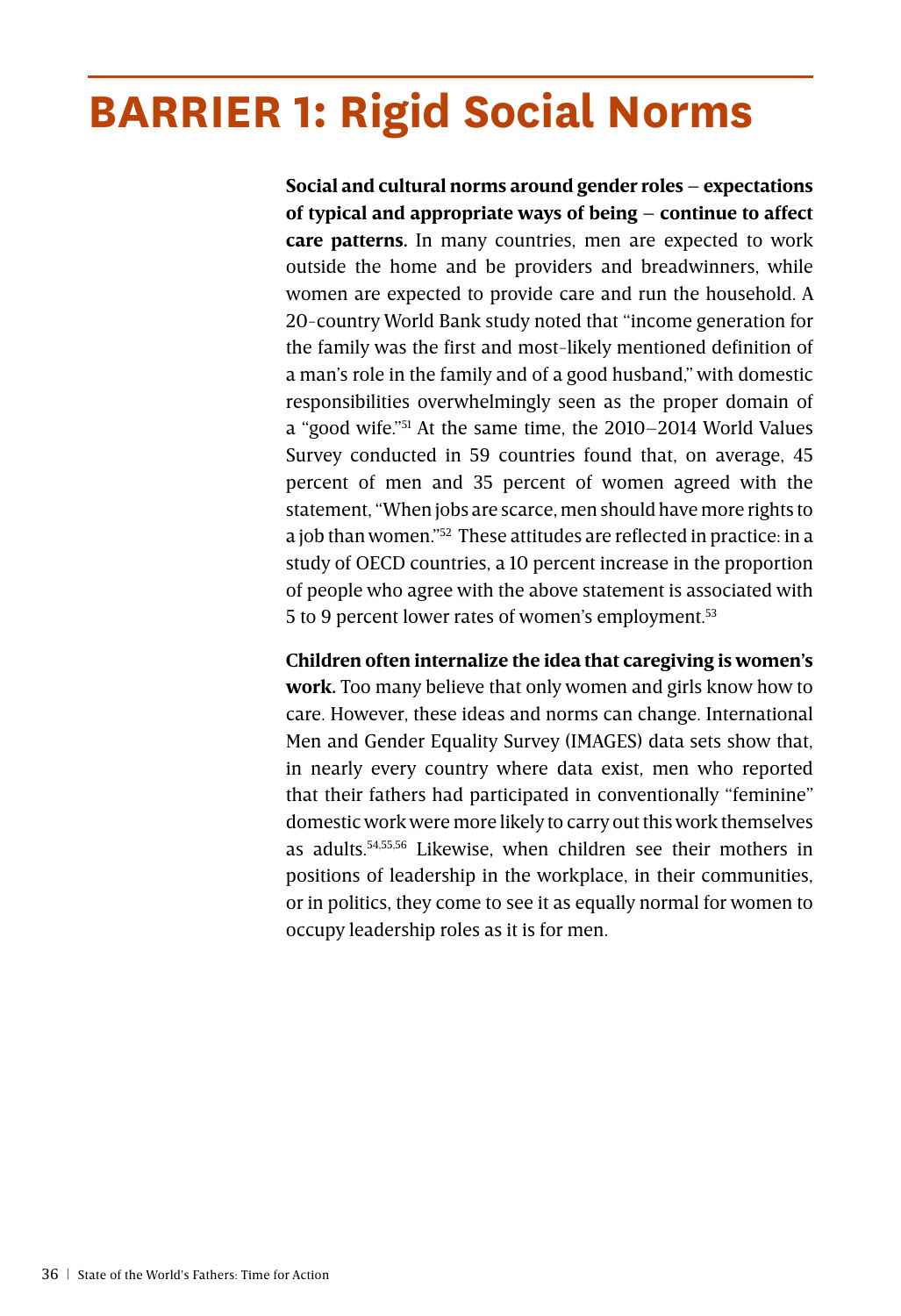## **BARRIER 2: Economic and Workplace Realities**

**Economic and workplace realities maintain and reinforce gender gaps in paid employment and unpaid care work, often encouraging men to prioritize paid work over unpaid caring roles and women to do the opposite.** In many modern workplaces, shorter working hours and perceived career commitment are often incompatible with one another. As a result, when a child comes along, those living in couple relationships often decide that one partner should keep his or her career on track, at the expense of equal care responsibilities. Because of social norms about breadwinning versus caregiving, and because men still tend to earn more for identical work than their female counterparts, in heterosexual couples, this partner tends to be the man $57$ 

**In Australia, 49% of mothers and 27% of fathers reported experiencing workplace discrimination.**

**Parents and caregivers of all genders often face discrimination from employers and negative attitudes from colleagues when they want to work fewer hours or more flexibly once a child is born or an elderly parent becomes frail.** In Australia, a survey found that 49 percent of mothers and 27 percent of fathers reported experiencing discrimination, including negative comments and attitudes from colleagues or managers and discrimination related to pay, conditions, duties, or flexible working.58 A review by the ILO confirms that, on top of a gender pay gap, when they become mothers, women often suffer an additional "motherhood pay gap."59 This is to say nothing of the simultaneous arrival of the so-called "gig economy," where increasing numbers of workers are engaged in informal, ad hoc, and/or unpredictable working arrangements. Informally employed caregivers often have no access to employer-provided health benefits or to paid leave.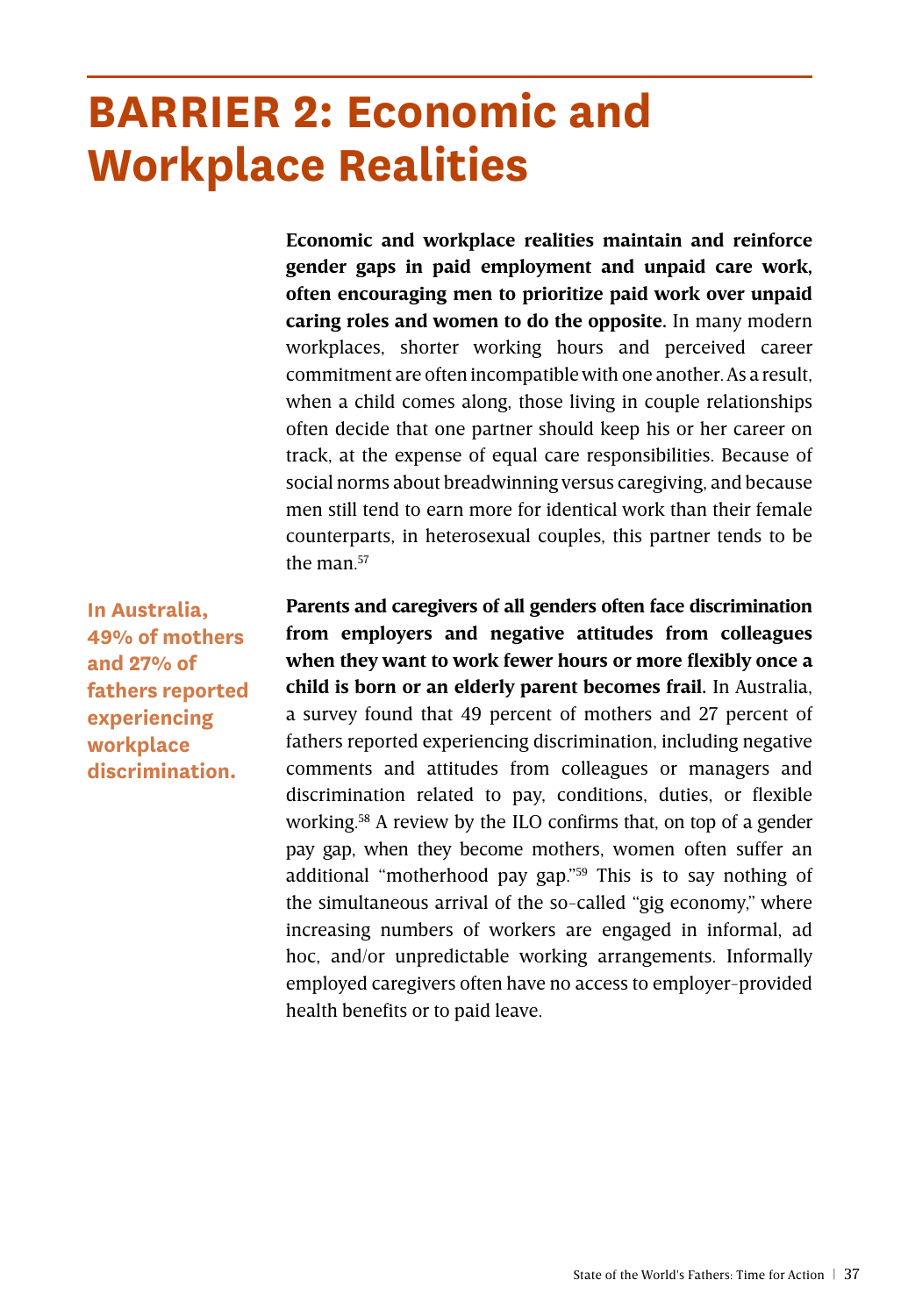#### **Tasks and Occupations Prohibited to Women**

**Some countries prohibit women from pursuing certain jobs, showing the pernicious confluence of restrictive social norms and workplace legislation.** According to the World Bank's Women, Business and the Law database, restrictions on women's fields of professional work are very common. The *Women, Business and the Law 2016* report shows that nearly all economies in the Middle East and North Africa impose some

restriction on women's work, as do the majority of Sub-Saharan African economies and eight OECD high-income economies: Chile, Czech Republic, France, Israel, Japan, the Republic of Korea, Poland, and Slovenia. The table below presents a selection of professions prohibited to women in various countries. Unfortunately, a global aggregation of jobs prohibited to men was not available at the time of this report.

#### **Table 1:**

#### **Country Examples of tasks or occupations legally prohibited to women Argentina** Producing or manipulating explosives, flammable, or corrosive materials, or working in or around such areas; working as a machinist or fire-stoker; selling distilled or fermented alcoholic beverages in any location or space in which they are dispensed; distilling alcohol and producing or mixing liquors; sizing or polishing glass; working in any location or site that regularly contains dust or irritating or toxic vapors; greasing or cleaning machinery in movement; loading or unloading ships, cranes, or derricks; transporting incandescent materials. **France** Carrying loads greater than 25 kilograms or transporting loads of greater than 45 kilograms with a wheelbarrow. **Madagascar** Preparing, handling, and selling printed literature, posters, drawings, engravings, paintings, emblems, images, and other objects whose sale, offer, exposure, display, or distribution is punishable under criminal laws or, that without falling afoul of the law, are contrary to morality. **Pakistan** Working in the same room as a cotton-opener in a factory; working inside any factory to clean, lubricate, or adjust any part of machinery while that part is in motion; or working between moving parts or between fixed and moving parts of any machinery. **Russia** Working as a: truck driver in agriculture; freight train conductor; deckhand (boatswain, skipper, assistant skipper, and sailors of all denominations) on ships of all types of fleets, as well as floating docks and cranes for loading grain, cement, coal, and other dusty cargo; worker in integrated teams and longshoreman engaged in loading and unloading in ports and harbors; woodworker; installer of antennas at high places; mining rig operator; operator of chemical treatment of wells; lift machinist in oil and gas industry; bulldozer machinist; plumber involving the repair of sewer networks; metal and alloy smelter; driver of loading machine; pipe, furnace and flue cleaner; controller of speed of train wagons. **United Arab Emirates** Manufacturing lead monoxide or a number of other lead derivatives and compounds; working in the asphalt industry, tanneries, or in bars; working with fertilizer derived from animal droppings or blood; welding by oxygen, ethylene, or electricity; making mercury mirrors; extracting silver from lead ashes; cleaning the workshops used for the three previous jobs; managing and monitoring mechanical machines; repairing or cleaning mechanical machines; flaying, chopping, and depilating animals and melting their fats; manufacturing charcoal from the bones of animals except the operation of isolating the bones before burning them.

#### Tasks and Occupations Prohibited to Women

Source: World Bank, Women, Business and the Law (2016)<sup>60</sup>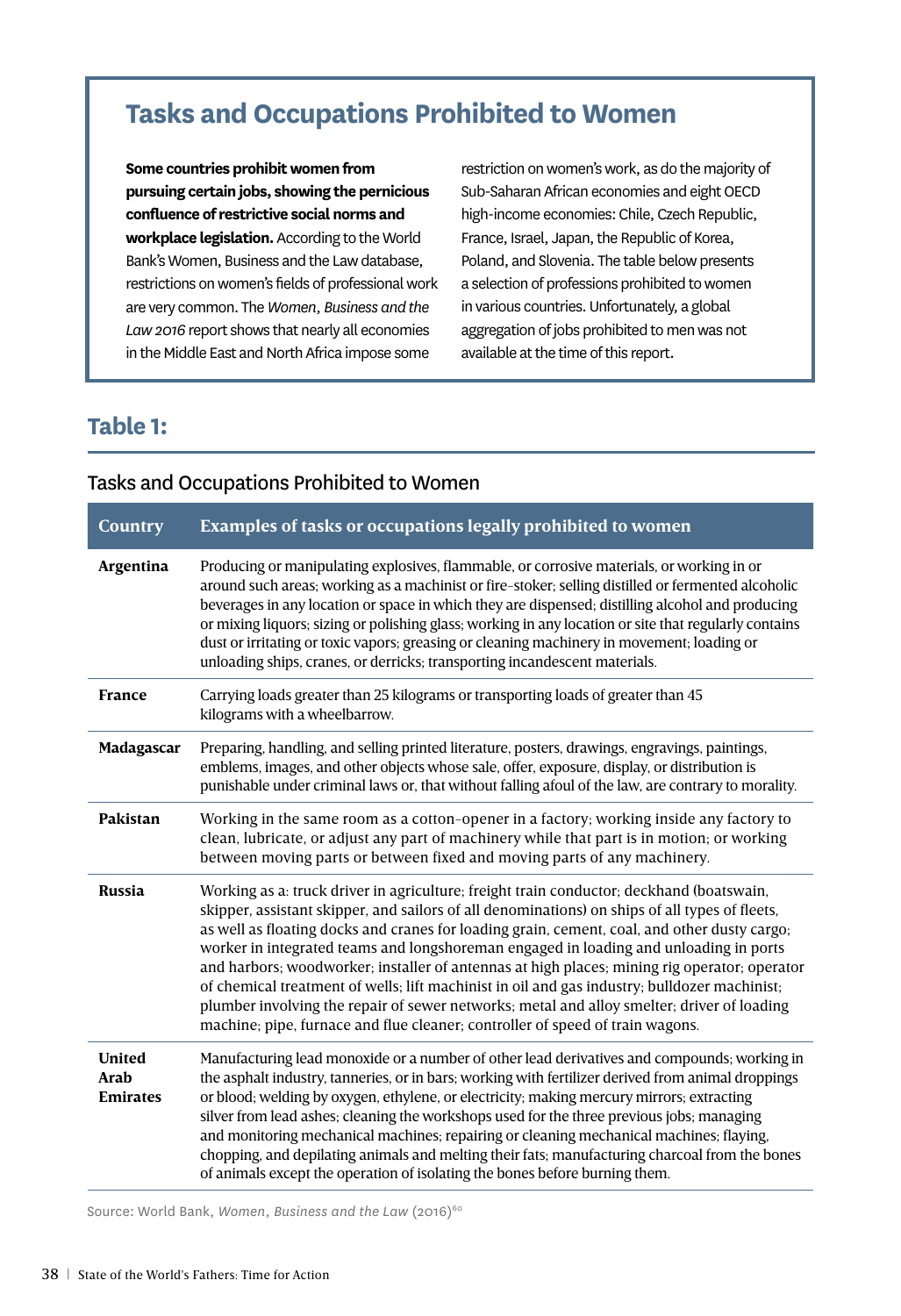The 2010–2014 World Values Survey conducted in 59 countries found that, on average,



agreed that "when jobs are scarce, men should have more rights to a job than women."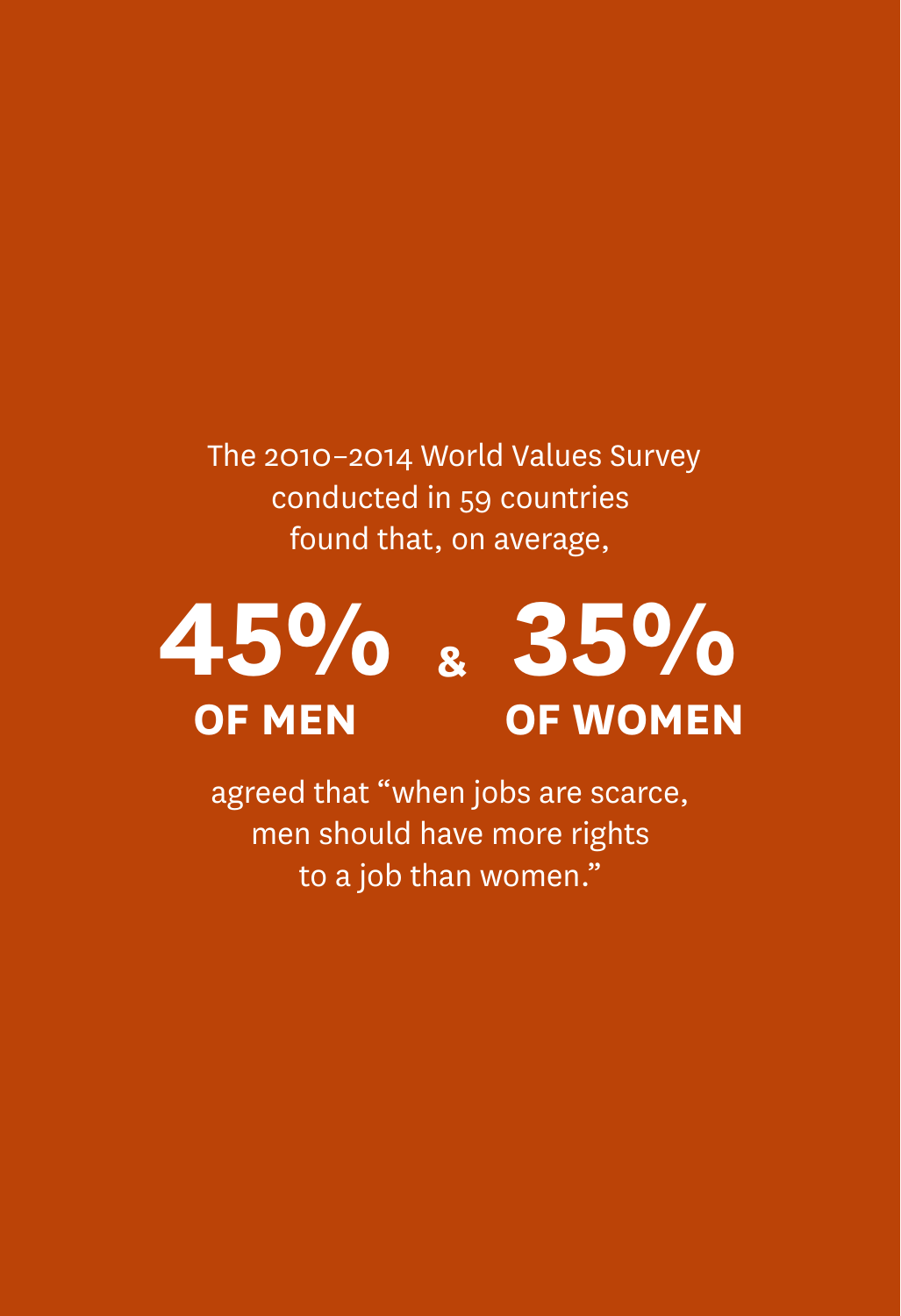## **BARRIER 3: Laws and Policies**

**The distribution of care work is shaped by the presence (or absence) of laws and policies that promote equal caregiving, or, alternatively, that reinforce harmful restrictions on the roles of men and women**. In most countries, social and economic policies continue to reflect and reinforce the link between men and paid work, and women and unpaid care.<sup>61</sup> Yet policies around equal pay, taxation, and public provision of childcare, parental leave, and social protection could all support a more equal division of labor at home and in paid work.

- A recent review of 33 countries found that, of 263 early childhood development policies, only 40 addressed unpaid care concerns. Of these, only 37 aimed to redistribute unpaid care work either within the family (from women to men) or from the family to the state. $62$  Redistribution of unpaid care work is simply not a legislative priority, even in countries focused on early childhood development.
- An additional review of 149 social-protection programs in 59 countries found that only two addressed unpaid care concerns.<sup>63</sup> Particularly in settings with a large informal labor force, <sup>64</sup> socialprotection programs that address unpaid care have an important role to play in reducing and redistributing it for all.

**A review of 149 socialprotection programs in 59 countries found that only two addressed unpaid care concerns.**

**Income-support or poverty-alleviation policies that aim to help low-income families are often conditional and frequently focus only on women**. This approach arises in part from research findings that showed that women are more likely to spend money on their families than men are.<sup>65</sup> Conditional cash transfer (CCT) programs often provide money to the mother or female head of household on the condition that children are kept in school, or that the family's use of health services or nutrition improves. However, this approach can reinforce women's roles as the primary caregivers, and even impose additional caregiving responsibilities (such as taking children to health visits, or traveling to pick up payments). Policies and strategies such as cash transfers and social insurance need to be redesigned so that they not only increase women's income, but also encourage men to share the domestic and childcare responsibilities in their families.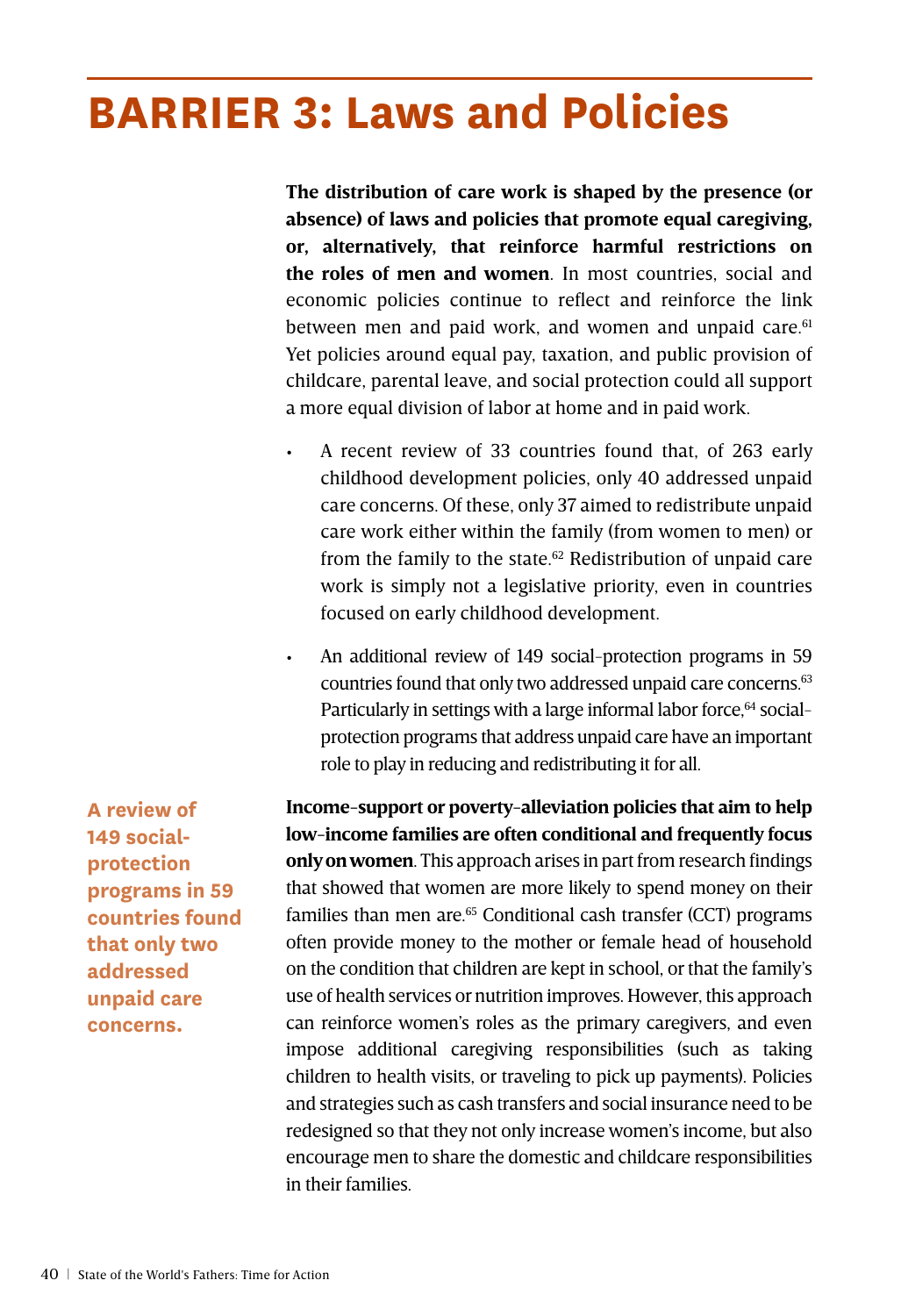**So how can full equality in caregiving be achieved?** It is clear that changes are needed in all three areas identified above: social norms, workplace policies, and legislation. The following priorities for action will help countries around the world address these persistent social and structural impediments.

### **PRIORITIES FOR ACTION**

#### **ACTION 2.1:**

**Teach all children to see the value of care work from an early age, and to see that care work is the responsibility of all, regardless of their gender.**

In schools, homes, and communities, programs should work with boys and girls, as early as possible, encouraging them to critically reflect on traditional gender norms and expectations, and to focus on the capacity of all individuals for care. Children internalize gender norms about care work from the earliest ages. As previously noted, IMAGES research from more than 30 countries finds that if children see their parents and other adults share care work more equally, they tend to do the same as adults. Boys and girls must be prepared from an early age to be future caregivers *and* future providers. Programs can be embedded within institutions and existing structures, such as schools, early childhood development initiatives, health services and education, parenting programs, and violence prevention and response efforts, to enable their implementation at scale. Programs and policies will be more effective when they are accompanied by large-scale campaigns and community mobilization for equality and social change.

#### *Actions underway:*

In India, the International Center for Research on Women (ICRW) developed a school-based program called Gender Equity Movement in Schools (GEMS) for students in grades six and seven. The program encourages relationships based on equality, examines social norms, and questions the use of violence.<sup>66</sup> Students who participated showed increased support for a higher age at marriage for girls, and for greater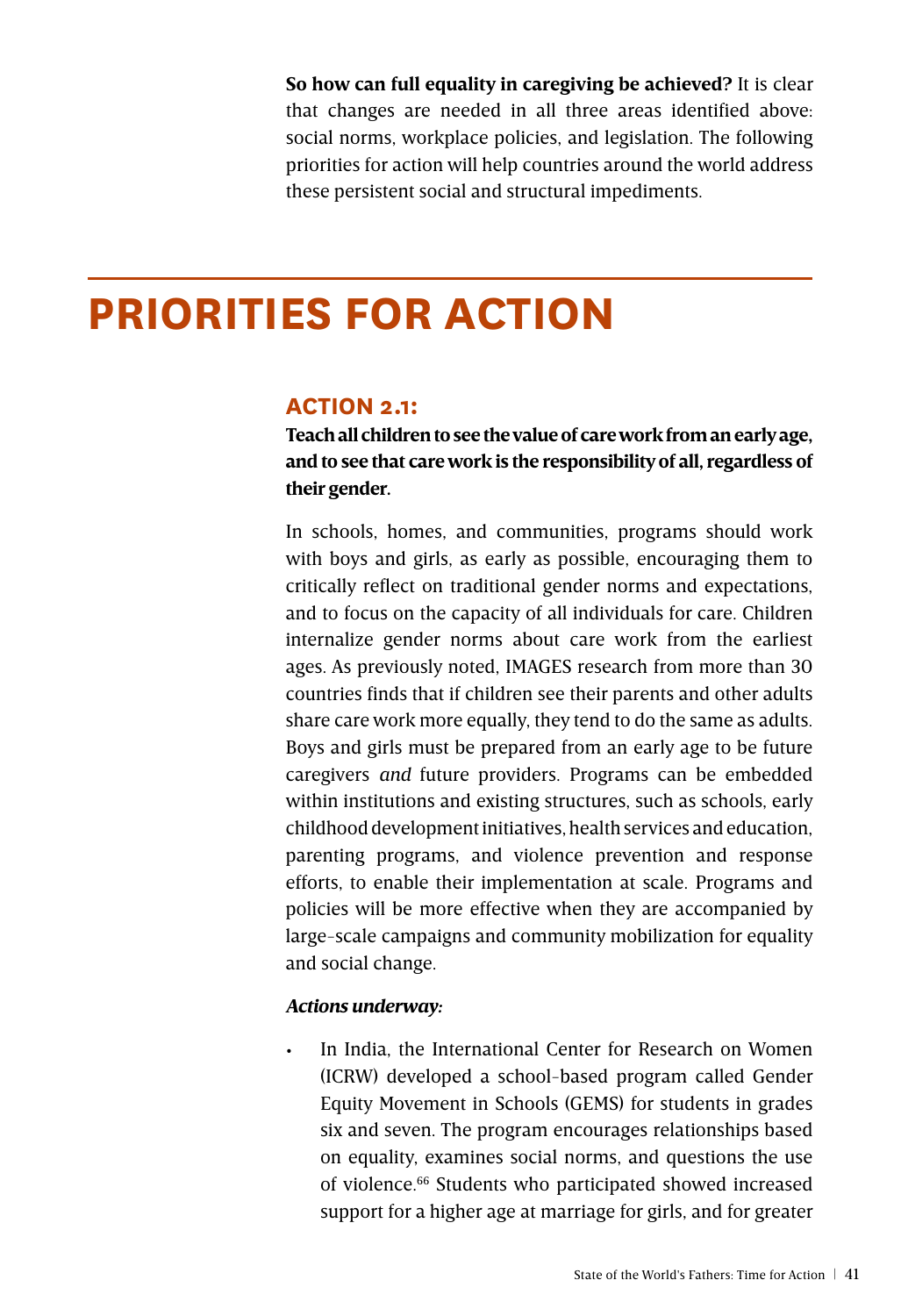male involvement in household work, as well as increased opposition to both gender discrimination and the use of violence  $67$ 

- Roots of Empathy is a program used in primary schools in Canada, Germany, Ireland, New Zealand, Switzerland, the United Kingdom, and the United States, in which a local parent and baby visit a classroom every three weeks throughout the school year. The program has been shown to improve social and emotional competence, increase empathy, and familiarize boys and girls with the basic underpinnings of caring for young children.<sup>68</sup>
- • Save the Children's CHOICES initiative, implemented in Bolivia, Egypt, Ethiopia, and Nepal, engages parents, children, and community members in challenging gender stereotypes related to caregiving. After the initiative was implemented in Egypt, the percentage of children who agreed that a brother can do household chores increased from 59 percent to 86 percent.69

#### **ACTION 2.2:**

**Provide training in which fathers recognize and challenge traditional attitudes, learn about gender-equitable parenting, and build skills involved in unpaid care work.**

Men must feel capable of and responsible for taking on unpaid care work. Well-designed parent training and educational campaigns that specifically target or include fathers have been shown to lead to greater equality in care and domestic work.

#### *Actions underway***:**

- In Rwanda, the Rwanda Men's Resource Center (RWAMREC) and Promundo have implemented the Program P parenttraining program with expectant fathers. Preliminary results from a randomized controlled trial found that men in the intervention group shared care work more equally with their partners than did men in the control group (who did not participate in the program).
- • The Fatherhood Support Program in Turkey, run by AÇEV, the Mother Child Education Foundation, has helped thousands of fathers gain basic parenting skills. The program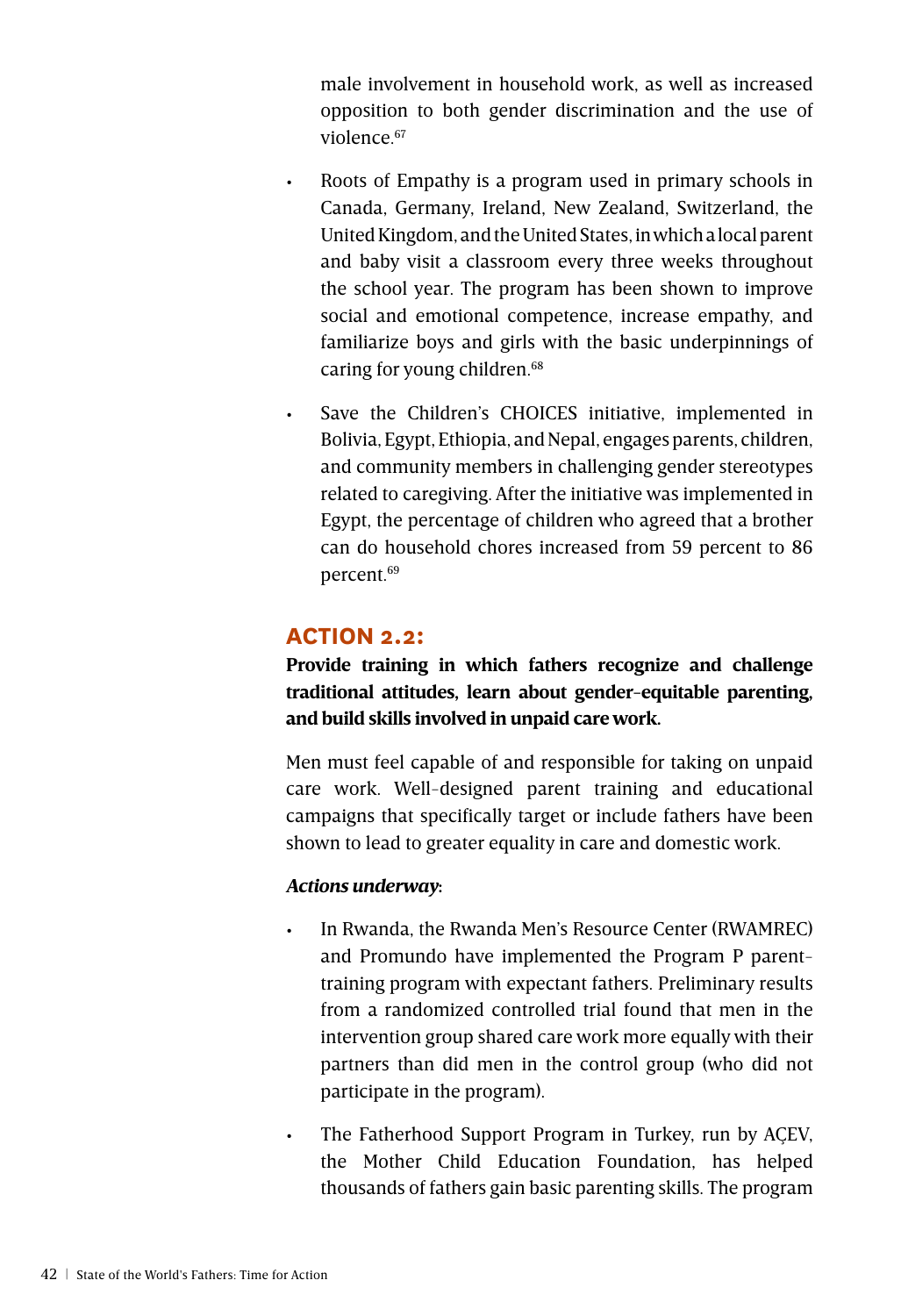improves fathers' awareness of their roles in their children's development, encourages fathers to spend more time with their children, helps fathers better address their children's needs, and provides alternatives to physical punishment. In evaluations of the program, fathers who participated said they spent more time with their children, shouted less, and used less harsh discipline. According to the mothers, they also became more involved in parenting and housework.<sup>70</sup>

#### **ACTION 2.3:**

#### **Recruit more men into caregiving and other health, education, administration, and literacy (HEAL) professions.**

This effort is an overdue counterpart to ongoing efforts to increase the number of women in science, technology, engineering, and math (STEM) professions. Bringing more men into caregiving professions could accelerate social shifts toward greater acceptance of caregiving qualities in all people.<sup>71</sup> One of the biggest challenges – which is linked to the broader issue of the devaluing of care work – is that many caregiving professions are low-paying. Bringing men into such professions can raise wages but at the same time can push women out. Thus, any efforts to bring men into caregiving professions must take into consideration local realities and push for equal living wages for women and men alike. While, in some places, men in these careers may face a certain degree of stigma, these careers are undeniably rewarding for anyone of any gender interested in basing their livelihood on caregiving.<sup>72</sup>

**Bringing more men into caregiving professions could accelerate social shifts toward greater acceptance of caregiving qualities in all people.**

#### **ACTION 2.4:**

#### **Train health sector and other social services staff to engage men as equal caregiving partners.**

In one approach, governments are engaged to institute or expand training for healthcare providers, enjoining them to reach parents and prospective parents – particularly fathers – with information on the need for men to participate as supportive and equitable partners, from pregnancy onward.

While the choice must always be the mother's, the presence of a supportive male partner throughout pregnancy and during birth can improve a mother's well-being and access to maternal and newborn health services.73 In addition, when a father is present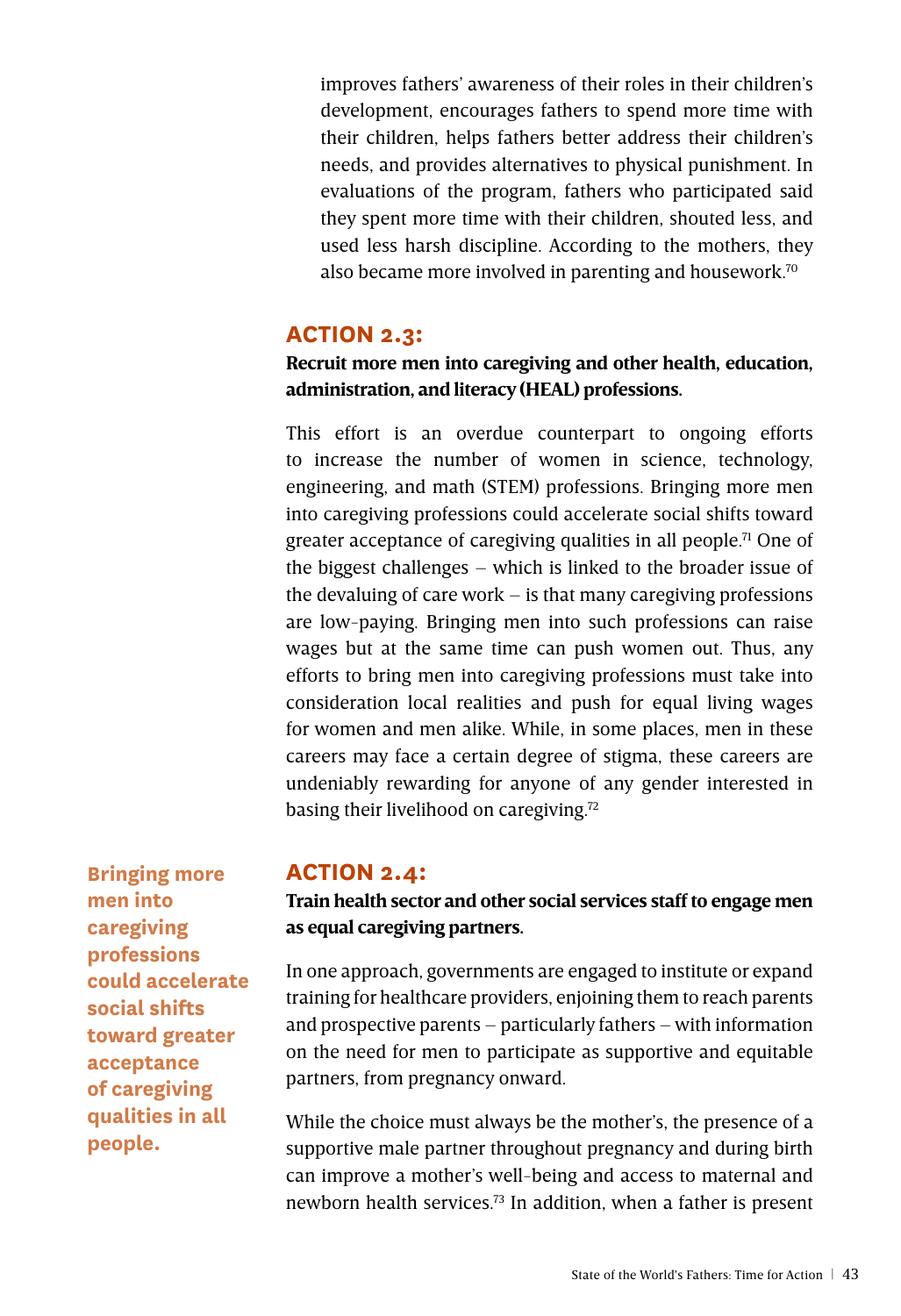during the earliest stages of his children's lives, he is more likely to be involved in caring for them as they grow up.<sup>74</sup> However, there is often resistance to paternal involvement on the part of health institutions and providers. Practical and cultural changes can be made in hospitals, including the creation of private areas for labor and delivery, which allow fathers to participate without disturbing other women. Similarly, changes can be made to the timing and execution of services so that they are more inclusive of men – for example, by expanding clinics' hours to enable afterwork appointments, hiring more male staff, and establishing men's and fathers' preparation groups. Early childhood centers can also be spaces in which to engage men and encourage their involvement in the lives of their children.

#### *Actions underway:*

**When a father is present during the earliest stages of his children's lives, he is more likely to be involved in caring for them as they grow up.**

In 2009, Brazil developed a Men's Health Policy in its Unified Health System (known as SUS). As part of this policy, some municipalities certified clinics and hospitals as "fatherfriendly."75 Brazil also has a policy that states that it is a woman's right to be accompanied by a person of her choice during labor and delivery. Instituto Papai, in collaboration with Promundo and other nongovernmental organizations (NGOs), implemented a campaign with the slogan "Pai Não É Visita" ("Father Is Not a Visitor," in English) that raised awareness of a woman's right to have the person of her choice with her for the birth, encouraged fathers to be present, and held the health system accountable for enforcement.<sup>76</sup>

Chile Crece Contigo ("Chile Grows With You," in English) is a comprehensive child protection system that supports early childhood development, especially for children from the poorest families. Training healthcare workers and changing health clinic protocols to promote engaged fatherhood has been a key part of the initiative.

The Fatherhood Institute in the United Kingdom offers a range of training courses for service providers focused on better outreach with fathers. Courses are aimed at all managers, staff, and volunteers working in children's centers; in maternity services; and in child-protection, school-based, and family-learning services. Courses help service providers in these spaces increase their abilities to work with fathers of very young children, work with young fathers, deliver father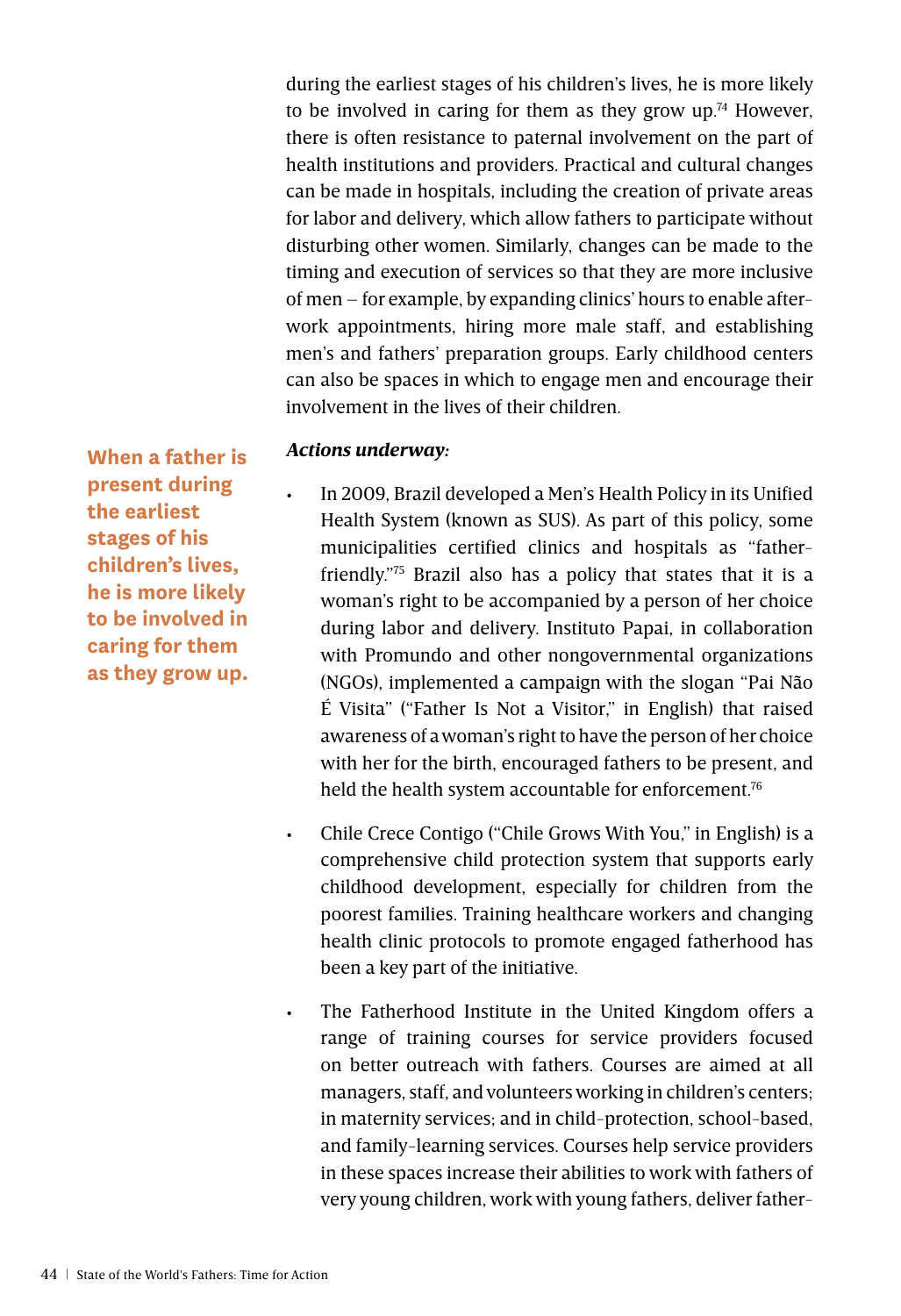inclusive parenting services, and create father-inclusive health and social-care services  $77$ 

#### **ACTION 2.5:**

#### **Use income-support and social-security programs to promote men's greater involvement in unpaid care work.**

Few existing early childhood development programs or socialprotection programs address unpaid care (namely, the need to recognize, reduce, and redistribute it), and fewer still specifically consider the inequality between men and women in unpaid care.

#### *Actions underway:*

- CCT programs, such as Bolsa Família in Brazil, offer monthly financial payments via a debit card to more than 11 million households. As in nearly every country with similar programs, the payment is given to mothers. The Bolsa Família Companion Program, a partnership between Brazil's Social Development Ministry and Promundo,<sup>78</sup> uses staff training, community campaigns, and group education to encourage shared decision-making between couples and more equitable sharing of household tasks. Part of the program involves work with men, particularly fathers, encouraging them to become more engaged in caregiving.
- Gardens of Mothers and Children early childhood development centers in Albania have added Fathers' Boards (a place for men to gather and talk about issues related to their roles as fathers) to encourage fathers to become more involved in parenting.79

#### **ACTION 2.6:**

**Implement policies and practices that support individuals' unpaid care work as well as their paid work.**

Sharing unpaid care work more equally between women and men is not merely a question of individual choice. An equitable distribution of unpaid care work must also be supported by state and workplace policies and institutional practices, including tax, benefit, and pension arrangements for those in the formal labor sector, and alternative social-protection strategies for those who are not.80,81 Flexible leave policies should be part of a package of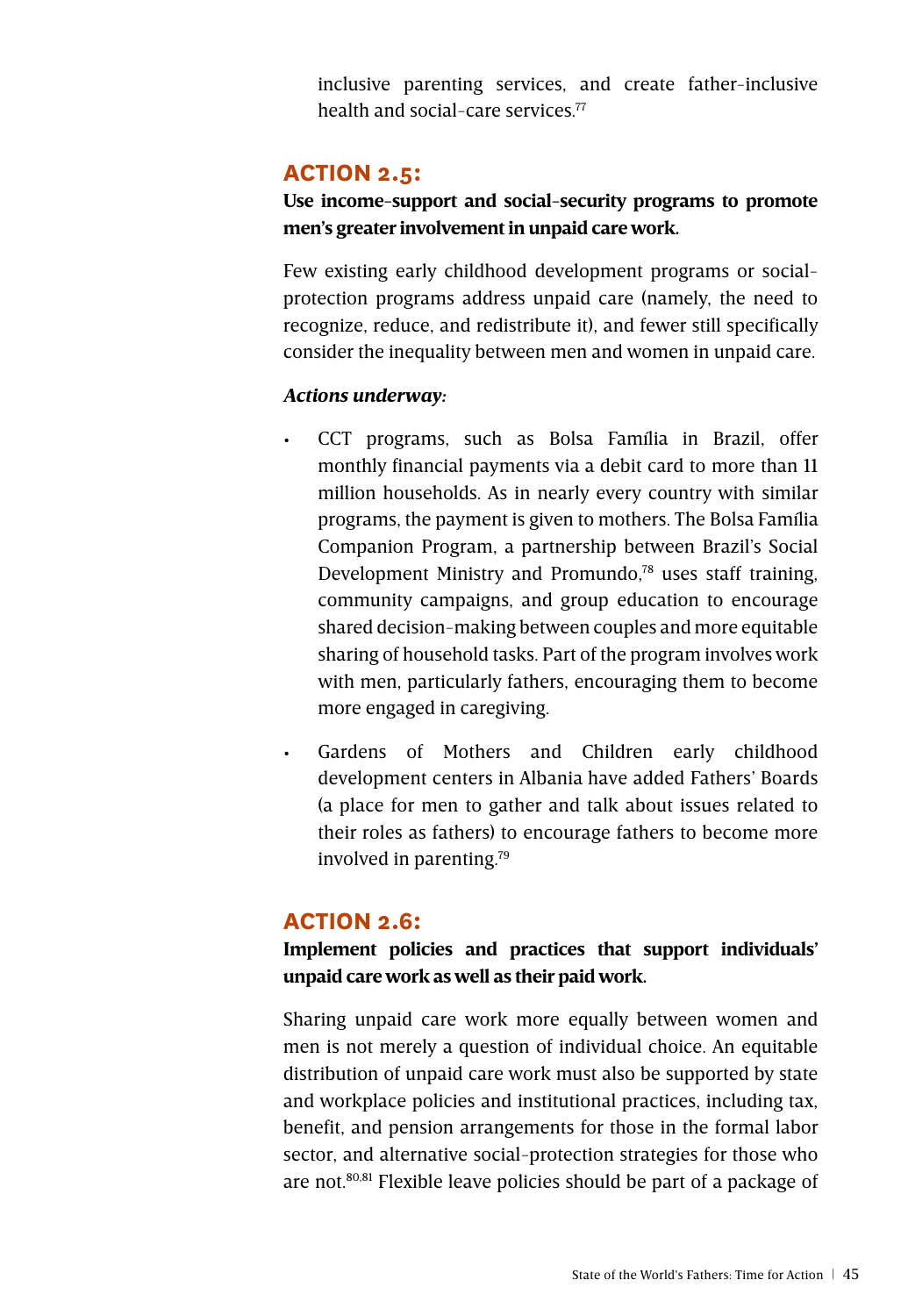workers' rights, including paid leave for all types of domestic care responsibilities, adequate sick leave, advance scheduling in the case of shift workers, flexible work arrangements, subsidized quality childcare, adequate pensions, shorter working hours when appropriate, and livable wages.

#### *Actions underway:*

- The Australian Human Rights Commission designates "carers" as a protected group, and Australia's Sex Discrimination Act and Disability Discrimination Act protect individuals from discrimination based on their caring responsibilities. In New South Wales and Victoria, laws specify that employers have to accommodate reasonable requests from carers for alternative work arrangements.<sup>82</sup>
- • Denmark and Sweden have used tax and benefit policies, combined with extensive childcare provisions, to encourage mothers' return to full-time work. In Sweden, these policies have been accompanied by paid paternity leave, encouraging men to do their fair share of the care work.<sup>83</sup> Also in Sweden, employees have the right to take 100 days (240 in certain cases) of leave from work to care for a close relative who is seriously ill, while still receiving nearly 80 percent of their salary.<sup>84</sup>
	- In Turkey, a long-standing program to support the care of disabled and elderly family members was expanded in 2012. The program, managed by the Ministry of Family and Social Policy, provides remuneration for time and effort spent caring for disabled children, spouses, grandchildren, parents, and extended family members. In 2012, the program reached almost 400,000 individuals, with a budget of \$1.6 billion, and additional scale-up was planned.<sup>85</sup>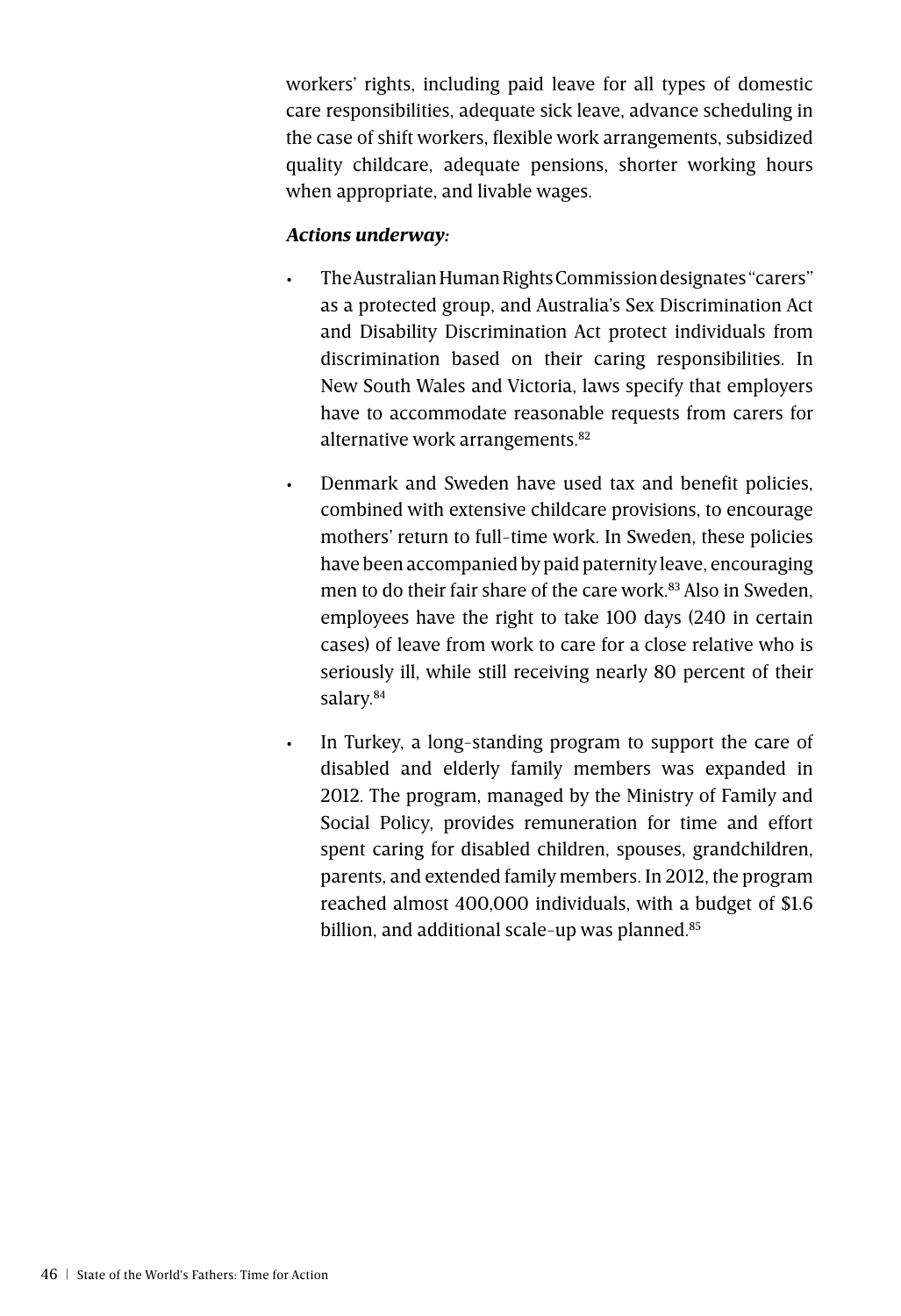# **POLICY**

## **Father-Inclusive Parent Training**

**Parent training is an essential support that parents and caregivers around the world demand.** Yet "parent training," in much of the world, still too often means "mother training," since mothers still do the majority of the care work and, unless special efforts are made to include fathers, are more likely to participate in parent training. Numerous studies have found that well-designed parent training can improve child development outcomes, reduce violence against children, and – when both parents are involved – reduce couple conflict.86 It can help prepare new parents for all of the rigors and responsibilities of parenthood, and in particular, boost fathers' skills and engagement as parents. Comprehensive parent training that extends beyond infancy, particularly that which emphasizes paternal engagement, offers benefits throughout a child's life cycle, with new insights and guidance for every stage of the child's development.

**Effective parent training that includes men can achieve multiple powerful objectives.**  A new report by the Institute of Reproductive Health at Georgetown University analyzes 20 father-inclusive parenting interventions, specifically assessing whether these interventions reduce child maltreatment and intimate partner violence. The authors conclude that engaging men as parents not only reduces these forms of violence, but also increases fathers' involvement in childcare and expands overall gender equality in participating families.<sup>87</sup>

**The best father-inclusive parent-training programs are available to young men when they are new fathers and involve hands-on practice in alternative parenting approaches.** Working with young men when they are new fathers encourages them to embrace new attitudes about care and discipline before any practices become entrenched. The report also finds that programs that use reflective discussion techniques and provide opportunities to practice new skills are effective for increasing fathers' participation in childcare and domestic work responsibilities, as well as for mitigating family conflict.<sup>88</sup>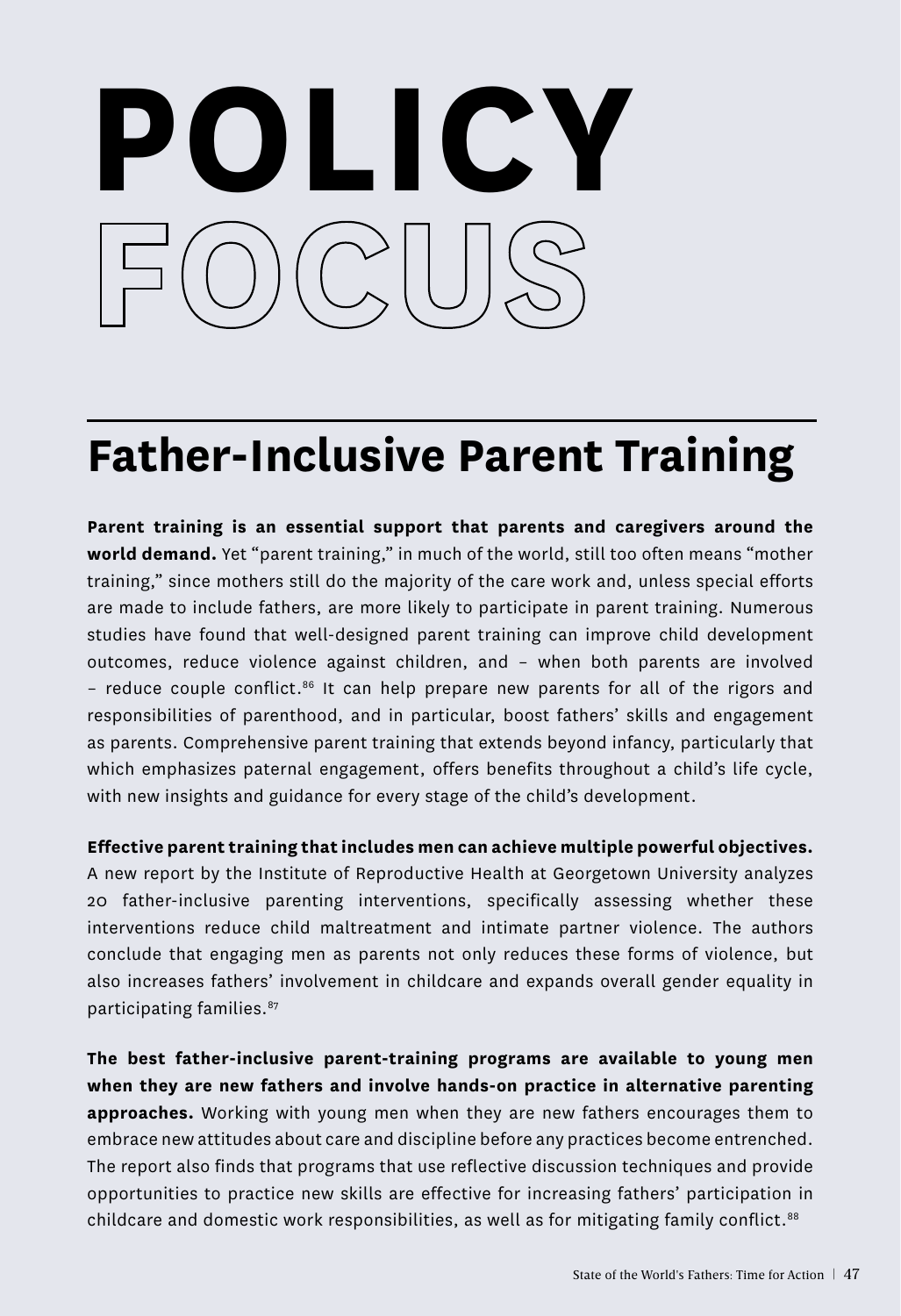#### **Promising father-centered parent-training programs include:**

#### **Program P**

Program P takes its name from *padre* and *pai*, the words for father in Spanish and Portuguese. A key tool of the MenCare campaign, Program P is a response to the need for concrete strategies to engage men in active fatherhood from prenatal care through delivery, childbirth, and their children's early years.

Developed in partnership between Promundo, Puntos de Encuentro in Nicaragua, CulturaSalud in Chile, and the Brazilian Ministry of Health, the program has three components: (1) offering information and tools for healthcare providers; (2) developing and implementing group activities for fathers and couples; and (3) providing guidance for the design of community campaigns. By targeting men, primarily through the health sector, Program P engages fathers and their partners at a critical moment – during their partners' pregnancies or when their children are young – when they are open to adopting new caregiving behaviors.

More specifically, the Program P manual contains: (1) background research and the latest data on the vital importance to maternal health and gender equality of engaging men as caregivers; (2) a guide for health professionals on how to engage men at prenatal consultations and in primary health clinics; (3) a series of interactive modules for gender-transformative group education with men, and in some instances their female partners; and  $(4)$  a step-by-step guide to creating and launching a MenCare community campaign. Program P has been adapted and implemented in at least 10 countries.

A randomized controlled trial of Program P in Rwanda found positive impact of the intervention across multiple outcomes, including reduced physical or sexual intimate partner violence; less physical punishment of children; greater use of modern contraceptive methods; more men attending antenatal care visits with their partner; greater partner support during pregnancy; and more participation of men in care work.

Results from Program P's implementation have shown other positive changes in the lives of men and their families, as well. For example, young fathers in Nicaragua, one of the locations where Program P was originally tested, reported improved relationships with their children and partners, as well as greater participation in household work and childcare. In addition, when World Vision partnered with Promundo to adapt Program P for implementation in Sri Lanka, men who participated learned to manage difficult emotions and reported a decrease in substance abuse among themselves and their partners. Furthermore, many of the men and staff who were involved have continued to spread the program's messages throughout their communities and have recruited other men to participate.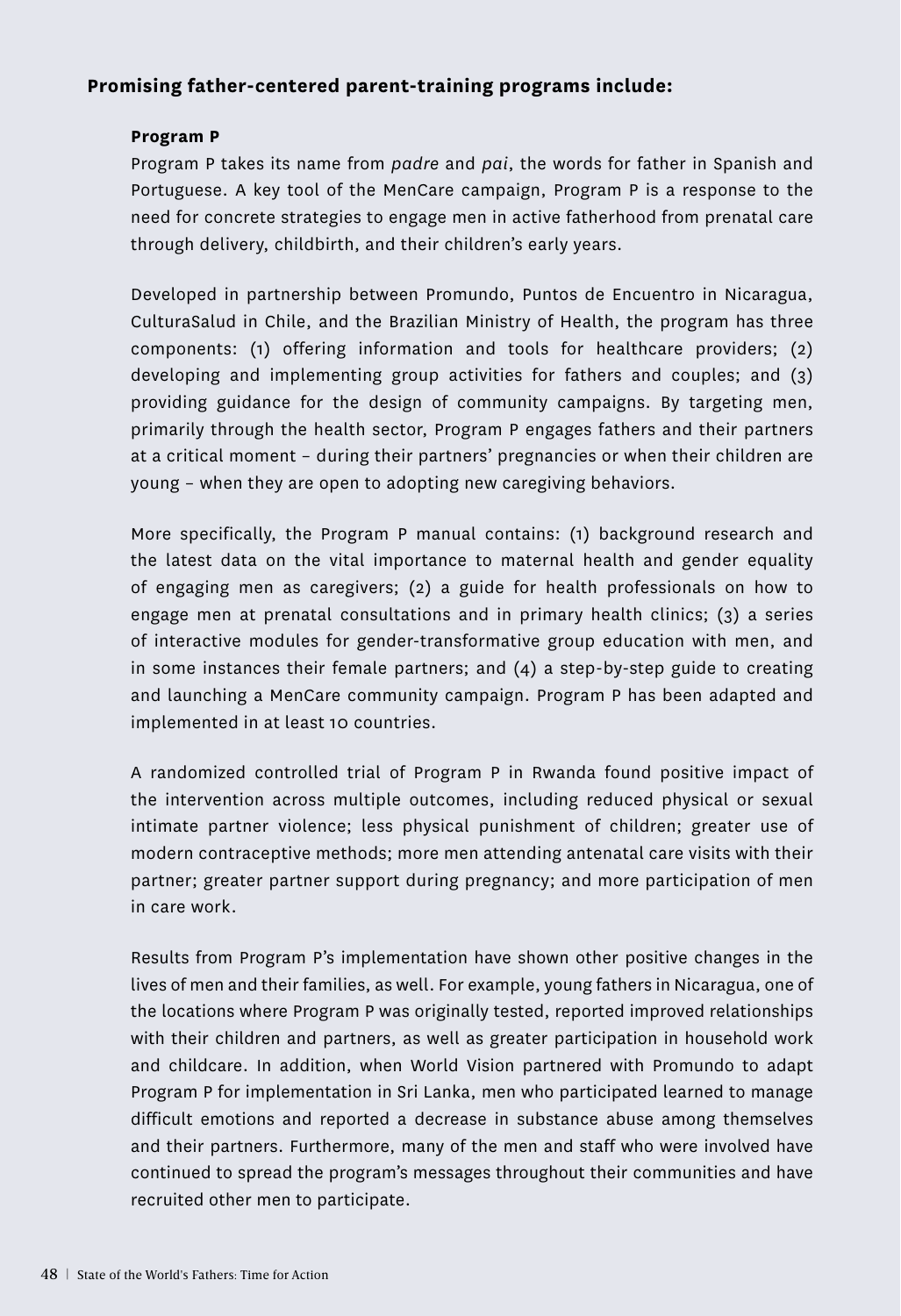#### **REAL Fathers Initiative**

The REAL Fathers Initiative aims to reduce the incidence of intimate partner violence and physical punishment of children through a 12-session mentoring program and community awareness campaign that targets young fathers (aged 16 to 25) who are parenting toddlers (aged one to three) in Northern Uganda. The initiative seeks to challenge the gender norms and sexual scripts that often trigger coercion and violence in relationships and to teach effective parenting, communication, and conflict-resolution skills. The intervention includes the identification and training of mentors from within communities to provide individual support to each member of a small group of young fathers around ways to reduce intimate partner violence and harsh punishment of children; mentors meet one-on-one for monthly mentoring sessions and hold small group discussions with participating fathers for six months. The mentors are trained by program staff, once at the beginning of the program to cover the first half of the sessions, and again in the middle of the program to cover the second half. The program also uses a sequence of posters, displayed in the community, to reinforce themes raised during mentor sessions and to spark community dialogue.

Evaluation of the REAL Fathers Initiative included a quasi-experimental design using mixed methods. The results of a comparison between the survey data from men who were exposed to the intervention and from those who were not show significant reductions in intimate partner violence at end-line, at three months after the intervention ended, and over the longer-term (12 month) follow-up. A significant reduction in physical punishment of children was also evident at long-term follow-up. In addition, attitudes regarding the use of physical punishment and intimate partner violence, at end-line and at long term follow-up, showed significant improvement.<sup>89</sup>

**Although these and other parent-training programs targeting or including fathers have been shown to be effective, the reach of these programs is very limited. It is time to think bigger.** It is time to move beyond one-off programs engaging a few hundred or a few thousand parents and fathers at a time. Child and family health and well-being demand that best-practice family supports, including parent training that engages fathers, be widely available. Beyond the health sector, adult literacy programs, home visitation programs for new mothers, and refugee and immigrant services may afford further opportunities to reach and engage fathers.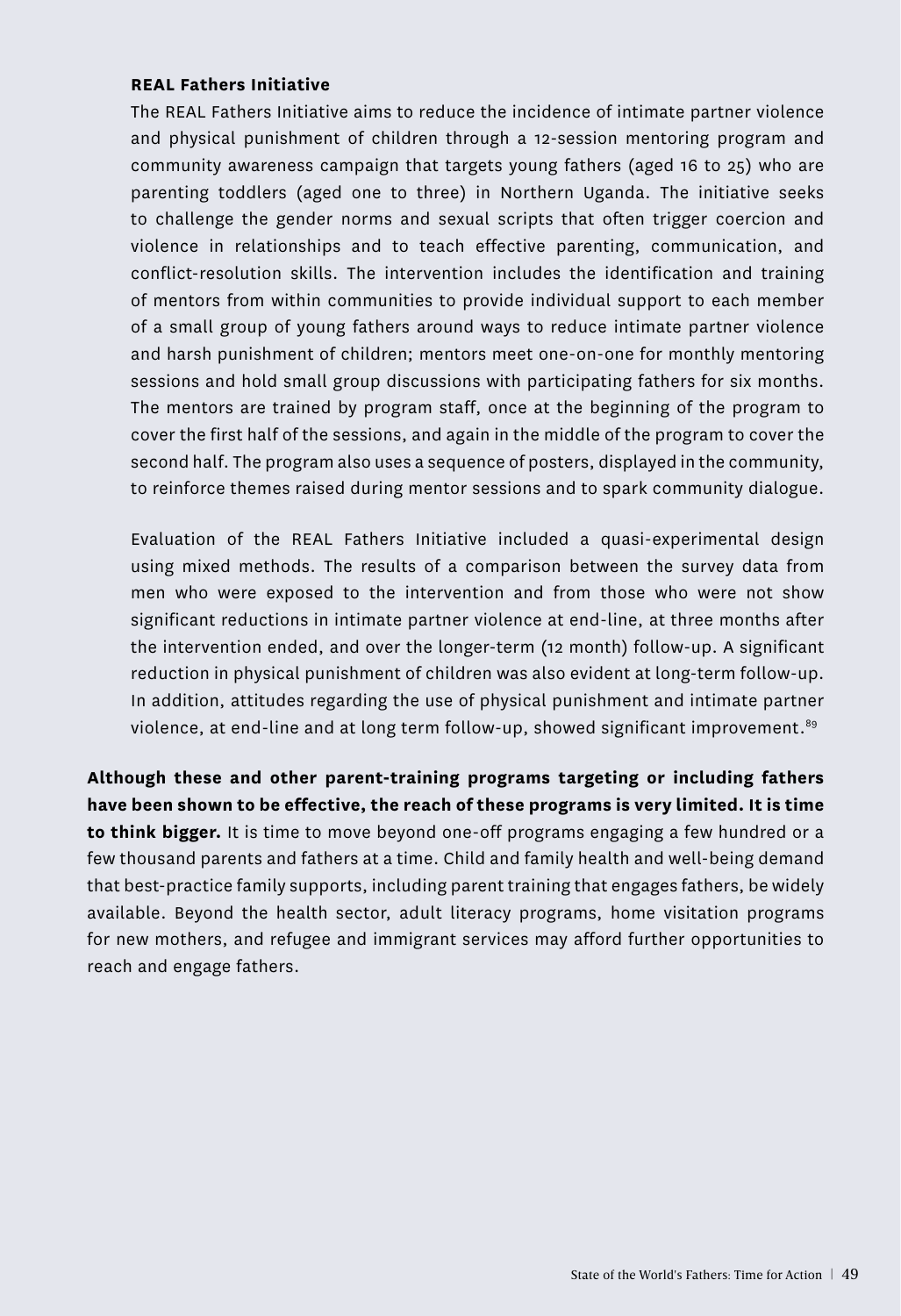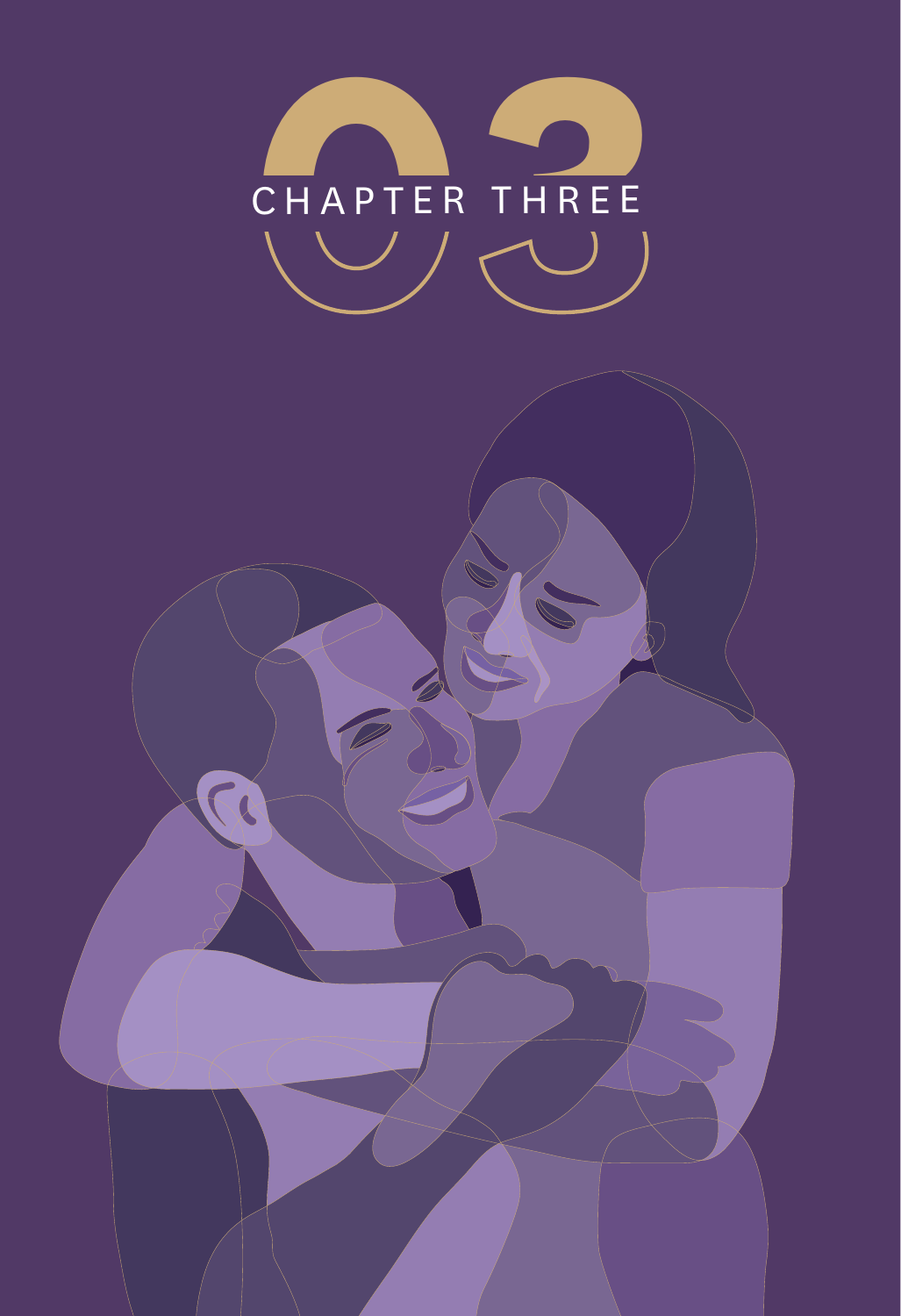# **The Need for Paid, Equal, Non-Transferable Leave**

**a** he foremost policy recommendation that this report offers for the realization of gender-equal caregiving is that governments (and failing that, employers, corporations, and others in the private sector) **that this report offers for the realization of gender-equal caregiving is that governments (and failing that, employers, provide equal, paid, non-transferable, job-protected parental leave for all caregivers, in accordance with the best standards of such policies.** Leave should be guaranteed for all parents in equal duration, adequately paid, and non-transferable. Anything less reinforces gender inequality, perpetuates women's lesser participation in the paid labor force, impedes women's career advancement relative to men's, and reduces men's opportunity to be caregivers.<sup>90</sup> Parental leave – when it is paid, equal, and non-transferable – is one of the few policies for which data show success in shifting norms around men's caregiving and promoting equality, particularly when it is embedded within broader strategies to reduce and redistribute care work.

**Leave policies must also embody equality and respect for families and caregivers of all kinds.** As marriage and family demographics rapidly transform around the world, and as a diversity of sexualities and gender identities continue to enter the mainstream, leave policies must be explicit in their inclusion. This means inclusion of adoptive parents, of single parents, of parents who have commissioned a surrogacy, and of parents and caregivers of all sexual orientations and gender identities.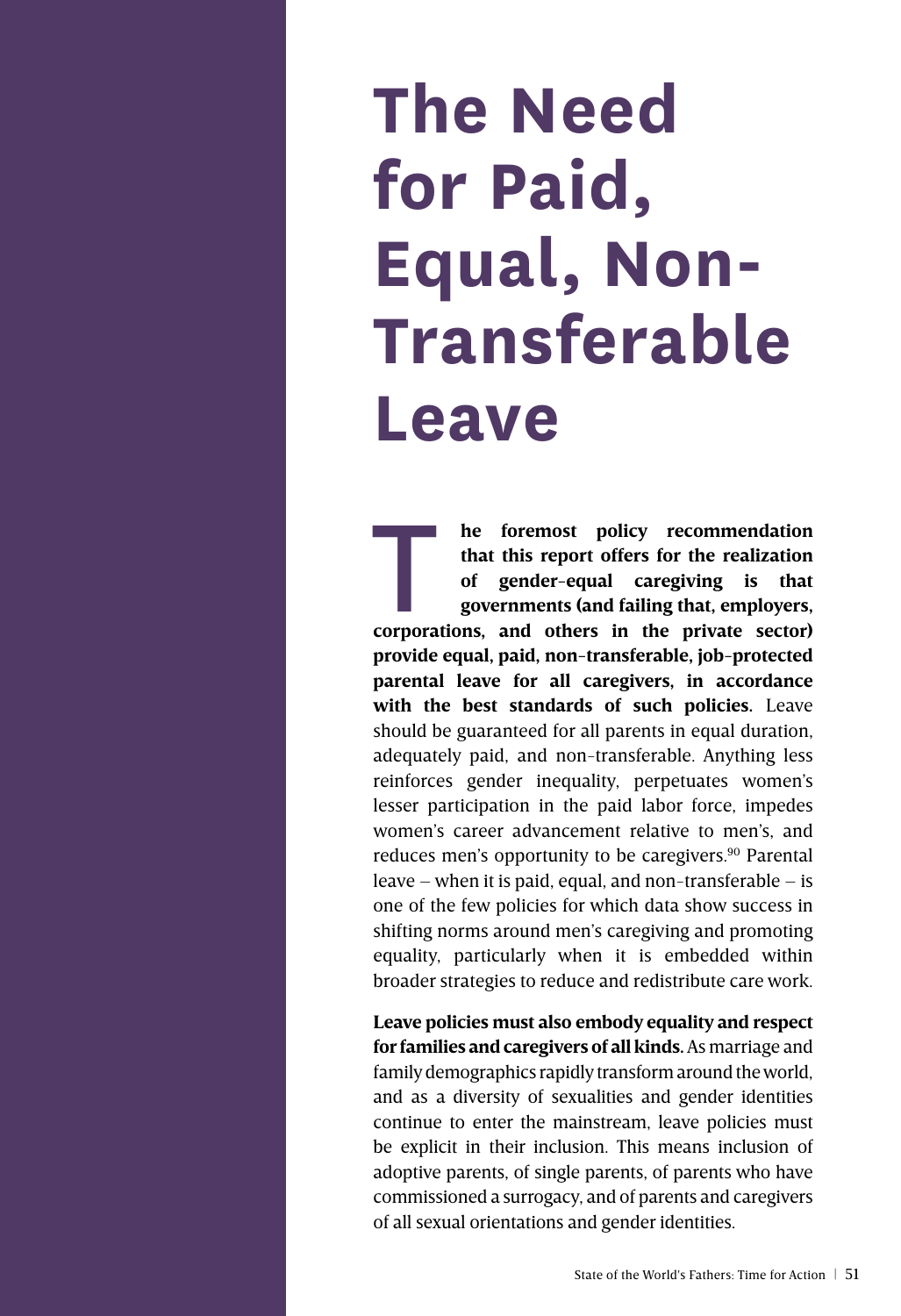## **New Insights Into the Benefits of Leave Policies**

**Recent evidence underscores the effectiveness of welldesigned leave policies in leveling the balance of unpaid care work between men and women.** Leave for fathers – in conjunction with leave for mothers and additional structural solutions, and when enshrined in national policies – has the power to contribute significantly to the recognition and redistribution of care work and to transform deeply rooted inequalities between men and women. These policies can change the gendered dynamics of caregiving at home and elevate the status of caregiving more broadly. As Figure 7 demonstrates, there is a strong correlation between greater maternity and paternity leave and more equitable sharing of unpaid care work between men and women. It is worth noting that the European Union recommends 16 weeks as the minimum length of leave necessary to adequately support parents in their roles as caregivers and in developing lifelong patterns of equality in caregiving.

**Leave for fathers leads to better pay as well as greater advancement for women in the workforce, even as it boosts men's connectedness at home.** Recent evidence shows direct benefits to women's economic empowerment when countries mandate paternity leave. Analyzing data from 53 lower-income countries, World Bank researchers found in a 2016 report that women's employment is significantly higher in countries that mandate paternity leave than it is in countries that do not. The authors estimate a 6.8 percentage point boost, on average, in the proportion of paid women workers when a country mandates paternity leave.<sup>91</sup>

Responding to critics who argue that providing paid leave to fathers will have negative economic consequences (and to some who also argue against leave for mothers), a recent analysis by the World Policy Analysis Center shows that countries can maintain low unemployment and remain highly economically competitive even when ample leave policies are offered. As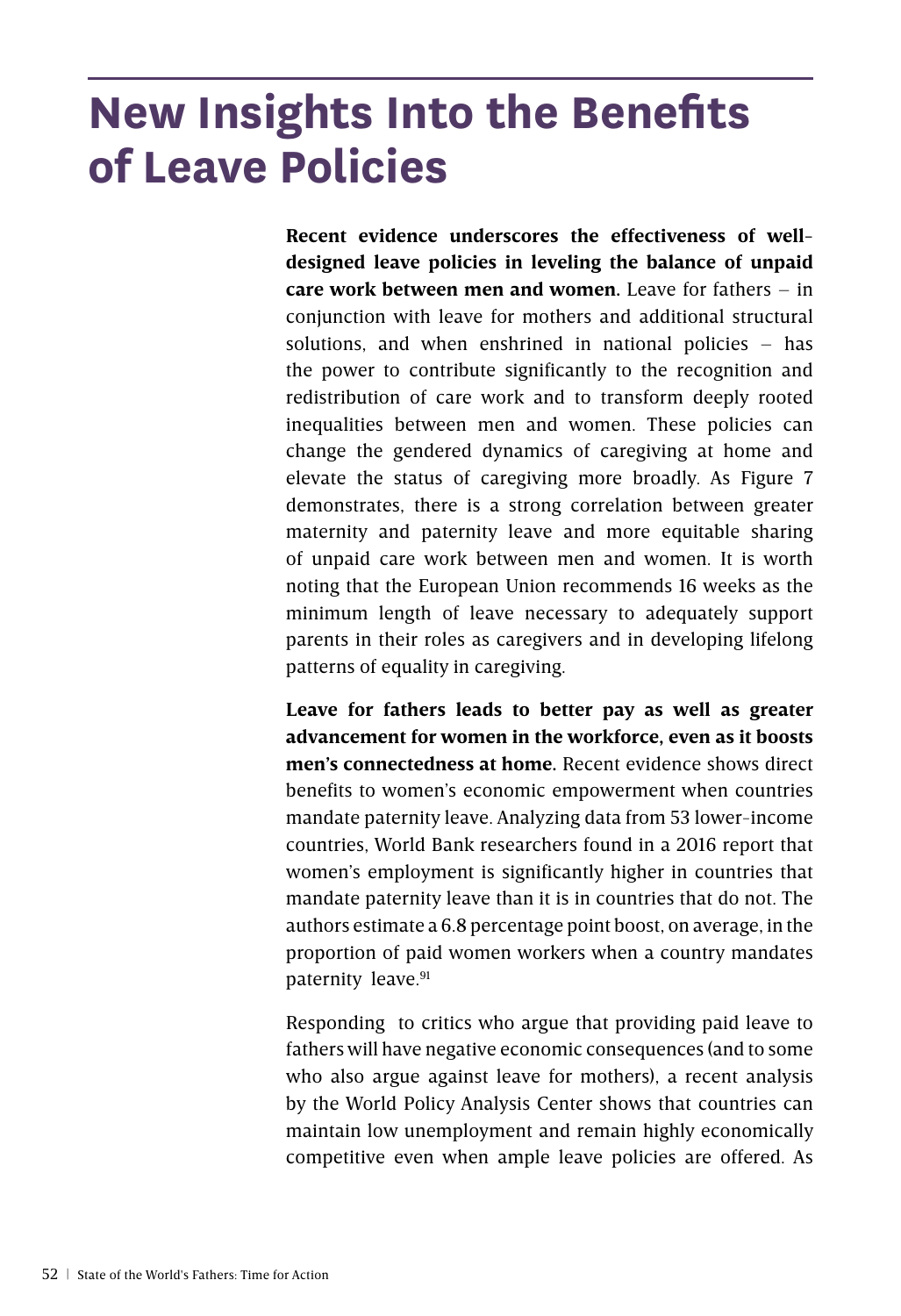shown in Table 2, 12 of the top 15 highly competitive countries (where data are available) guarantee paid leave for fathers, many with at least 26 weeks of paid paternal leave, and nearly half with 70 percent or better wage replacement. Countries classified as "low-unemployment" universally offer leave for new fathers, with 10 of 12 countries guaranteeing replacement of at least 70 percent of fathers' wages.

#### **Figure 7:**

#### Female-to-Male Ratio of Time Spent on Unpaid Work, by Country's Length of Paid Maternity and Paternity Leave

Ratio of women's daily unpaid work to men's daily unpaid work, by country's length of paid maternity and paternity leave

(How to interpret: In countries that offer 100 or more days of maternity leave and 5 or more days of paternity leave, women's daily average time spent on unpaid work is 2.0 *times* that of men.)



Notes: The countries analyzed that offer maternity leave were divided into two groups: those that offer maternity leave of 100 or more days and those that offer maternity leave of fewer than 100 days. The countries analyzed that offer paternity leave were similarly divided into two groups: those that offer 5 or more days and those that offer fewer than 5 days. The female-to-male ratio was then calculated in each of the four combinations.

Source: Data analysis by Dalberg Global Development Advisors. Data sources: Ratio and unpaid work data from UN Women's *Progress of the World's Women 2015-2016*, national time use surveys across 1998 to 2013; parental benefits data from the World Bank's Parental Benefits from "Getting a Job" (2013), *State of the World's Fathers* (2015), and Dalberg interviews.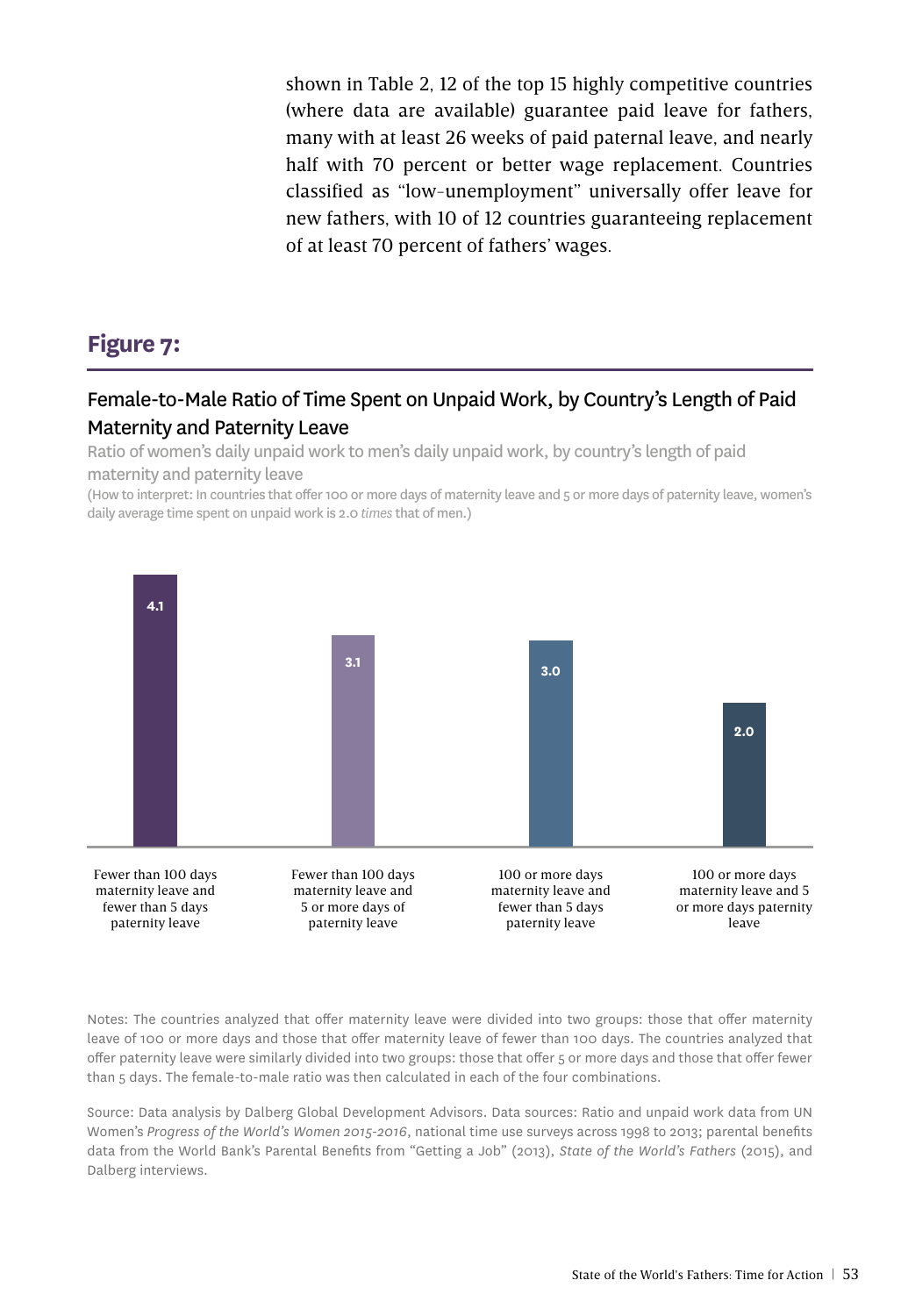#### **Table 2:**

#### Parental Leave and Paternity Leave Summary for Top 12 Low-Unemployment and Top 15 Highly Competitive OECD Countries

|                                        | <b>Country</b>       | Paid<br>leave<br>for fathers | <b>Duration of</b><br>paid leave.<br>in weeks | <b>Wage</b><br>replacement<br>rate |
|----------------------------------------|----------------------|------------------------------|-----------------------------------------------|------------------------------------|
| $Low-$<br>unemployment<br>countries    | Australia            | Yes                          | 20                                            | flat rate                          |
|                                        | Austria              | Yes                          | $52 - 104$                                    | 80%, flat                          |
|                                        | Czech<br>Republic    | Yes                          | 156                                           | 70%                                |
|                                        | Denmark              | <b>Yes</b>                   | $34 - 48$                                     | 70-100%                            |
|                                        | Iceland              | Yes                          | 26                                            | 80%                                |
|                                        | Japan                | Yes                          | 52                                            | $50 - 67%$                         |
|                                        | South Korea          | Yes                          | 52                                            | 40-100%                            |
|                                        | Luxembourg           | Yes                          | 26.4                                          | 100%, flat                         |
|                                        | Mexico               | <b>Yes</b>                   | 0.9                                           | 100%                               |
|                                        | <b>Netherlands</b>   | <b>Yes</b>                   | 0.4                                           | 100%                               |
|                                        | New Zealand          | Yes                          | 16                                            | 100%                               |
|                                        | Norway               | Yes                          | $36 - 46$                                     | 80-100%                            |
| <b>Highly competitive</b><br>countries | Australia            | Yes                          | 20                                            | flat rate                          |
|                                        | Austria              | <b>Yes</b>                   | $52 - 104$                                    | 80%, flat                          |
|                                        | Belgium              | Yes                          | 19.3                                          | 82-100%, flat                      |
|                                        | Canada               | <b>Yes</b>                   | 35                                            | 55%                                |
|                                        | Denmark              | <b>Yes</b>                   | $34 - 48$                                     | 70-100%                            |
|                                        | Finland              | Yes                          | 149.8                                         | 70-75%, flat rate                  |
|                                        | Germany              | Yes                          | $44 - 96$                                     | $34 - 67%$                         |
|                                        | Japan                | <b>Yes</b>                   | 52                                            | $50 - 67%$                         |
|                                        | Netherlands          | <b>Yes</b>                   | 0.4                                           | 100%                               |
|                                        | Norway               | <b>Yes</b>                   | $36 - 46$                                     | 80-100%                            |
|                                        | Singapore            | <b>Yes</b>                   | 2                                             | 100%                               |
|                                        | Sweden               | Yes                          | 61.8                                          | 78%, flat                          |
|                                        | Switzerland          | No                           | N/A                                           | N/A                                |
|                                        | United<br>Kingdom    | Yes                          | 39                                            | Lesser of flat rate<br>or 90%      |
|                                        | <b>United States</b> | N <sub>o</sub>               | N/A                                           | N/A                                |

Notes: "Low-unemployment countries" were those that had below the median OECD unemployment rate in at least 8 of the 10 years from 2005 to 2014. "Highly competitive countries" were those that ranked among the world's top 20 competitors in at least 8 of the 10 from 2005 to 2014, according to World Economic Forum rankings. "Paid leave for fathers" includes paid leave for men only (paternity leave) and parental leave that is available to men. Leave duration does not include bonuses that some countries provide when both parents take leave or when a father takes all his allowed leave. Policies allowing for part-time leave are not considered. Varying wage replacement rates within countries reflect variation in reimbursement rates by duration or type of leave. For example, some countries provide a higher reimbursement rate for the first part of the leave period and a lower rate for the remainder. In addition, in some countries, paternity leave is paid at a higher rate than parental leave, so the amount paid to fathers will vary by leave type. Some countries have a ceiling on the wage replacement that high earners can earn and some provide higher wage replacement rates to low earners; such variation is not shown in this table. Luxembourg and Sweden's parental leave policies also allow parents to take part-time leave with partial benefits for a longer duration.<sup>92</sup> Singapore information updated by report authors.

Source: World Policy Analysis Center<sup>93</sup>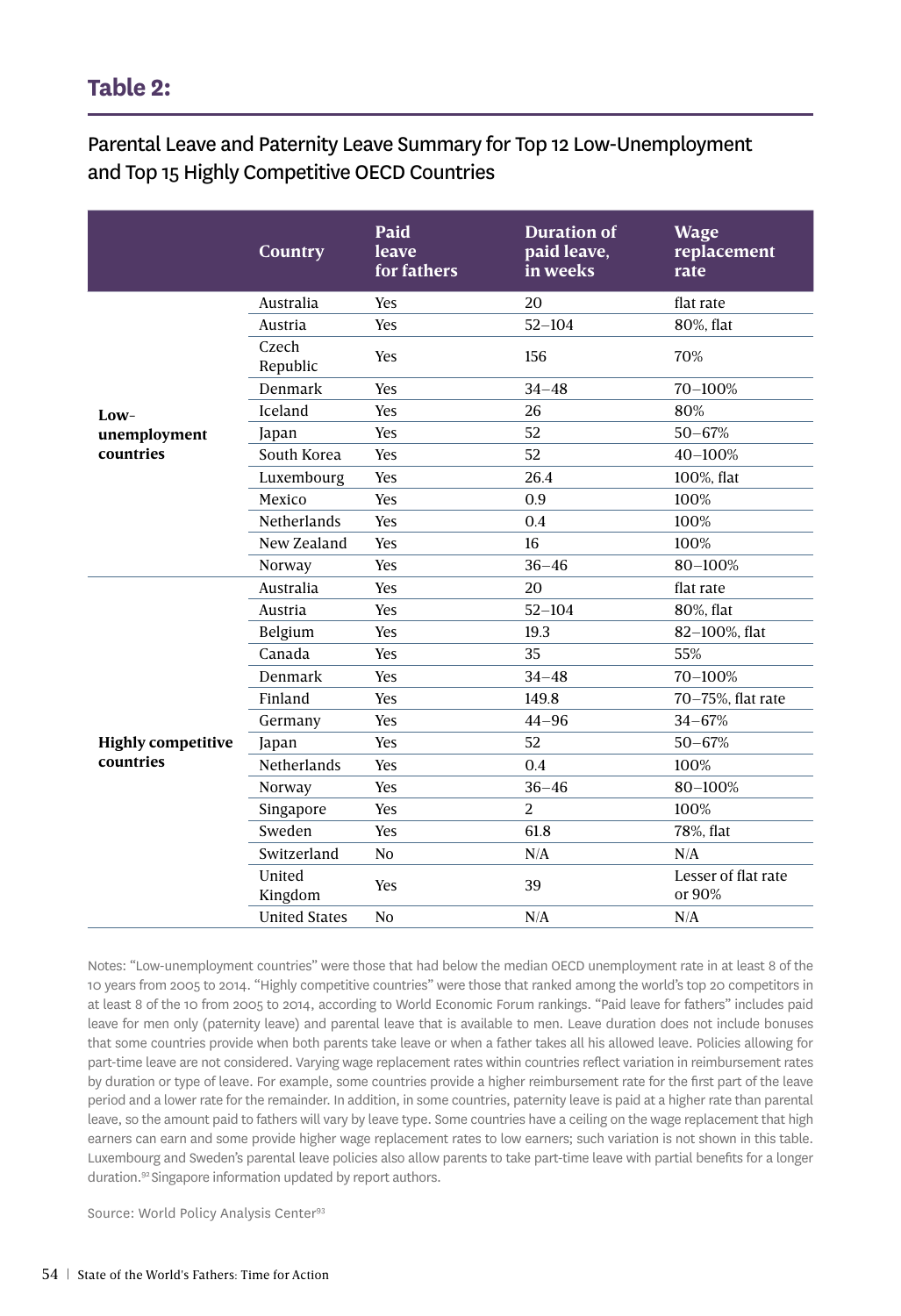## **The Current State of Leave for Fathers**

**The 2015** *State of the World's Fathers* **report showed that, while maternity leave is offered in nearly all countries, only 92 countries offer leave that can be taken by new fathers.**  Although some countries have since introduced new or expanded leave policies for fathers (see "New Paid Leave Legislation"), the global state of paid paternity and parental leave has changed little. At the same time, new data and newly published analyses of these trends add to the body of knowledge of the current state of leave for fathers around the world.

**As of 2016,** *paternity leave* **– usually a short leave period specifically allocated for fathers after the birth of a child – is still offered in only about half of economies in the world, while**  *parental leave* **– which is typically longer and can be taken by either parent – is offered in far fewer.**94 Figure 8 shows the numbers of such policies offered around the world, as well as their overlap. As the figure shows, out of 173 included economies, only 31 offer all three leave policies: those available only to mothers (maternity leave), those available only to fathers (paternity leave), and those shareable by all parents (parental leave).

#### **Figure 8:**

#### Leave Policies Offered Around the World

Number of countries offering various combinations of maternity leave, paternity leave, and parental leave



Source: World Bank, *Women, Business and the Law* (2016)95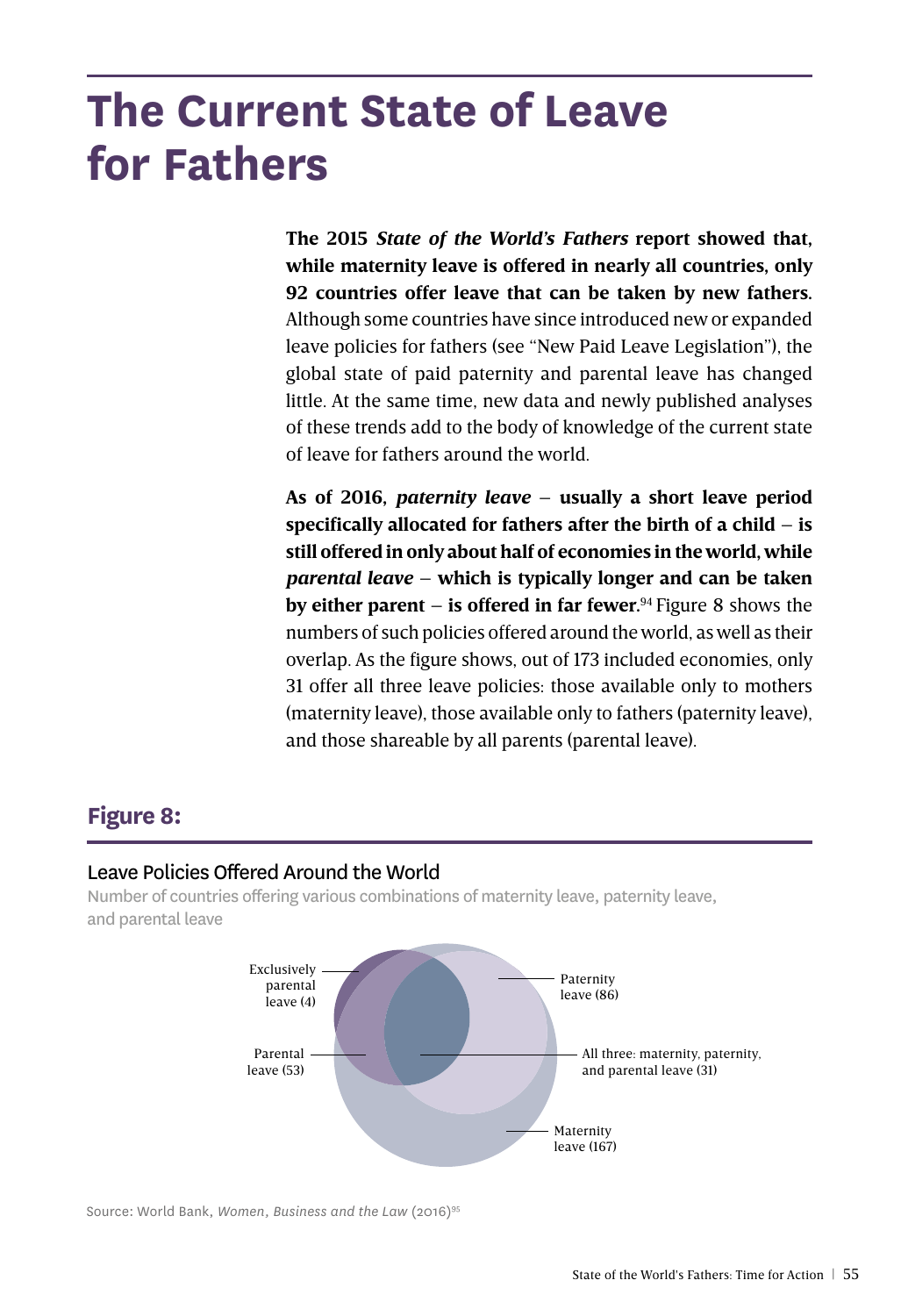#### **New Paid Leave Legislation**

Since the first *State of the World's Fathers* report in 2015, several countries around the world have introduced new or expanded paid paternity leave or parental leave policies. This box presents a selection of updates.

#### **Brazil**

In 2016, a new "Legal Framework for Early Childhood" was signed into law in Brazil, including relevant measures to protect children's rights as well as an expansion of paternity leave from 5 to 20 days for employees of many Brazilian companies, including in cases of adoption.96 The framework applies immediately to all Brazilian companies who participate in the government's Programa Empresa Cidadã ("Corporate Citizen Program," in English). This program, created by the government in 2010, already allowed employees of participating companies in the private sector to take up to six months of maternity leave, and now, provides for 20 days of paternity leave. Participation in the program is voluntary for private corporations, but the program grants tax benefits to participants.<sup>97</sup>

#### **Iran**

In January 2017, the Iranian parliament passed new legislation allowing two weeks of paid leave for new fathers working for both staterun and private companies.98

#### **Israel**

In July 2016, Israeli fathers gained the legal right to six days of paternity leave, including the day of the child's birth.<sup>99</sup> The six days draw from pre-existing leave entitlements, however: three days from a father's annual sick leave and three from his vacation days. If the father has no remaining vacation days, those days are granted as unpaid leave.<sup>100</sup> Said one parliament member, "We have an interest as a state and a society to make the father a more integral partner in family life."<sup>101</sup>

#### **Singapore**

Starting on January 1, 2017, eligible working fathers in Singapore, including those who are self-employed, are entitled to two weeks of paid paternity leave funded by the government, an increase from the previous offering of one week.<sup>105</sup> In announcing this new policy, a senior Minister of State said, "Nothing quite compares to the joy of holding your own child [...] Fathers feel these emotions as strongly as mothers do."<sup>106</sup> This new policy includes some restrictions: fathers must be married to the child's mother, and the child must be a Singaporean citizen. In the new policy, adoptive mothers – though not adoptive fathers – are offered 12 weeks of paid leave, up from four weeks.<sup>107</sup>

#### **Spain**

As of 2017, paid paternity leave provisions in Spain have increased from 13 calendar days to four weeks, covered at 100 percent pay and provided by social security.<sup>102</sup> Leave can be taken either full or part time, and fathers are also granted two days of birth leave, separate from the paternity leave and paid for by the employer.<sup>103,104</sup>

#### **United Kingdom**

Starting in 2015, parents in the United Kingdom have access to up to 50 weeks of parental leave – 37 of which are paid – in addition to previously existing maternity and paternity leave policies.108 This additional time is available to mothers or fathers. The new policy includes adoptive parents, same-sex couples, cohabitating couples, and couples raising a child together even if the baby is from a previous relationship of one of the partners.<sup>109</sup>

#### **Uruguay**

In 2016, Uruguay expanded its leave offerings for both fathers and mothers, now allowing up to seven days of leave for fathers (up from three days).110 The legislation also allows for both mothers and fathers to work part time, with job protection, until their child is six months old.<sup>111</sup>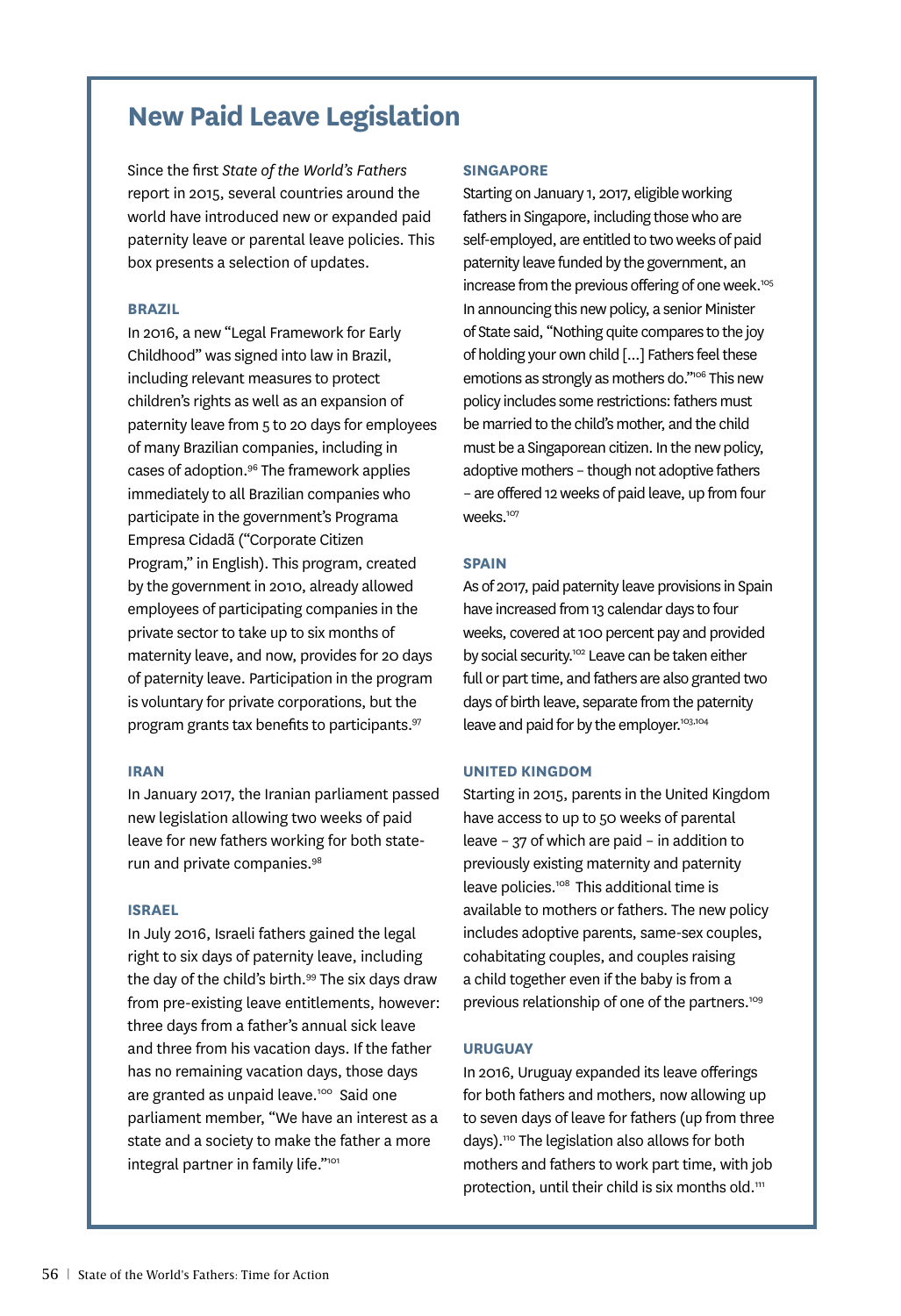**In the vast majority of countries offering paternity leave, it is paid – typically at 100 percent of salary.** Employers in most countries that provide such leave are required to cover wages and benefits during this time; less commonly, coverage is a socialsecurity benefit for which companies may be partially reimbursed by the state. A combination of employer and social-security funding for paternity leave, while common for maternity leave benefits, was only found in three developed countries: Belgium, Denmark, and the United Kingdom. Social-security or collective funding is much more common in developed economies, particularly in Europe, than in any other region.112 Parental leave is typically paid at a lower rate and funded by social-security systems. In some countries, local or municipal governments pay for or supplement coverage of leave as well. In Brazil, the municipality of Niterói recently expanded paid paternity leave to 30 days for municipal employees from the five days provided by the national government. $113$ 

**While the law guarantees maternity leave policies in the vast majority of countries, only in 51% does the government pay for them.**

**Where not provided by the state, some employers provide paid paternity or parental leave.** In the United States, for example, a 2013 survey of employee benefits in 500 organizations found that 15 percent of the employers surveyed offered paid paternity leave.114 Another study in the United States examined policies at 30 corporations across a broad range of industries and found that 60 percent offered paid leave for fathers, ranging from three days to 12 weeks.<sup>115</sup> However, these benefits tend to be much more available (and accessible) to highly skilled and well-compensated full-time workers<sup>116</sup>

**World Bank data illustrate the downstream consequences, for division of care responsibilities, of** *who pays for* **leave benefits – in this case, maternity leave.**The provision of generous leave, in itself, is not enough to remove the barriers to equal care. What matters more is who pays for leave. If employers themselves must pay for maternity leave, then the cost of hiring women of reproductive age exceeds the cost of hiring men. However, when the government pays for it, this discrepancy is reduced. While the law guarantees maternity leave policies in the vast majority of countries, only in 51 percent does the government pay for them. In fully 30 percent of countries, employers must bear these costs, building into the law a disincentive to hire women.<sup>117</sup>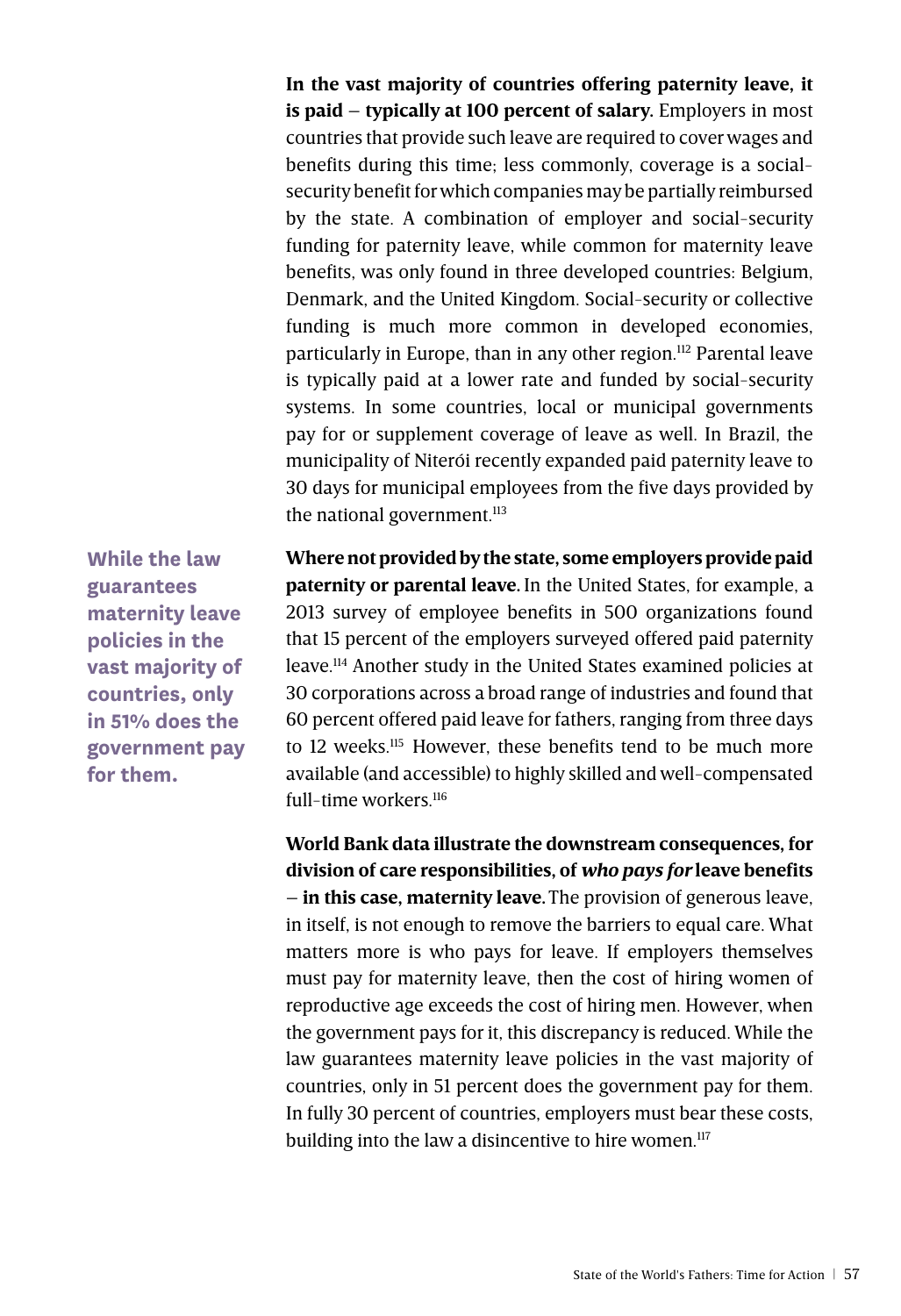#### Who Pays for Maternity Leave?

Proportion of funding for maternity leave paid by employers, governments, or split between them, by region



Source: World Bank, *Women, Business and the Law (2016)<sup>118</sup>* 

**Why would – and should – employers provide these nonstatutory benefits? There is increasing evidence that providing paid family leave is good for business: it improves employee retention and reduces turnover, increases productivity and morale, and reduces absenteeism and training costs.119,120,121,122** When leave policies encourage and allow men to take on more caregiving at home, employers benefit from women's shorter leaves and increased participation in the workplace. California employers reported, for example, that the state's Paid Family Leave program, while not paid for by employers, had a "positive" or "no noticeable" effect on productivity (89 percent of employers), profitability/ performance (91 percent of employers), turnover (96 percent of employers), and employee morale (99 percent of employers).<sup>123</sup>

**Leave benefits can be more common in sectors that require highly skilled workers, as a way to recruit and retain them.** Most of the organizations surveyed by the Boston College Center for Work and Family in its 2014 report *The New Dad: Take Your Leave* had not developed a "business case" for leave, but rather recognized the need for these policies in order to retain talent, to establish consistent treatment of men and women (and birth and adoptive parents), and to respond to the national trend in fathers actually taking leave.<sup>124</sup>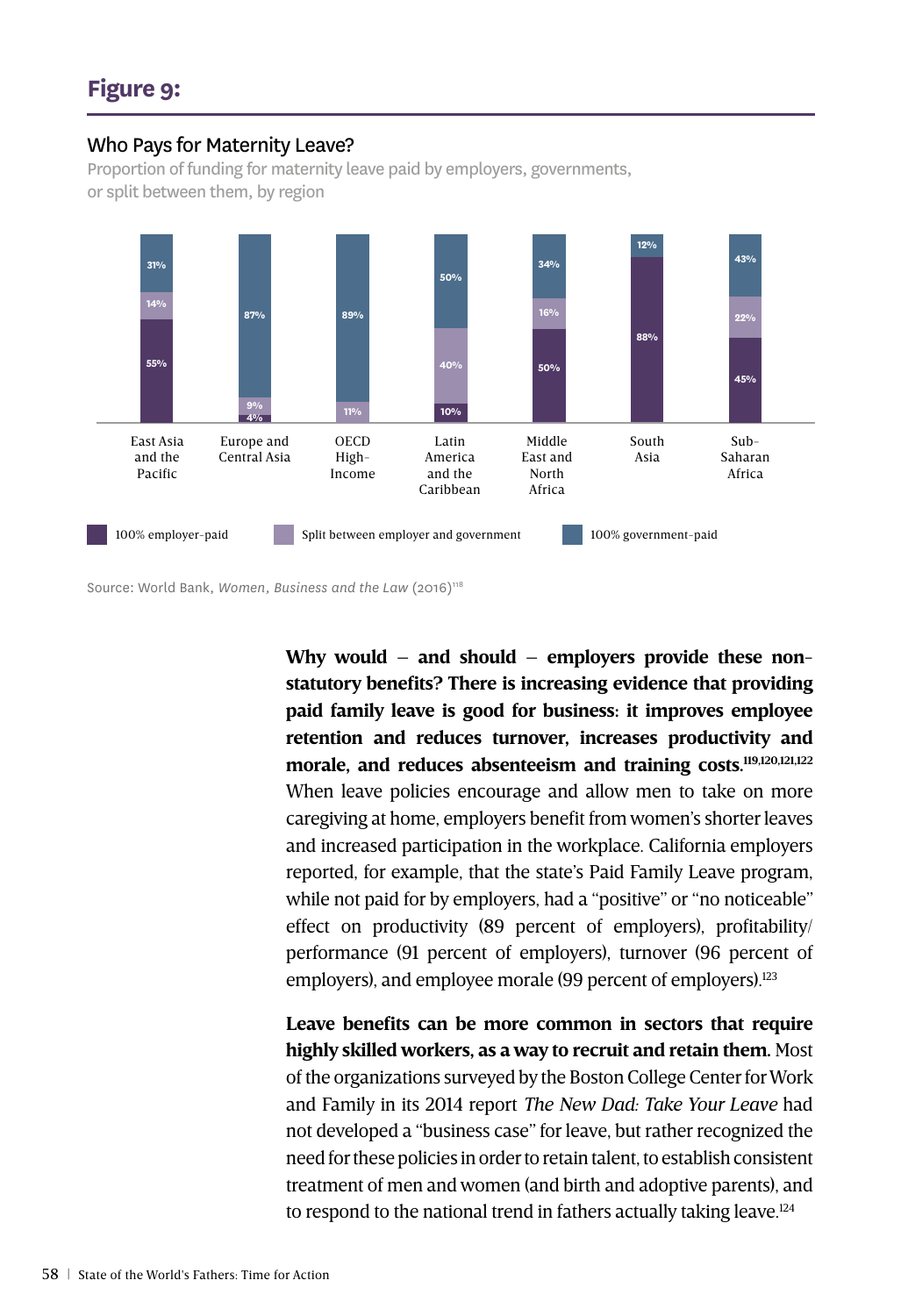#### **Progress on Parental Leave for Fathers in South Africa**

In 2017, the parliament of South Africa is expected to approve the final draft of a bill that will introduce new parental leave provisions, under which fathers will qualify for 10 days of paid leave. The bill is a landmark achievement: it establishes important principles in the South African labor-law framework, including nongendered parental-leave language, dedicated leave for adoptive parents and commissioning parents in a surrogacy agreement, and the inclusion of same-sex couples among those who qualify.

The bill, and the fact that it is now awaiting approval, is the result of consistent advocacy work by various groups and individuals from civil society. Due in part to pressure from Sonke Gender Justice, in 2012 the *White Paper on Families in South Africa* called for the government to investigate the feasibility of paternity leave in South Africa. In 2014, Hendri Terblanche, a father of two, submitted a petition to parliament that sought to provide new fathers with 10 days of paternity leave and directed media exposure to his petition, which Sonke supported. In 2015, Sonke, MOSAIC, and other women's rights organizations researched and developed a position paper on parental leave via the MenCare+ program in South Africa. The global launch of the first *State of the World's Fathers* report and the *MenCare* 

*Parental Leave Platform* added momentum for Terblanche to develop the content for a draft bill, which was tabled and deliberated in 2016. The Sonke-MOSAIC team used the position paper and the *MenCare Parental Leave Platform* as advocacy tools, and facilitated parents who had participated in the MenCare+ program in lobbying members of parliament for better parental leave.

The bill's language has now been approved, and, as it stands, increases the amount paid for the existing maternity leave provision to 66 percent. It also introduces paid parental leave of 10 days for parents that do not qualify for maternity leave. With fathers making up the majority of parents who fall into this category, in effect, paternity leave will be available, although because the bill now includes all genders and sexual orientations, it is not referred to as such. The bill also introduces leave of 10 weeks for surrogacy commissioning and for adoptive parents, in the latter case, from the day of placement. Two fathers who are married to each other and adopt a child will therefore qualify for 10 weeks and 10 days of paid leave each. The responsible committee has approved the bill; what remains is for the National Assembly in parliament and the president to approve the legislation. This is due to happen in 2017.

*For more information, see: http://www.genderjustice.org.za/card/new-parental-leaveprovisions-south-africa-explained/*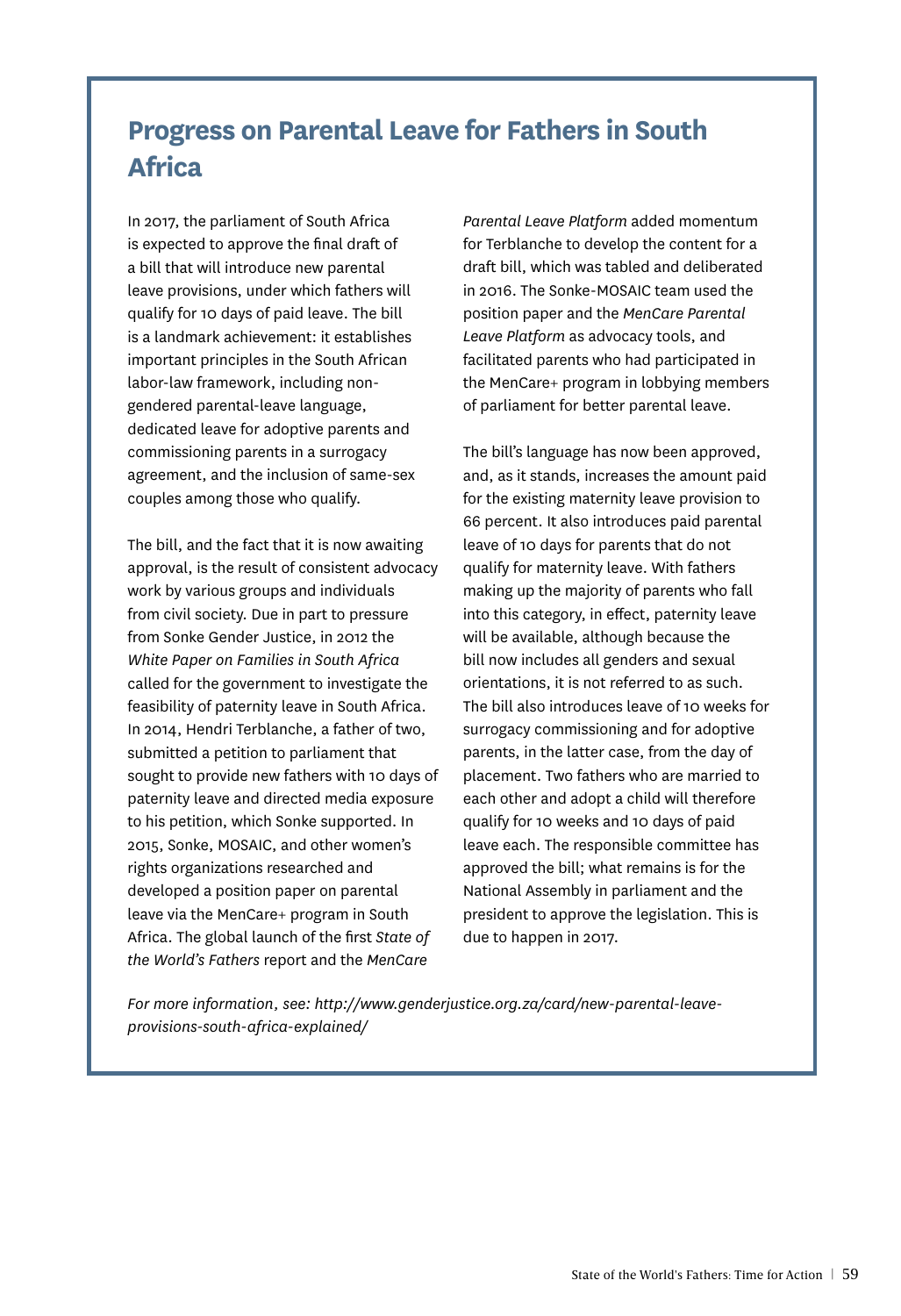## **PRIORITIES FOR ACTION**

#### **ACTION 3.1:**

#### **Offer equal, paid, non-transferable parental leave for all parents.**

Equal, non-transferable, and adequately paid leave for all parents, in line with the recommendations of the *MenCare Parental Leave Platform*, sends a powerful message that the care of children is equally the responsibility of all genders, and has the power to set a new norm around shared caregiving.125

#### *Actions underway:*

In Estonia, after paternity leave coverage was increased to 100 percent of previous earnings (financed by general taxation), uptake of leave increased from 14 percent of eligible fathers in 2007 to 50 percent in 2008.126

In Iceland, fathers took an average of 39 days of leave in 2001. After a "use it or lose it" fathers' leave policy was instituted, this rose to 103 days by 2008.<sup>127</sup> Similar patterns were found in Norway and Sweden.

- In Norway, mothers' sickness-related absences from work were reduced by 5 to 10 percent in families where fathers took longer leave.<sup>128</sup>
- In the United Kingdom, fathers who took leave after a child's birth were 19 percent more likely, 8 to 12 months later, to participate in feedings and get up with the baby during the night, compared with fathers who did not take leave.<sup>129</sup>

**After Iceland instituted a "use it or lose it" fathers' leave policy, average uptake increased from 39 days to 103 days.**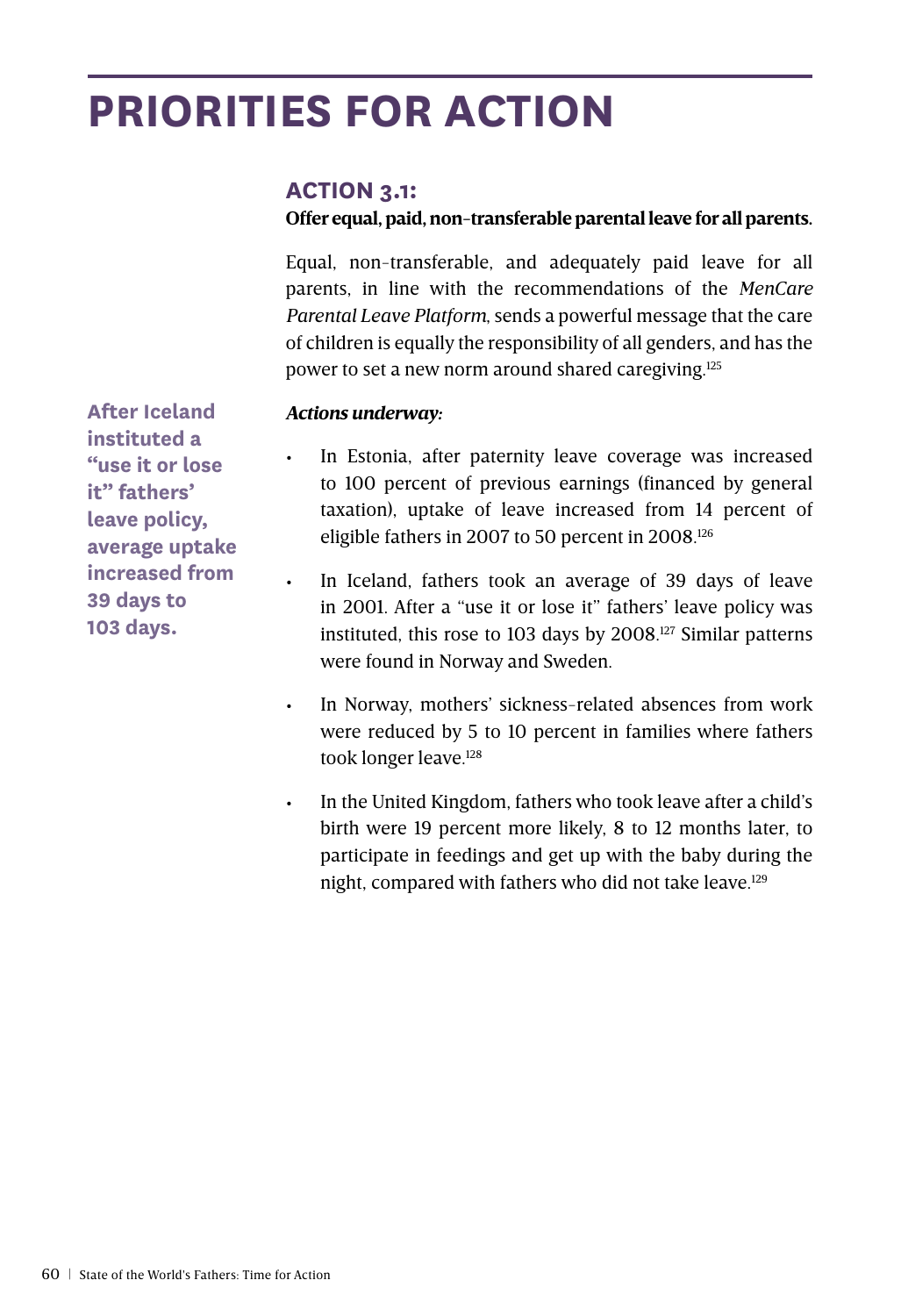#### **The MenCare Parental Leave Platform**

Based on existing evidence and the advice of leading experts on the effects of parental leave, such leave should be:

- **1. Equal for women and men:** Leave of equal duration should be guaranteed for both women and men. Anything less reinforces gender inequality, perpetuates women's lower pay, inhibits their career advancement relative to men's, and deprives men of the opportunity to be caregivers.
- **2. Non-transferable between PARENTS:** Leave policies should be allotted as individual entitlements – designated for each parent – and offered as "use it or lose it." This encourages both men's and women's caregiving and supports a diversity of family structures.
- **3. Paid accordingto each parent's salary:** To support new parents and families, and in particular, to increase men's uptake of leave, it must be adequately paid, and, ideally, paid in full through socialsecurity benefits. When leave is not paid (whether for mothers or fathers), many individuals simply cannot afford to take it. There is strong evidence that uptake of leave is higher when the wage replacement rate is higher.<sup>130</sup> In countries that do not have social-security systems in place, other public financing options should be proposed and supported.
- **4. Adequate in length for each parent, with a minimum of 16 weeks for each:** The European Union's recommendation of 16 weeks should be adopted as the minimum length of leave necessary to adequately support parents in their roles as caregivers and in developing lifelong patterns of equality in caregiving.
- **5. Offered with job protection:** No one should be forced out of his/her job, or suffer discrimination in pay or promotion, for taking leave to care for a child.
- **6. Encouraged and incentivized:** Even if a leave policy exists, if employers, peers, and society in general discourage its use, men (and many women) will not take it. Employers and governments should ensure that both women and men feel supported to take existing leave provisions.
- **7. Inclusive for workers of all kinds:** Leave is often designed for and extended to members of the full-time, formal work force. Leave and other supportive policies must also be available for other types of workers, including those who work part time, seasonally, short term, or under contract.
- **8. Combined with subsidized, highquality childhood education and care, and other policies to ensure equity in all caregiving, particularly in low-income SETTINGS: Paid, equitable parental leave** must be combined with access to highquality early childhood education and care for all children, as well as with other measures like income-support and socialsecurity programs to alleviate the burden of care and to change norms around caregiving.
- **9. Supportive of diverse caregivers and caregiving:** Leave should be offered to all caregivers, including samesex, opposite-sex, adoptive, and single parents, as well as parents of children with disabilities.
- **10. Enshrined and enforced in national law and in international agreements:** Leave should not just be left to employers and individuals; it should be governmentmandated, included within existing or new employment benefits or social insurance, and internationally backed.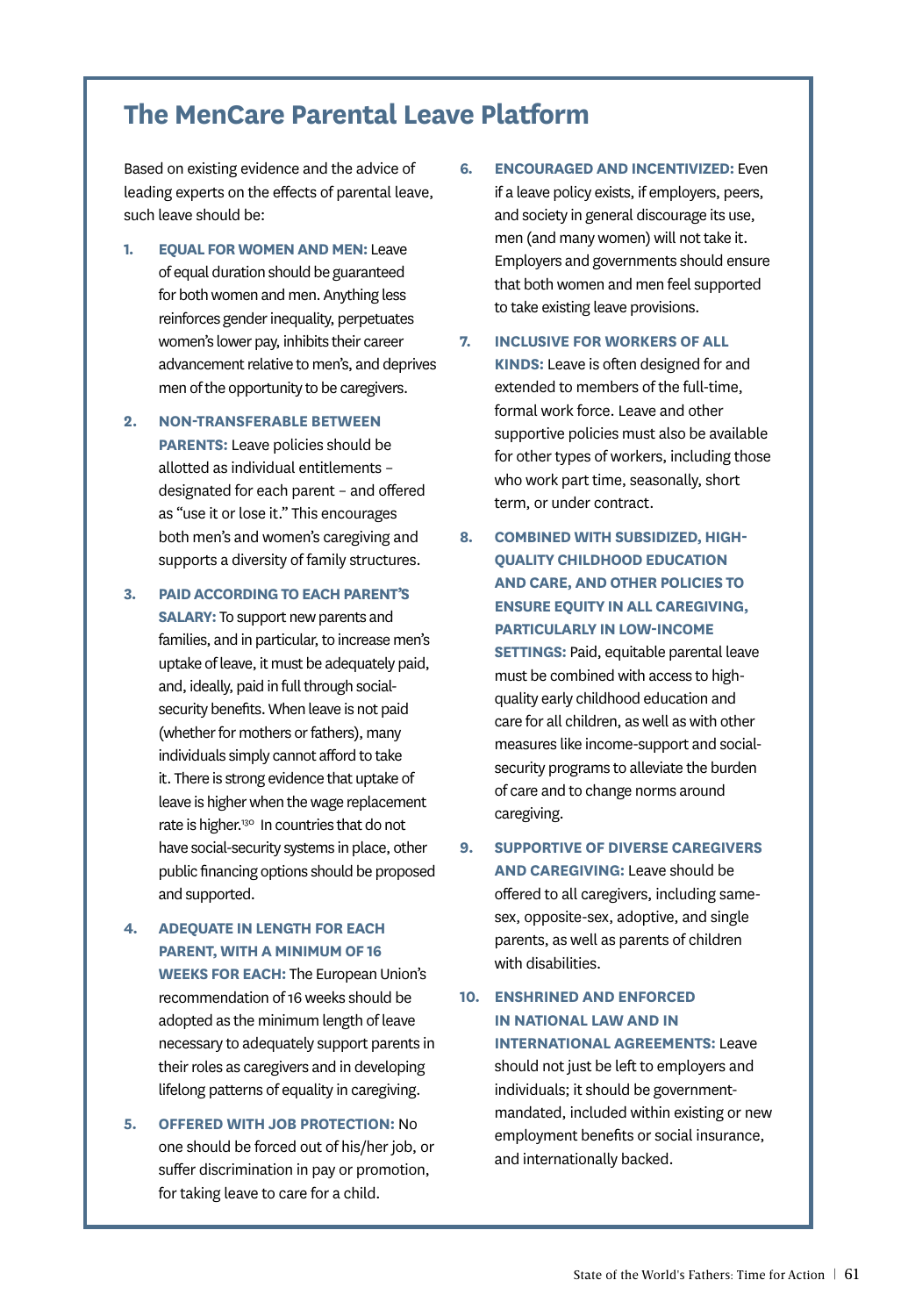# **Conclusions**

**Achieving equality in unpaid care work is an urgent priority for the well-being of children, families, and communities around the world – and it is time all of us take action to contribute to this goal.** Calling on individual fathers alone to do more or do better is necessary but vastly insufficient. As various countries around the world see greater participation by fathers in family life, it is crucial that laws, social norms, and workplace policies support, reinforce, and accelerate these changes.

**Global evidence provides a clear pathway for the actions needed to achieve equality in caregiving.** From the earliest ages, everyone, regardless of gender, must be encouraged to see themselves as both caregivers *and* financial providers – and be supported in both of these roles. Recognizing that economic justice, social justice, and gender justice are all intertwined, it is crucial to ensure that all caregivers – particularly the most economically disadvantaged and marginalized – have access to income support and affordable or subsidized high-quality childcare. Specific actions at the social, workplace, and legislative levels are needed to allow everyone, regardless of gender, to thrive as both caregivers and financial providers. Fully reimagined and universally available parenttraining initiatives are needed to engage fathers in meaningful ways. Equal, paid, non-transferable parental leave for all parents is needed in order to achieve an equitable distribution of caregiving.

**It is time to think bigger, to commit to bold action, and to set ambitious goals.** *State of the World's Fathers: Time for Action* calls on every country to set a national goal of men and boys doing half of the unpaid care work, and for a global goal of men and boys doing fully 50 percent of the unpaid care work. International organizations and commissions, women's rights advocates, and women themselves have spoken out for decades on the harmful effects of the unjust distribution of unpaid care work. It is estimated that at the current rate of global progress, it will take 75 years to achieve equality in this work. It is clear that change is moving too slowly. The time for action is now.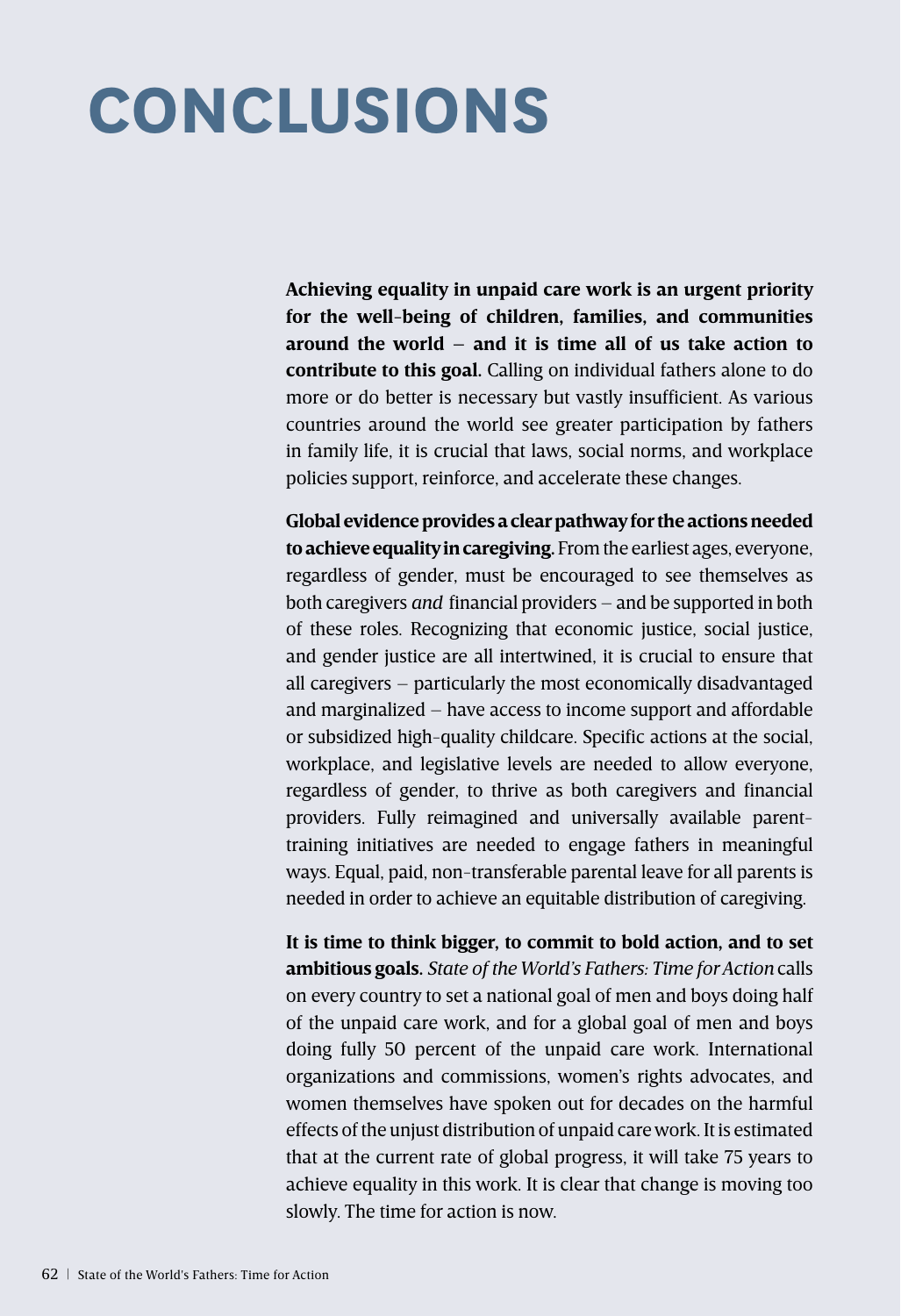#### **Action Plan**

- *ACTION 1.1: At the international level, set goals, strategies, indicators, and budget commitments around the achievement of true equality between men and women in unpaid care work.*
- *ACTION 1.2: Systematically measure men's and women's time use, including time spent on unpaid care work.*
- *ACTION 1.3: At the national level, create and implement broad action plans to promote men and boys' equal sharing of unpaid care work.*
- *ACTION 1.4: Build these strategies and action plans into public systems and institutions (such as the health sector) that can enable and promote men and boys' equal participation in caregiving.*
- *ACTION 2.1: Teach all children to see the value of care work from an early age, and to see that care work is the responsibility of all, regardless of their gender.*
- *ACTION 2.2: Provide training in which fathers recognize and challenge traditional attitudes, learn about gender-equitable parenting, and build skills involved in unpaid care work.*
- *ACTION 2.3: Recruit more men into caregiving and other health, education, administration, and literacy (HEAL) professions.*
- *ACTION 2.4: Train health sector and other social services staff to engage men as equal caregiving partners.*
- *ACTION 2.5: Use income-support and social-security programs to promote men's greater involvement in unpaid care work*.
- *ACTION 2.6: Implement policies and practices that support individuals' unpaid care work as well as their paid work.*
- *ACTION 3.1: Offer equal, paid, non-transferable parental leave for all parents.*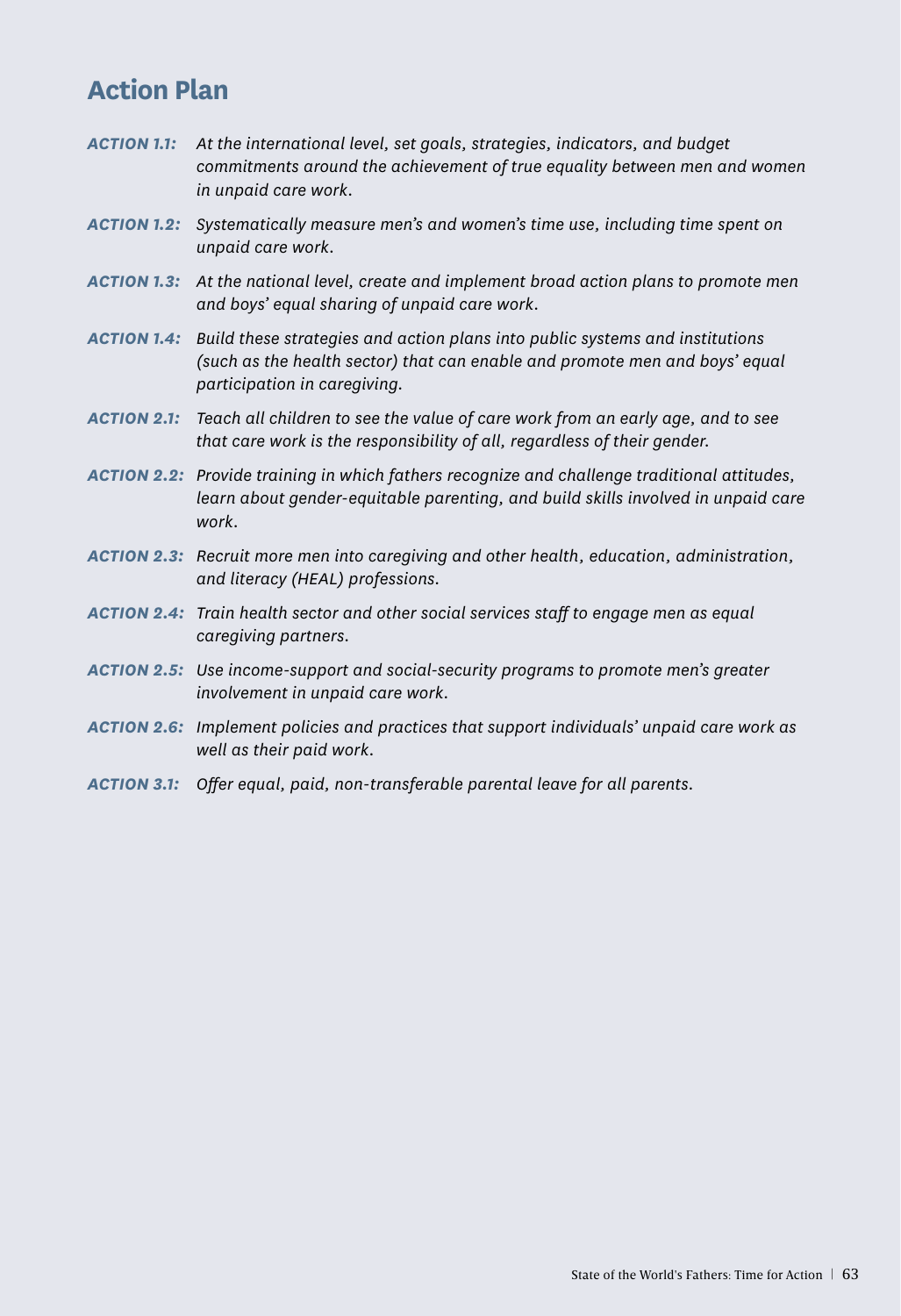## **references**

1 El Feki, S., Heilman, B., & Barker, G. (2017). *Understanding masculinities*: *Results from the International Men and Gender Equality Survey - Middle East and North Africa*. Cairo & Washington, DC: UN Women & Promundo-US.

2 Parker, K. & Wang, W. (2013, March 14). *Modern parenthood: Roles of moms and dads converge as they balance work and family.* Retrieved 2017, May 22 from: http://www.pewsocialtrends.org/2013/03/14/modern-parenthood-roles-of-moms-anddads-converge-as-they-balance-work-and-family/

3 Heilman, B., Cole, G., Matos, K., Hassink, A., Mincy, R., & Barker, G. (2016). *State of America's fathers: A MenCare advocacy publication*. Washington, DC: Promundo-US.

4 Barker, G., Greene, M. E., Nascimento, M., Segundo, M., Ricardo, C., Taylor, A., … Kato, J. (2012). *Men who care study: A multi-country qualitative study of men in non-traditional caregiving roles.* Washington, DC & Rio de Janeiro: Promundo & International Center for Research on Women.

<sup>5</sup> Institute for Reproductive Health. (2016). *A synthesis of father-centered parenting interventions to prevent violence.* Washington, DC: Georgetown University.

6 UN Secretary-General's High-Level Panel On Women's Economic Empowerment (UNHLP). (2016). *Leave no one behind: A call to action for gender equality and women's economic empowerment*. UNHLP.

7 Treas, J. & Lui, J. (2013). Studying housework across nations. J*ournal of Family Theory & Review. 5(2)*, 135–149.

8 Hook, J. L. (2006). Care in context: Men's unpaid work in 20 countries, 1965-2003. *American Sociological Review 71(4)*, 639–60.

9 Samman, E., Presler-Marshall E., & Jones, N. (2016). *Women's work: Mothers, children and the global childcare crisis.* London: Overseas Development Institute.

10 Budlender, D. & Moussié. R. (2013). *Making care visible: Women's unpaid care work In Nepal, Nigeria, Uganda and Kenya*. Johannesburg: Action Aid.

11 Razavi, S. (2007). *The political and social economy of care in a development context: Conceptual issues, research questions and policy options*. Geneva: United Nations Research Institute for Social Development.

<sup>12</sup> International Labour Organization (ILO). (2011). A new era of social justice: International Labour Conference, report of the *Director-General*. Geneva: ILO.

<sup>13</sup> Grigoryeva, A. (2014). *When gender trumps everything: The division of parent care among siblings*. Princeton: Center for the Study of Social Organization.

14 Steinberg, M., Johnson, S., Schierhout, G., & Ndegwa. D. (2002). *Hitting home: How households cope with the impact of the HIV/AIDS epidemic. A survey of households affected by HIV/AIDS in South Africa*. Washington, DC: The Henry Kaiser Family Foundation.

15 Langer, A., Meleis, A., Knaul, F. M., Atun, R., Aran, M., Arreola-Ornelas, H., … Frenk, J. (2015). Women and health: The key for sustainable development. *The Lancet*, *386(9999)*, 1165-210.

16 Rhodes, F., Burnley, J., Dolores, M., Kyriacou, J., Wilshaw, R., Ukhova, D., … Talpur, M. (2016). *Underpaid and undervalued: How inequity defines women's work in Asia*. Oxford: Oxfam.

17 El Feki, S., Heilman, B., & Barker, G. (2017). *Understanding masculinities: Results from the International Men and Gender Equality Survey - Middle East and North Africa.* Cairo & Washington, DC: UN Women & Promundo-US.

<sup>18</sup> Parker, K. & Wang, W. (2013, March 14). *Modern parenthood: Roles of moms and dads converge as they balance work and family*. Retrieved 2017, May 22 from: http://www.pewsocialtrends.org/2013/03/14/modern-parenthood-roles-of-moms-anddads-converge-as-they-balance-work-and-family/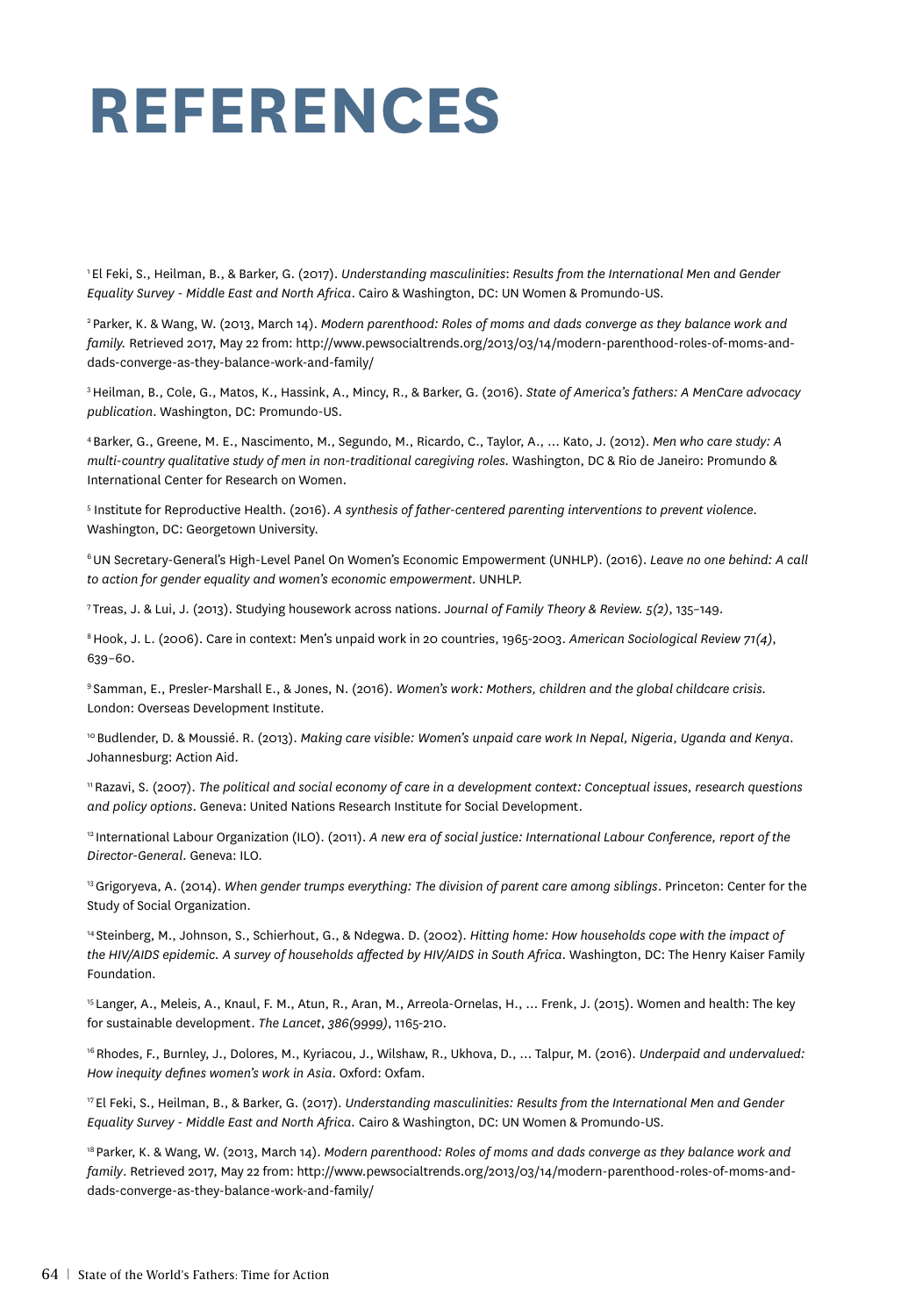19 Heilman, B., Barker, G., & Harrison, A. (2017). *The man box: A study on being a young man in the US, UK, and Mexico*. Washington, DC & London: Promundo-US & Unilever.

20 Ibid.

21 Kimmel, M. (2013). *American masculinity at the end of an era: Angry white men*. New York: The Nation Institute.

22 Barker, G., Greene, M. E., Nascimento, M., Segundo, M., Ricardo, C., Taylor, A., … Kato, J. (2012). *Men who care study: A multi-country qualitative study of men in non-traditional caregiving roles*. Washington, DC & Rio de Janeiro: Promundo & International Center for Research on Women.

23 Governments gamble with our future. South feminists demand responsible action now. (2012, June 22). *Development Alternatives with Women for a New Era (DAWN)*. Retrieved 2017, May 22 from: http://www.dawnnet.org/feminist-resources/ content/dawnrio20-governments-gamble-our-future-south-feminists-demand-responsible-action-now

24 UN Women. (2015). *Progress of the world's women 2015-2016: Transforming economies, realizing rights.* New York: UN Women.

25 United Nations Development Programme (UNDP). (2015). *Human development report 2015*. New York: UNDP.

26 Sustainable Development Goal 5: Achieve gender equality and empower all women and girls. *United Nations Department of Economic and Social Affairs Sustainable Development Knowledge Platform*. Retrieved 2017, May 22 from: https:// sustainabledevelopment.un.org/sdg5

27 UN Women. (2016). *Commission on the status of women: Women's empowerment and the link to sustainable development. Agreed conclusions, 60th Session.* New York: UN Women.

28 United Nations Economic and Social Council. (2017). *Commission on the status of women: Women's economic empowerment in the changing world of work. Agreed conclusions, 61st Session*. New York: UN Economic and Social Council.

 $29$  Ibid.

30 Levtov, R., van der Gaag, N., Greene, M., Kaufman, M., & Barker, G. (2015). *State of the world's fathers: A MenCare advocacy publication.* Washington, DC: Promundo, Rutgers, Save the Children, Sonke Gender Justice, & the MenEngage Alliance.

 $31$  Ibid.

 $32$  Ibid.

33 Ibid.

34 Woetzel, J., Madgavkar, A., Ellingrud, K., Labaye, E., Devillard, S., Kutcher, E., … Krishnan, M. (2015). *How advancing women's equality can add \$12 trillion to global growth*. Washington, DC: McKinsey and Company.

35 Markel, E., Hess, R., & Loftin, H. (2015). *Making the business case: Women's economic empowerment in market systems development.* Washington, DC: USAID, Leveraging Economic Opportunity (LEO).

36 See the table at the end of the document for a list of international agreements.

37T ime-use surveys have been conducted in more than 100 countries, mostly in the Global North. These surveys vary in scale, however, and they are not consistently collected or easily comparable across countries. In addition, men and women may have very different perceptions of time spent on care. For example, data from IMAGES found that women and men differed in their assessment of the amount of unpaid work and childcare that men actually carried out. Data on men's caregiving should be gathered through self-reports as well as through women's accounts.

38 Ferrant, G., Pesando, L., & Nowacka, K. (2014). *Unpaid care work: The missing link in the analysis of gender gaps in labour outcomes*. Paris: OECD Development Centre.

39 Budlender, D. & Moussié. R. (2013). *Making care visible: Women's unpaid care work In Nepal, Nigeria, Uganda and Kenya*. Johannesburg: Action Aid.

40 Spanish Civil Code. Title IV. Chapter 5. Article 68. Retrieved 2017, May 22 from: http://www.wipo.int/wipolex/en/text.jsp?file\_ id=221319#LinkTarget\_6338

41 Kabeer, N. & Waddington, H. (2015). Economic impacts of conditional cash transfer programmes: A systematic review and meta-analysis. J*ournal of Development Effectiveness 7(3),* 290–303.

42 McKenzie, D. (2012, June 17). Dads and development. *Development Impact*. Retrieved 2017, May 22 from: http://blogs. worldbank.org/impactevaluations/dads-and-development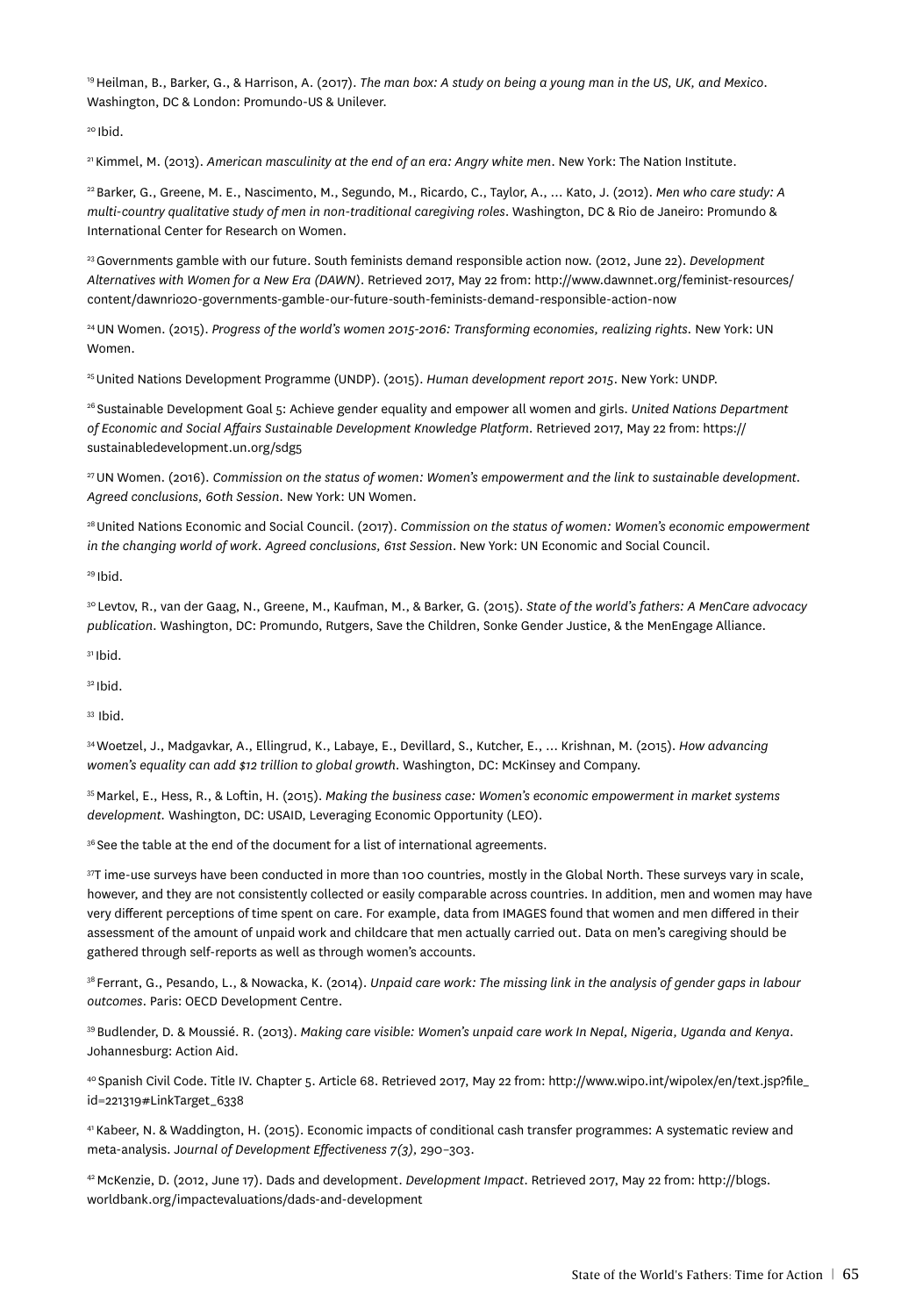43 The World Bank Human Development Network. (2012). *From evidence to policy: Can cash transfers help children stay healthy?* Washington, DC: The World Bank.

44 WORLD Policy Analysis Center. (2012, March). (Interactive map of global family cash benefits and accompanying graph). *Do families receive income support?* Retrieved 2017, May 22 from: https://www.worldpolicycenter.org/policies/do-familiesreceive-income-support

45 Ibid.

46 World Bank Group. (2015). *Women, business and the law 2016: Getting to equal.* Washington, DC: The World Bank.

 $47$  Ibid.

48 WORLD Policy Analysis Center. (2012, March). (Interactive map of global family cash benefits and accompanying graph). *Do families receive income support?* Retrieved 2017, May 22 from: https://www.worldpolicycenter.org/policies/do-familiesreceive-income-support

49 World Bank Group. (2015). *Women, business and the law 2016: Getting to equal.* Washington, DC: The World Bank.

 $50$  Ibid.

51 Muñoz Boudet, A. M., Petesch, P., & Turk, C. (2013). *On norms and agency: Conversations about gender equality with women and men in 20 countries.* Retrieved 2017, May 22 from: http://elibrary.worldbank.org/doi/abs/10.1596/978-0-8213-9862-3

52 World Values Survey. (2014). *Wave 6 (2010-2014)* [Data file]. Retrieved 2017, May 22 from: http://www.worldvaluessurvey. org/WVSDocumentationWV6.jsp

53 Morton, M., Klugman, J., Hanmer, L., & Singer, D. (2014). *Gender at work: A companion to the world development report on jobs.* Washington, DC: The World Bank.

54 Barker, G., Contreras, J. M., Heilman, B., Singh, A., & Nascimento, M. (2011). *Evolving men: Initial results from the International Men and Gender Equality Survey (IMAGES).* Washington, DC: International Center for Research on Women (ICRW) & Instituto Promundo.

55 Contreras, M., Heilman, B., Barker, G., Singh, A., Verma, R ., & Bloomfield, J. (2012). *Bridges to adulthood: Understanding the lifelong influence of men's childhood experiences of violence.* Washington, DC & Rio de Janeiro: International Center for Research on Women (ICRW) & Instituto Promundo.

56 El Feki, S., Heilman, B., & Barker, G. (2017). *Understanding masculinities: Results from the International Men and Gender Equality Survey - Middle East and North Africa.* Cairo & Washington, DC: UN Women & Promundo-US.

57 UN Women. (2012). *Policy brief. Decent work and women's economic empowerment: Good policy and practice*. New York: UN Women.

58 Hegewisch, A. (2009). *Research report 16. Flexible working policies: A comparative review.* Manchester: Institute for Women's Policy Research, Equality and Human Rights Commission.

59 Grimshaw, D. & Rubery, J. (2015). *The motherhood pay gap: A review of the issues, theory and international evidence.* Geneva: International Labour Office.

60 Ibid.

61 Stanley, K. (2005). *Daddy dearest?: Active fatherhood and public policy.* London: Institute for Public Policy Research.

62 Chopra, D., Kelbert, A. W. ,& Iyer, P. (2013). *IDS evidence report 9. A feminist political economy analysis of public policies related to care: A thematic review.* Brighton: Institute of Development Studies.

 $63$  Ibid.

<sup>64</sup> The World Bank defines the informal economy as "activities and income that are partially or fully outside government regulation, taxation, and observation." Retrieved 2017, May 22 from: http://go.worldbank.org/1PVGLNWYC0

65 Yoong, J., Rabinovich, L., & Diepeveen, S. (2012). *The impact of economic resource transfers to women versus men: A systematic review. Technical report.* London: EPPI-Centre, Social Science Research Unit, Institute of Education, University of London.

<sup>66</sup> Other programs working with boys on social-norm change include: Promundo's Program H; Boys4Change, run by RWAMREC, the Rwandan Men's Resource Centre; the Equal Community Foundation in India; and the BraveMen project in Bangladesh.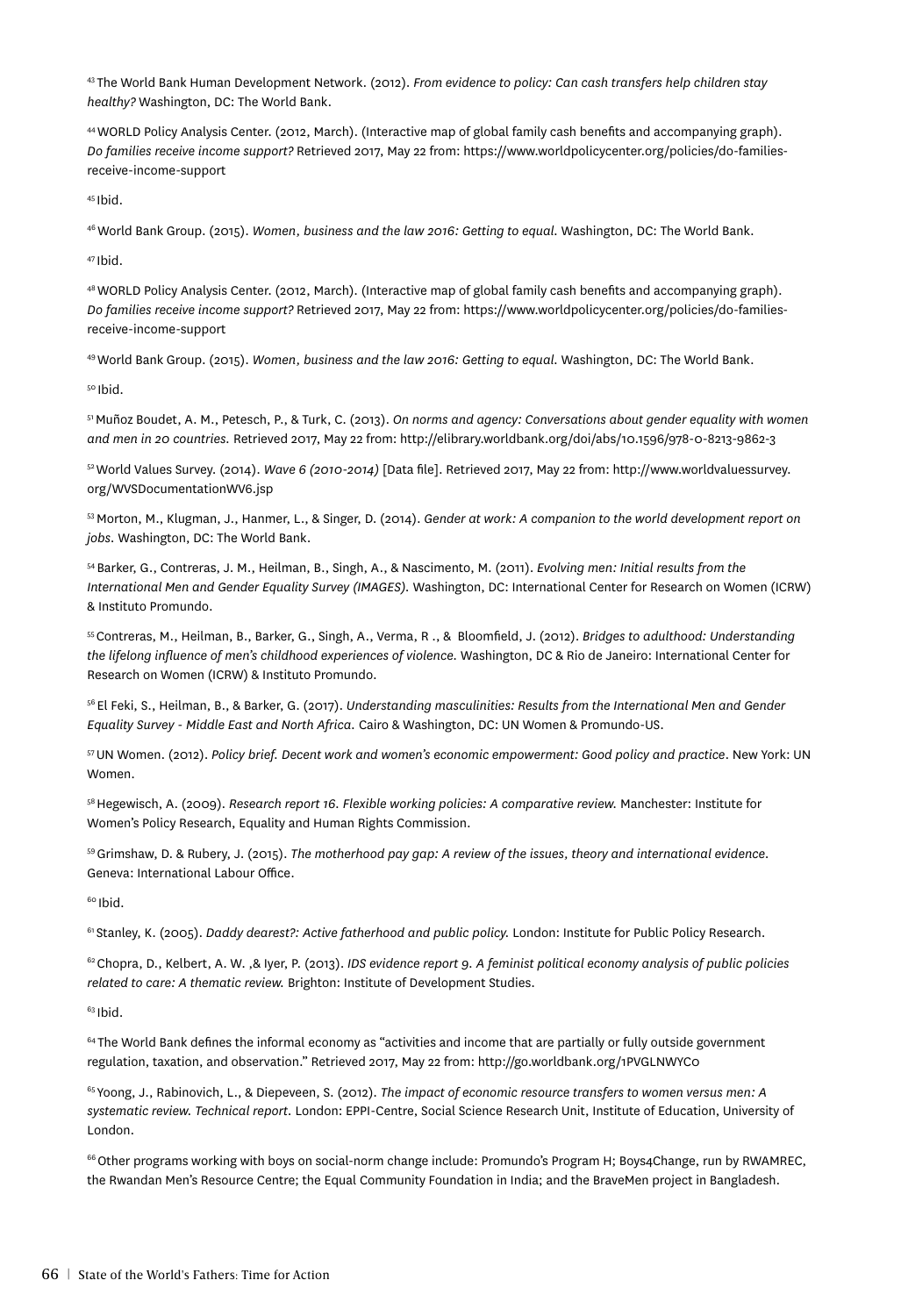67 Achyut P., Bhatla N., Khandekar S., Maitra S., & Verma R. K. (2011). *Building support for gender equality among young adolescents in school: Findings from Mumbai, India.* New Delhi: International Center for Research on Women (ICRW).

<sup>68</sup> Gordon, M. (2009). Roots of empathy: Changing the world child by child. New York: The Experiment.

<sup>69</sup> Boys in Save the Children pilot program alter their views of girls in rural Egypt, demonstrate support for breaking social barriers. (n.d.). *Save the Children*. Retrieved 2017, March 25 from: http://www.savethechildren.org/site/apps/nlnet/content2 aspx?c=8rKLIXMGIpI4E&b=8486803&ct=13130175

70 Father support program. *AÇEV.* Retrieved 2017, May 22 from: http://www.acev.org/ne-yapiyoruz/anne-babalar-icin

71 Heilman, B., Cole, G., Matos, K., Hassink, A., Mincy, R., & Barker, G. (2016). *State of America's fathers: A MenCare advocacy publication*. Washington, DC: Promundo-US.

72 Heitz, D. (2015, April 22). Male nurses are on the rise – Filling a need and making a living. *Healthline.* Retrieved 2017, May 22 from: http://www.healthline.com/health-news/male-nurses-are-on-the-rise-filling-a-need-and-making-a-living-042215

73 Cook, J. L., Jones, R. M., Dick, A. J., & Singh, A. (2005). Revisiting men's role in father involvement: The importance of personal expectations. *Fathering: A Journal of Theory, Research, and Practice about Men as Fathers*, *3(2)*, 165-78.

74 Levtov, R., van der Gaag, N., Greene, M., Kaufman, M., & Barker, G. (2015). *State of the world's fathers: A MenCare advocacy publication.* Washington, DC: Promundo, Rutgers, Save the Children, Sonke Gender Justice, & the MenEngage Alliance.

75 Edström, J., Hassink, A., Shahrokh, T, & Stern, E. (2015). *Engendering men: A collaborative review of evidence on men and boys in social change and gender equality. EMERGE evidence report.* Brighton: Institute of Development Studies, Promundo-US, & Sonke Gender Justice.

76 Campanha: Pai não é visita! Pelo direito de ser acompanhante. *Instituto Papai*. Retrieved 2017, May 22 from: http:// institutopapai.blogspot.com/p/campanha-pai-nao-e-visita-pelo-direito.html

77 Courses for family services. *Fatherhood Institute*. Retrieved 2017, May 22 from: http://www.fatherhoodinstitute.org/courses

78 Bolsa Família companion program. *Promundo*. Retrieved 2017, May 22 from: http://promundoglobal.org/programs/bolsafamilia-companion-program/

79 UNESCO International Bureau of Education (IBE). (2006). *Albania: Early childhood care and education (ECCE) programs.* Geneva: UNESCO IBE.

80 Fultz, E. (2011). Pension crediting for caregivers: Policies in Finland, France, Germany, Sweden, the United Kingdom, *Canada, and Japan.* Manchester: Institute for Women's Policy Research.

81 The formal sector encompasses all jobs with standard hours and regular wages which are recognized as income sources on which income taxes must be paid. Retrieved 2017, May 22 from: http://www.businessdictionary.com/definition/formal-sector.html

82 Hegewisch, A. (2009). *Research report 16. Flexible working policies: A comparative review.* Manchester: Institute for Women's Policy Research, Equality and Human Rights Commission.

 $83$  Ibid.

84 Närståendepenning. *Försäkringskassan.* Retrieved 2017, May 22 from: https://www.forsakringskassan.se/wps/wcm/connect/ d60b3869-c043-4579-978d-2332d32a3f50/4077\_narstaendepenning.pdf?MOD=AJPERES

85 Langer, A., Meleis, A., Knaul, F. M., Atun, R., Aran, M., Arreola-Ornelas, H., ... Frenk, J. (2015). Women and health: The key for sustainable development. *The Lancet, 386 (9999)*, 1165-210.

86 McCloskey, L. (2011). A systematic review of parenting interventions to prevent child abuse tested with randomised control *trial (RCT) designs in high income countries.* Pretoria: Sexual Violence Research Initiative.

<sup>87</sup> Institute for Reproductive Health. (2016). *A synthesis of father-centered parenting interventions to prevent violence.* Washington, DC: Georgetown University.

88 Ibid.

89 Ibid.

90 Parental leave platform. *MenCare.* Retrieved 2017, May 22 from: http://men-care.org/what-we-do/advocacy/paid-parentalleave/

91 Amin, M. Sakhonchik, A., & Mohammed Islam, A. (2016). *Does paternity leave matter for female employment in developing economies? Evidence from firm data.* Washington, DC: The World Bank.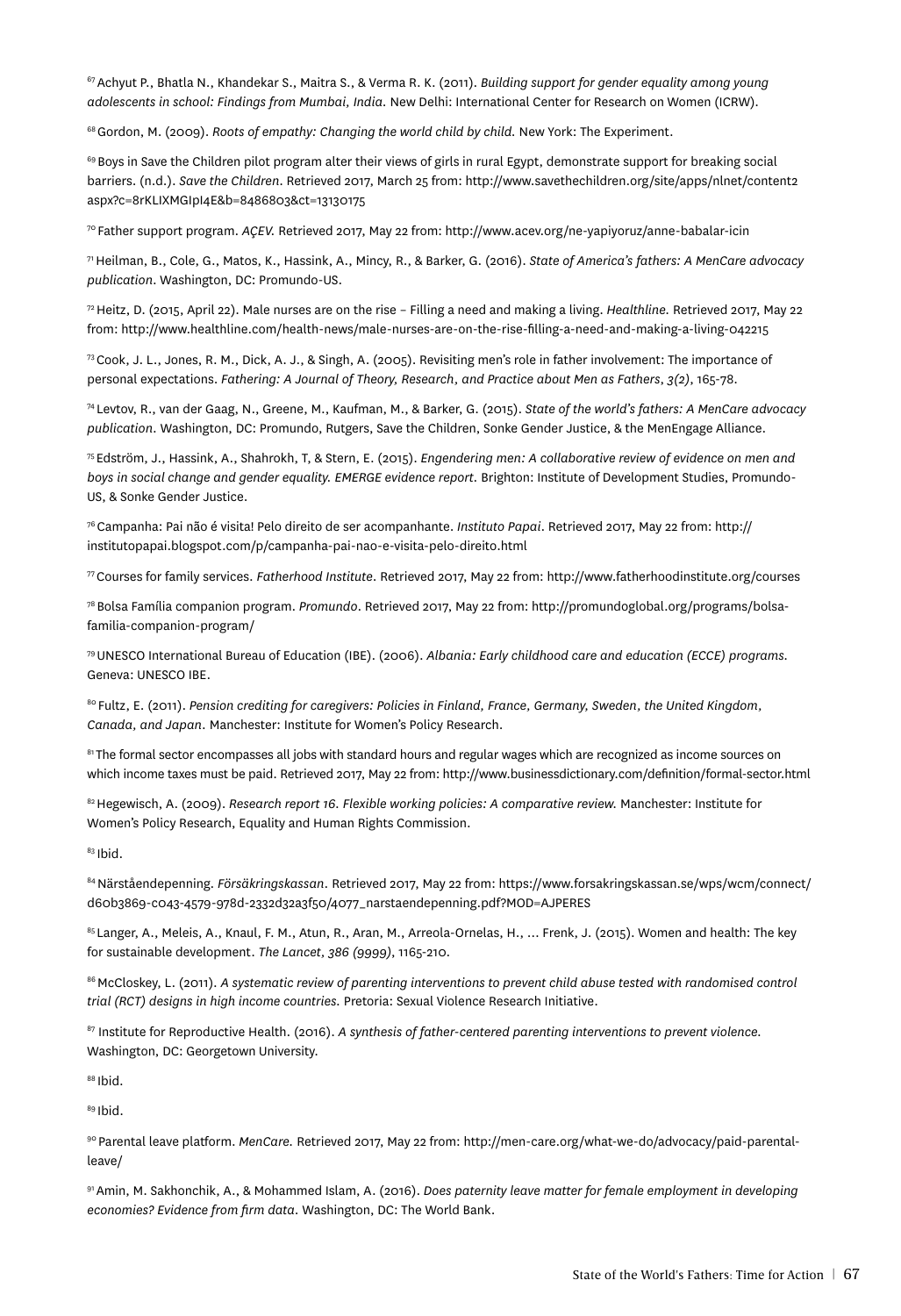$92$  Ibid.

93 World Policy Analysis Center. (2016). *Fact sheet. Paid leave for fathers of infants: Do national guarantees prevent countries from being highly competitive and maintaining low unemployment?* World Policy Analysis Center, UCLA.

94 World Bank Group. (2015). *Women, business and the law 2016: Getting to equal.* Washington, DC: The World Bank.

95 Ibid.

96 MenCare. (2016, March 17). Brazilian law extends paternity leave in many corporations. *MenCare.* Retrieved 2017, May 22 from: http://men-care.org/2016/03/17/mencare-applauds-law-to-expand-paternity-leave-from-5-to-20-days-in-manybrazilian-companies/

 $97$  Ibid.

98 Sputnik News. (2017, January 28). Equal rights: Iranian men now able to go on paternity leave. *Sputnick News.* Retrieved 2017, May 4 from: https://sputniknews.com/middleeast/201701281050110215-child-birth-leave/

99 David, J. (2016, July 22). Israel: Fathers granted right to six-day paternity leave. *Bloomberg BNA.* Retrieved 2017, May 22 from: https://www.bna.com/israel-fathers-granted-n73014445172/

100 Ibid.

101 Ibid.

102 Willis Towers Watson. (2017, January 27). Spain: New increase in statutory paternity leave. *Willis Towers Watson.* Retrieved 2017, May 22 from: https://www.towerswatson.com/en/Insights/Newsletters/Global/global-news-briefs/2017/01/spain-newincrease-in-statutory-paternity-leave-warrants-employers-review

 $103$  Ibid.

104 EL PAÍS. (2016, December 16).El Permiso Por Paternidad Sube de Dos a Cuatro Semanas Desde Enero. *EL PAÍS.* Retrieved 2017, May 22 from: http://economia.elpais.com/economia/2016/12/16/actualidad/1481893112\_127597.html

105 Paternity leave. *Ministry of Manpower Singapore.* Retrieved 2017, May 4 from: http://www.mom.gov.sg/employmentpractices/leave/paternity-leave

106 Yong, C. (2016, April 13). Fathers to get longer paternity leave and shared parental leave from 2017. *The Straits Times.* Retrieved 2017, May 22 from: http://www.straitstimes.com/singapore/parliament-fathers-to-get-longer-paternity-leave-andshared-parental-leave-from-2017

 $107$  Ibid.

108 Paternity pay and leave. *GOV.UK.* Retrieved 2017, May 19 from: https://www.gov.uk/paternity-pay-leave/overview

109 Ibid.

110 La Red 21. (2016, January 14). Se extiende la licencia paternal y maternal tras el nacimiento de un hijo. *La Red 21.* Retrieved 2017, May 4 from: http://www.lr21.com.uy/comunidad/1272442-extienden-licencia-paternal-maternal-nacimiento-hijo-uruguay

111 Bolilan, N. (2016, January 15). Uruguay extends maternity and paternity leaves. *Latin One.* Retrieved 2017, May 22 from: http://www.latinone.com/articles/30732/20160115/uruguay-extends-maternity-paternity-leaves.htm

112 Addati, L. Cassirer, N., & Gilchrist, K. (2014). *Maternity and paternity at work: Law and practice across the world*. Geneva: International Labour Office.

113 Barker, G. & Robbins, M. (2014, December 22). The paternity leave stimulus. *TIME.* Retrieved 2017, May 22 from: http://time. com/3642763/paternity-leave-stimulus

<sup>114</sup> Society for Human Resource Management (SHRM). (2013). *2013 employee benefits: An overview of employee benefits offerings in the US*. Alexandria: SHRM.

115 Harrington, B., Van Deusen, F., Sabatini Fraone, J., & Mazar, I. (2015). *The new dad: Take your leave – Perspectives on paternity leave from fathers, leading organizations, and global policies*. Boston College Center for Work & Family.

116 U.S. Bureau of Labor Statistics National Compensation Survey. (2016)*. Employee benefits in the United States* [Data file]. Retrieved 2017, May 22 from: https://www.bls.gov/ncs/ebs/benefits/2016/ebbl0059.pdf

117 World Bank Group. (2015). *Women, business and the law 2016: Getting to equal.* Washington, DC: The World Bank.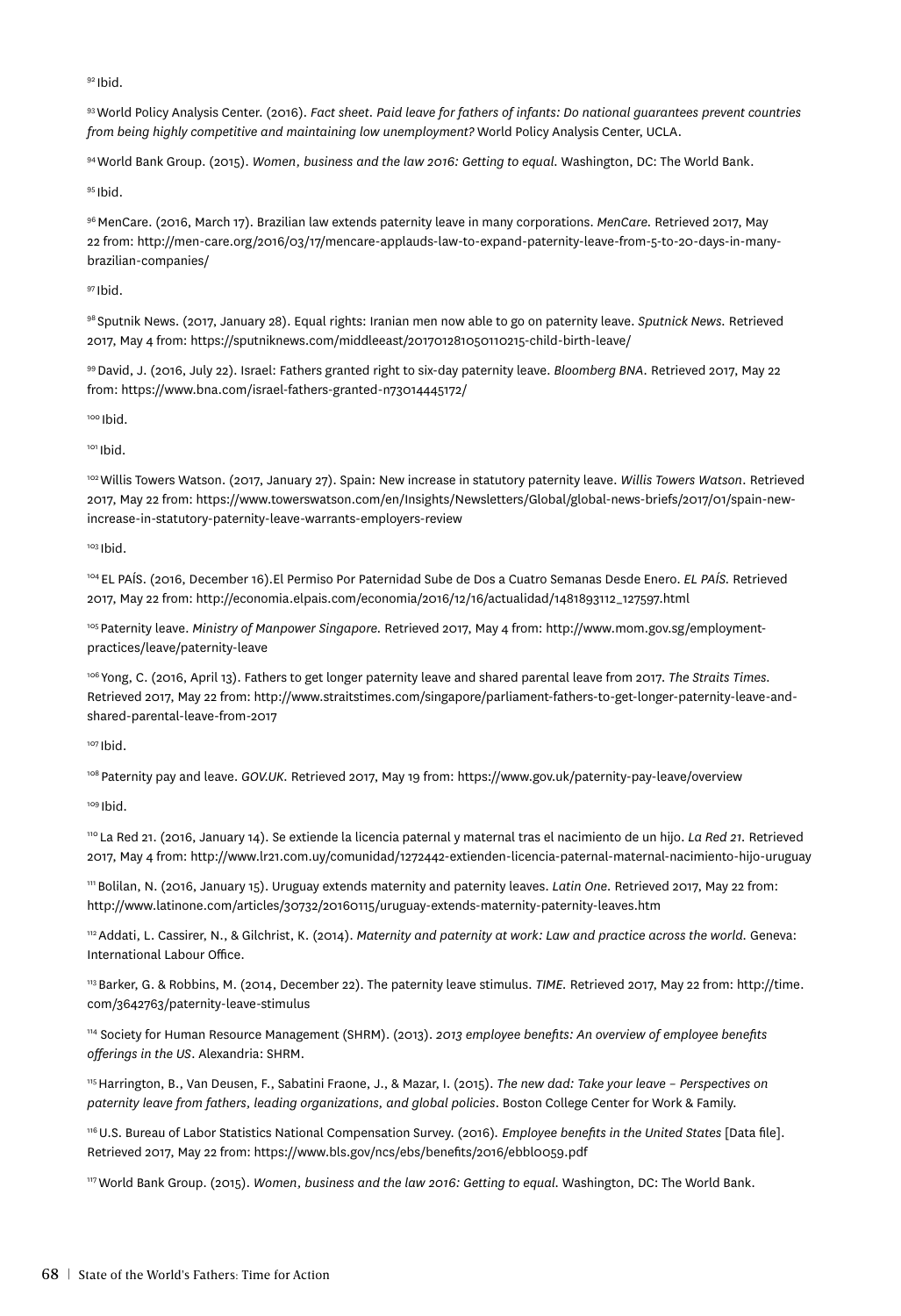$118$  Ibid.

119 Waldfogel, J. (1999). The impact of The Family and Medical Leave Act. *Journal of Policy Analysis and Management 18(2)*, 281-302.

120 Siegwarth Meyer, C., Mukerjee, S., & Sestero, A. (2001). Work-family benefits: Which ones maximize profits? *Journal of Managerial Issues 13(1)*, 28-44.

121 Galinsky, E. (1998). *The 1998 business work-life study: A sourcebook.* New York: Families and Work Institute.

122 Ladge, J., Humberd, B. K., Harrington, B., & Baskerville Watkins, M. (2014). Updating the organization MAN: An examination of involved fathering in the workplace. *The Academy of Management Perspectives, 29(1)*, 152-71.

<sup>123</sup> Appelbaum, E. & Milkman, R. (2011). *Leaves that pay: Employer and worker experiences with paid family leave in California.* Washington, DC: Center for Economic and Policy Research.

124 Harrington, B., Van Deusen, F., Sabatini Fraone, J., & Mazar, I. (2015). *The new dad: Take your leave – Perspectives on paternity leave from fathers, leading organizations, and global policies.* Boston College Center for Work & Family.

<sup>125</sup> Hassink, A., Barker, G., & Levtov, R. (2016). *The MenCare parental leave platform: 10 ways to leave gender inequality behind and give our children the care they need.* Washington, DC: Promundo.

126 Addati, L. Cassirer, N., & Gilchrist, K. (2014). *Maternity and paternity at work: Law and practice across the world.* Geneva: International Labour Office.

<sup>127</sup> Moss, P. (ed.). (2014). *10th international review of leave policies and related research 2014*. London: Institute of Education, University of London.

128 Bratberg, E. & Naz, G. (2009). Does paternity leave affect mothers' sickness absence? *European Sociological Review 30(4)*, 500-11.

129 Tanaka, S. & Waldfogel, J. (2007). Effects of parental leave and work hours on fathers' involvement with their babies: Evidence from the Millennium Cohort Study. *Community, Work & Family, 10(4),* 409-26.

<sup>130</sup> O'Brien, M. (2009). Fathers, parental leave policies, and infant quality of life: International perspectives and policy impact. *The Annals of the American Academy of Political and Social Science. 624(1),* 190–213.